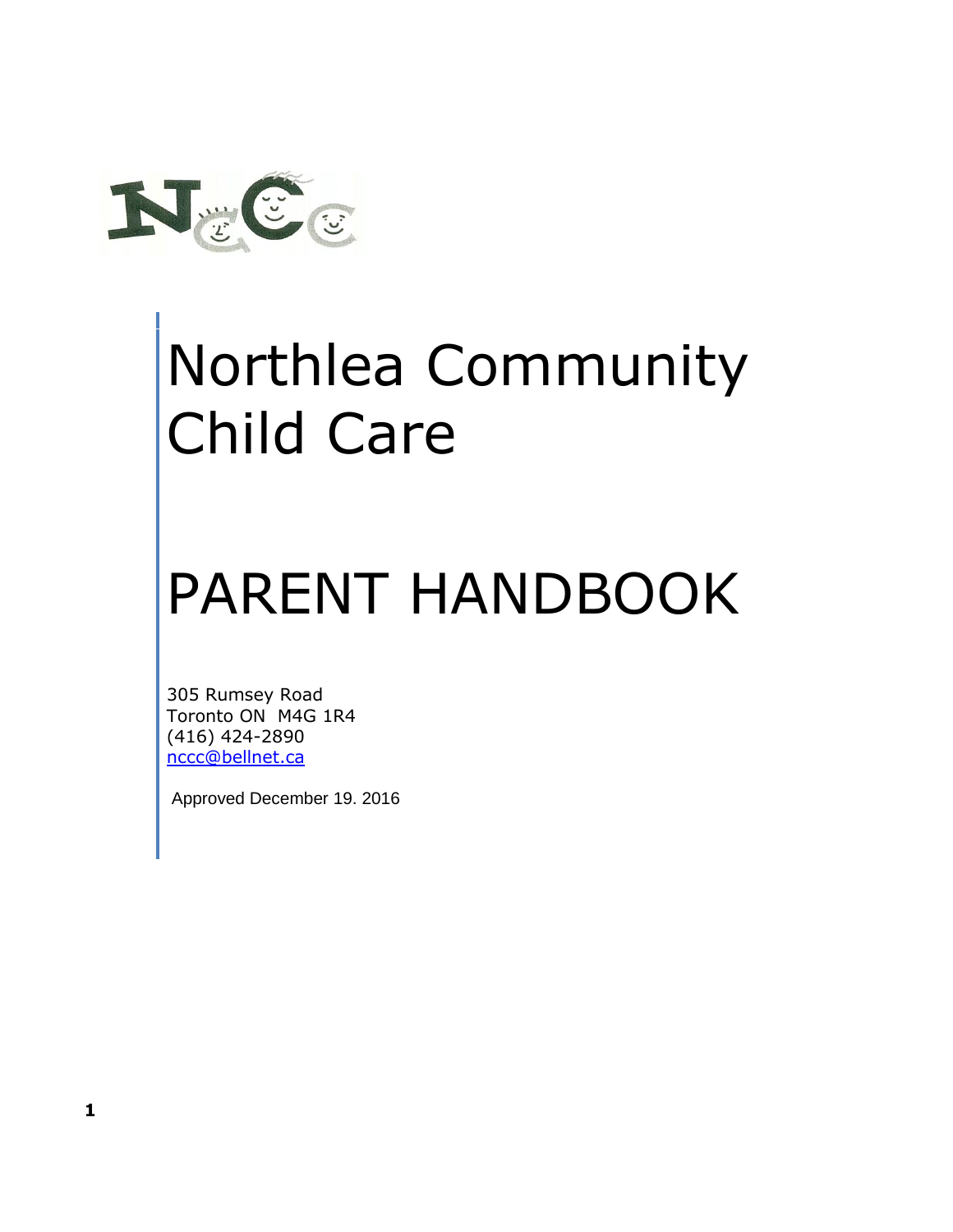

# **Parent Handbook**

Child(ren)'s First and Last Name:

#### **(If there is more than one child in the family that attends Northlea Community Child Care please indicate both of their names as you only need one acknowledgment of the Parent Guide per family)**

We, \_\_\_\_\_\_\_\_\_\_\_\_\_\_\_\_\_and\_\_\_\_\_\_\_\_\_\_\_\_\_\_\_\_ have read the Northlea Community Child (please print your first names)

Care Parent Handbook dated August 2016

We understand and accept the policies and procedures of therein and agree to abide by them.

Print First and Last Name & Signature

Date

Print First and Last Name & Signature

DateTable of Contents

**2**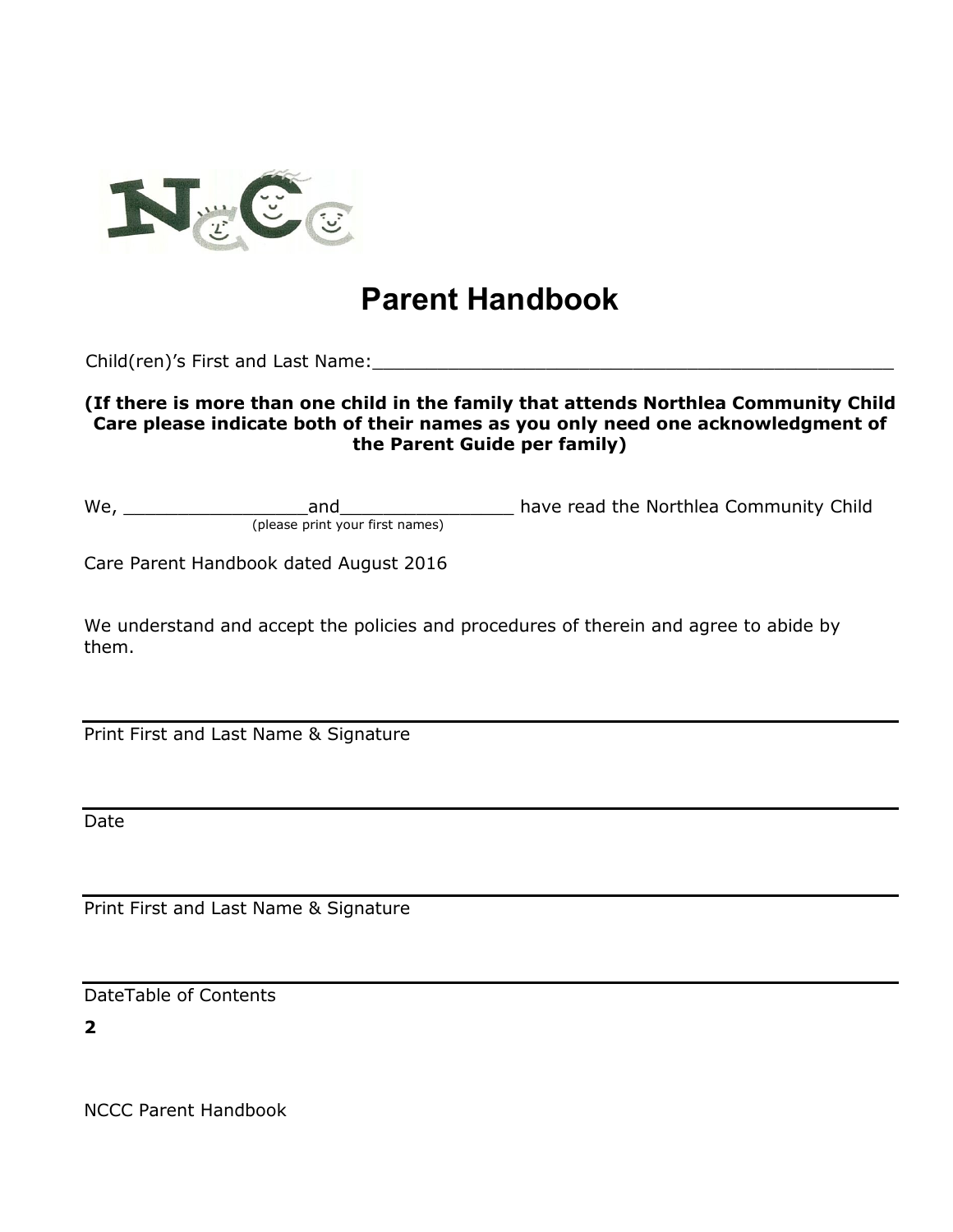| 3 |  |
|---|--|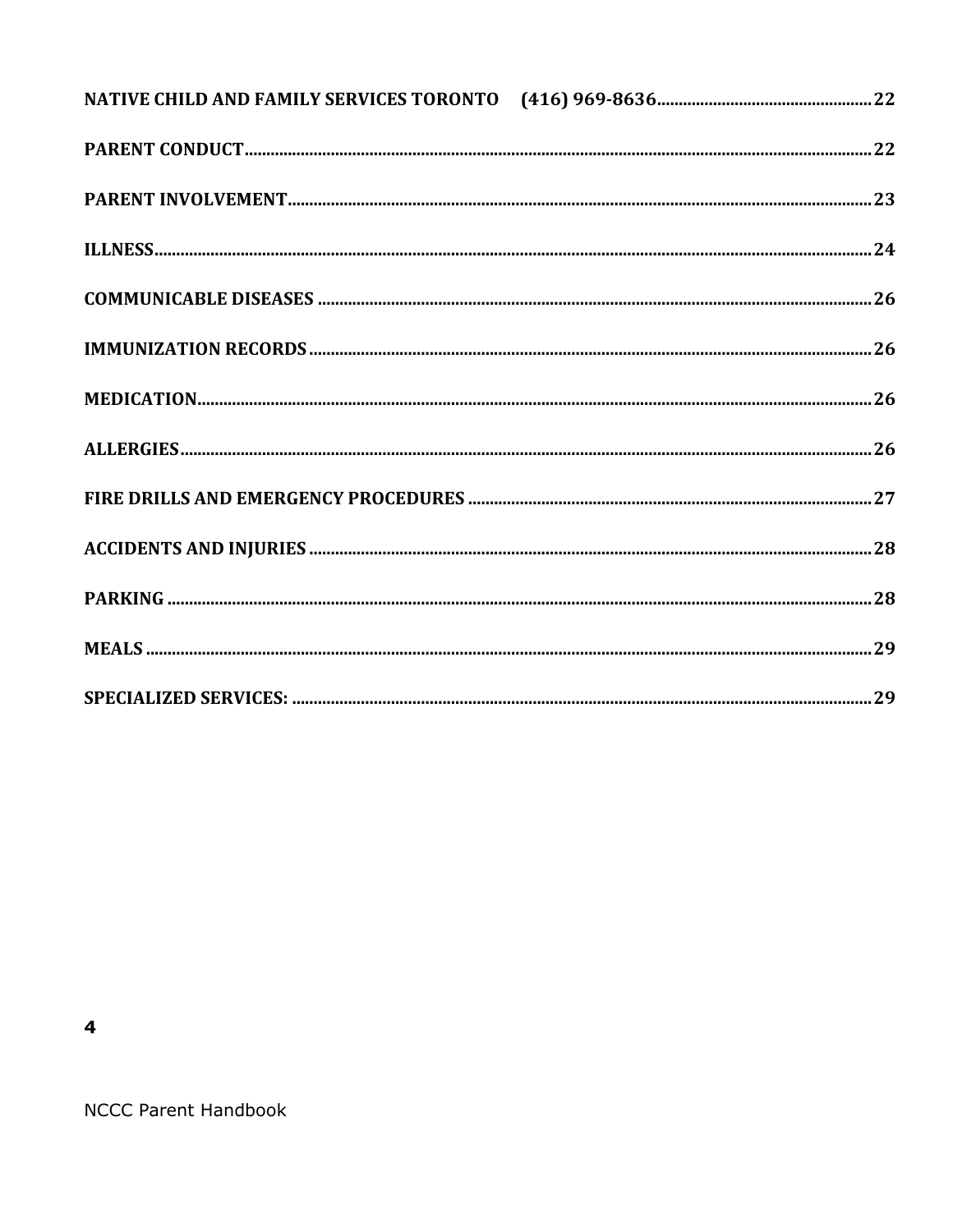### **Welcome**

Welcome to Northlea Community Child Care (here-after referred to as NCCC or "the childcare"). NCCC is pleased to share with you the care responsibilities for your child. We hope that your child's stay with us is an enriching and enjoyable experience for your family.

This guide is intended to be an informative resource about NCCC's operations and policies. If you have any questions or concerns, please feel free to contact the Director or the President of the NCCC Board of Directors (see appendix A for current Board of Directors and their positions).

NCCC is a not-for-profit corporation dedicated to providing child care services for children 18 months to 12 years of age. It is also a registered charitable organization #1007459-20.

In December of 1993, members of the community were invited to make a decision regarding the operator of a child care space within the newly renovated Northlea Elementary and Middle School (later referred to as "Northlea School"). A parent operated child care was the favoured option, as it was believed that it could best respond to the needs of children and the community in all aspects of the child care operation. NCCC was established in 1994 by a group of parents. The child care is located within Northlea School and works in partnership with the school and the community to provide quality care.

A volunteer Parent Board of Directors governs NCCC. The Director of NCCC acts as an advisor to the Board.

NCCC is licensed by the Ministry of Education and has a purchase of service agreement with Toronto Children's Services.

NCCC is barrier-free and enjoys access to the gym and library facilities within the school and the outdoor North playground of Northlea School which is CSA-approved. In addition, children have exclusive use of the fenced and gated North playground, directly outside the child care and share the Kinder playground with the School when in our care.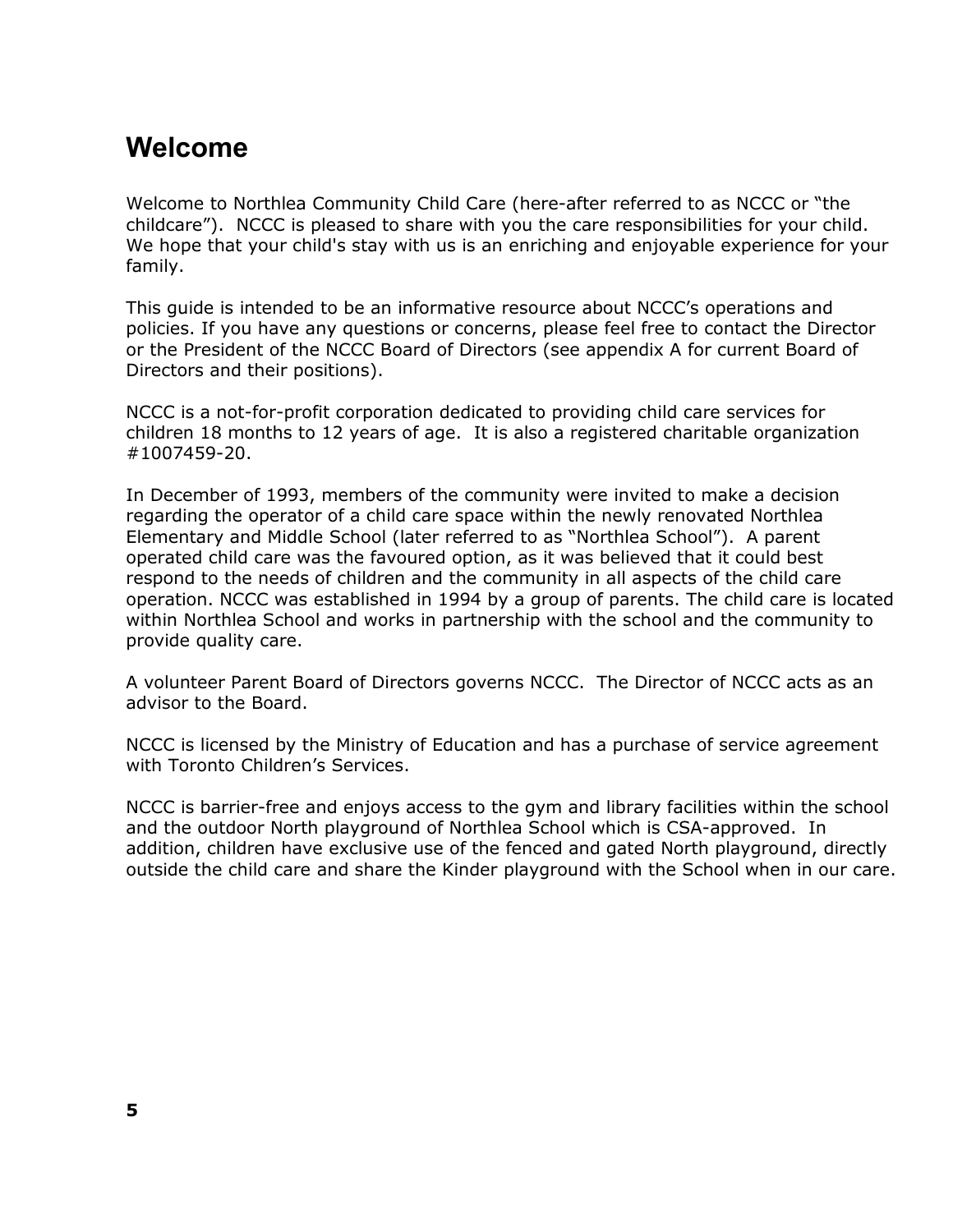# **Policy Statement and Values**

NCCC is committed to providing a quality, nurturing environment that enhances the growth and learning of each child in partnership with the family, the school, and the community.

Effective partnership between parents and educators is the cornerstone of the program. Our program is directed by the philosophy of learning through play. We believe that each child has a unique pattern of interests and skills. We offer a safe, secure, and stimulating environment which responds to the individual needs of each child and family.

NCCC respects and acknowledges differences in culture, colour, gender, sexual orientation, ability, race, belief, appearance, family composition and socio-economic status.

The program at NCCC is guided by the document "How Does Learning Happen? Ontario's Pedagogy for the Early Years 2014" together with the regulations in the "Child Care and Early Years Act 2014" (here-after referred to as CCEYA).

These documents guide program development, pedagogy and practice in the child care setting.

These documents along with the ELECT – Early Learning for Every Child Today strengthens the quality of our programs and assures high quality experiences that will lead to positive outcomes in relation to children's learning, development, health, and well-being.

The ELECT features a continuum of developmental skills and aims to set a foundation for life-long learning success; encourages staff to partner with families; uses play as a means to learning. It focuses on being responsive to children's interests, signals, and needs, requiring ongoing observation and documentation of learning and development in children.

In the Council of Ministry of Education Statement on Play Based Learning (2012) the Council describes the benefits of play as recognized by the scientific community, early learning experts and children and families alike.

NCCC believes in providing:

• a co-operative learning environment and open communication between the child care and the school, based upon partnership among children, families, caregivers and educators and the community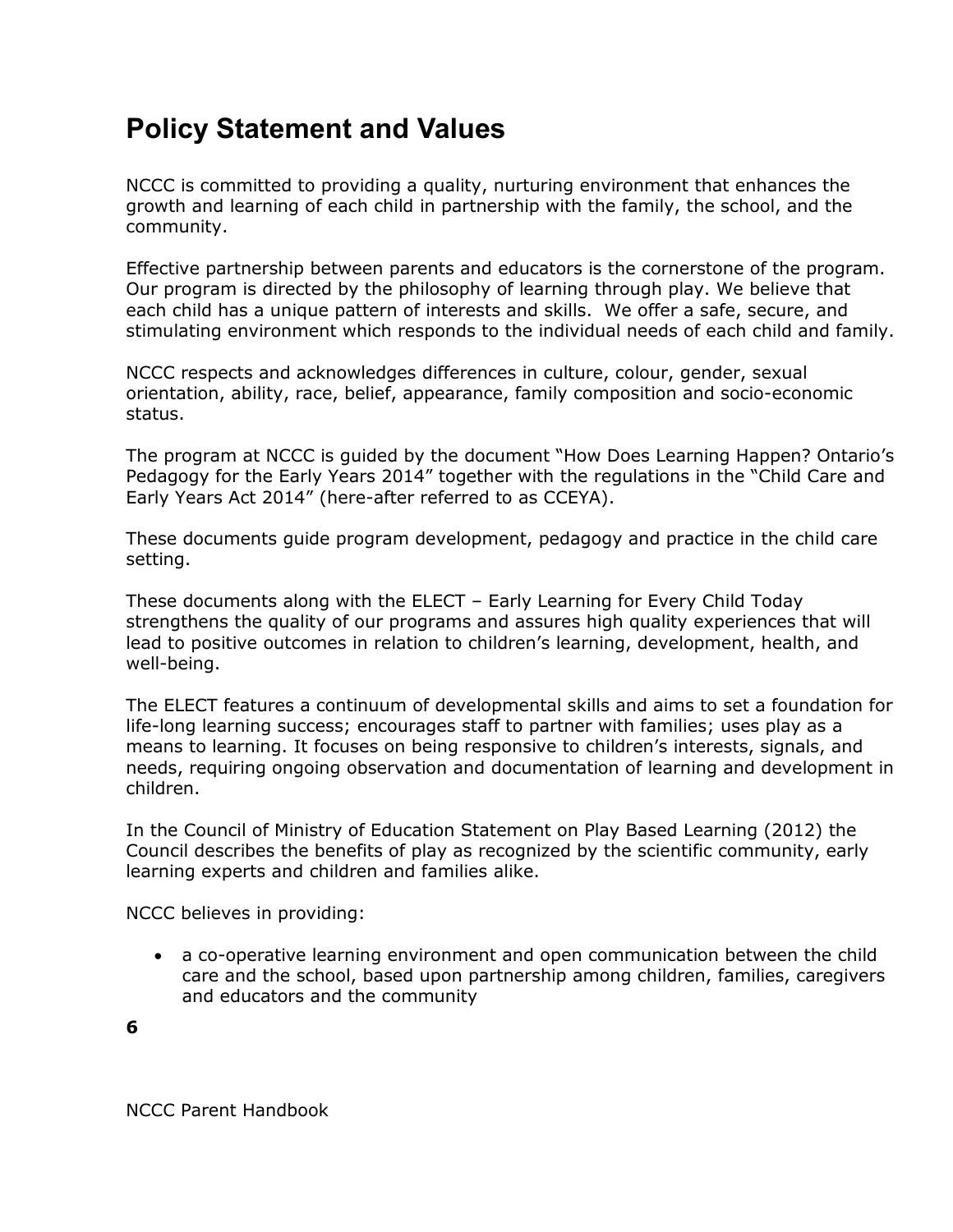- quality programs which facilitate childhood growth and development in a safe and secure environment
- highly qualified, committed staff who share in our policy statement and values
- efficient business operation of the child care in order to ensure long term viability

# **Overview of Programs**

NCCC offers various programs for different age groups all of which aim to increase selfesteem and confidence. We value friendship, fun and happiness and promote it in all of our programs. We provide the children choices and freedom within the program.

Our programming is directed by a philosophy that stresses learning through play and is centred on the child's interests. We offer learning experiences to nurture creativity, sensory perception, fine and gross motor skills, social awareness, language skills and intellectual growth. The activities encompass hands-on experience, indoor and outdoor play, excursions, and special events.

#### **TODDLER Program**

- Full-time 12-month program which operates from September to August.
- For children aged 18 months 30 months who reside within the Northlea School catchment area for English.
- Includes a catered lunch and two snacks per day (see "Meals" section for additional information).
- Our curriculum is play based and covers the following areas of development: creative, language & literacy, construction/blocks, cause and effect, numeracy, music/movement, cognitive, sensory, pretend play, science/nature, gross motor, and both child and teacher initiated learning experiences.
- Please see admission process for movement to the next program.

#### **PRESCHOOL Program**

- Full-time 12-month program which operates from September to August.
- For children aged 2½ to 4 years (children must be 31 months during the first month registered) who reside within the Northlea School catchment area.
- Includes a catered lunch and two snacks per day (see "Meals" section for additional information).
- The goals are to enhance independence in the child and to promote social interaction and self-help skills. The program offers challenging activities, which contribute to the development of the whole child. NCCC educators provide the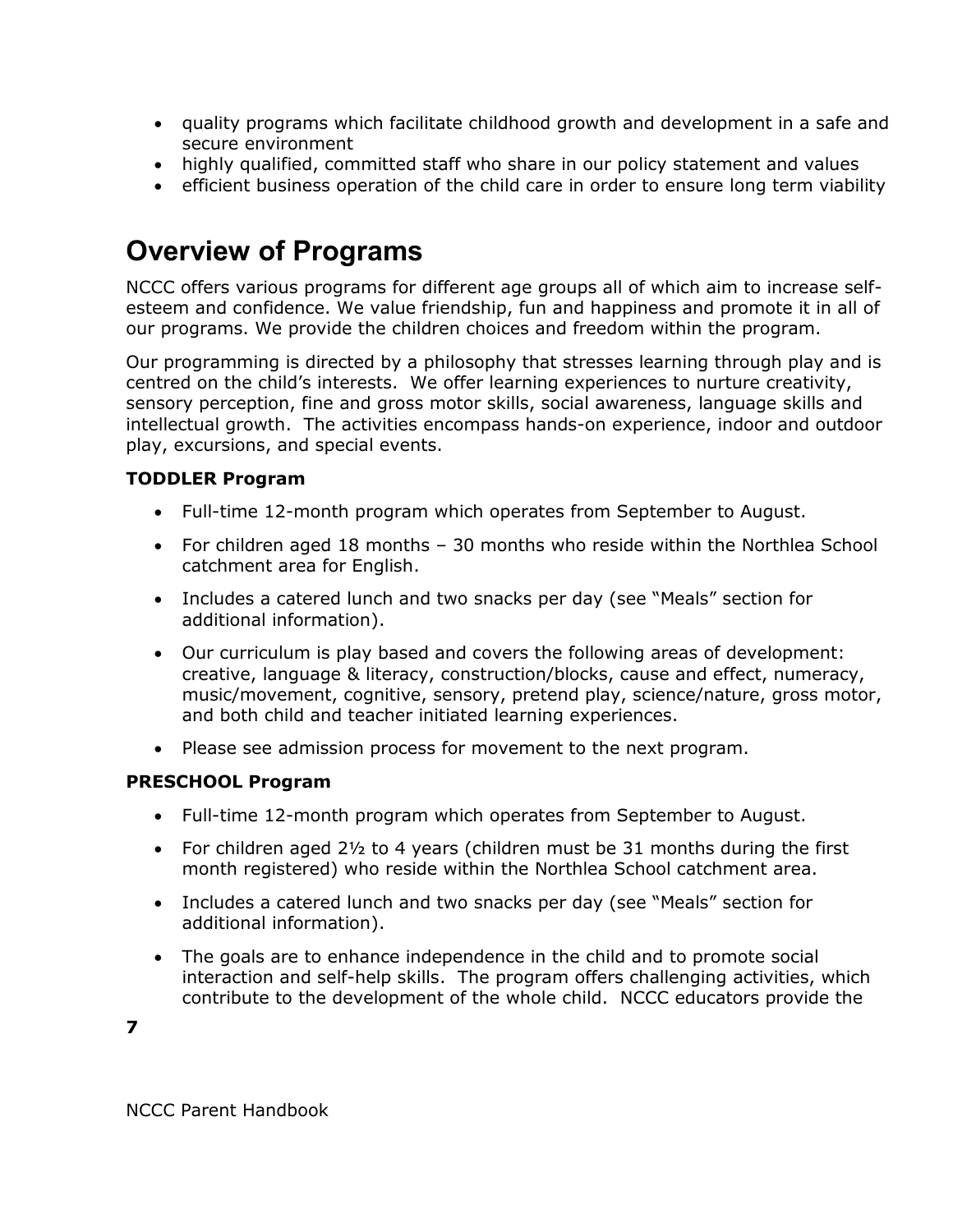children with activities that promote early literacy and numeracy skills, problem solving, conflict resolution, individual thought and creativity.

#### **FULL-DAY KINDERGARTEN AND SCHOOL AGE programs**

- Provides before and after-school care and snacks for children in kindergarten to 12 years of age.
- Ten-month programs which operate from September to June for children who reside in the catchment area for Northlea School and are enrolled at Northlea School Full Day and we do not accept children who are bused to or from the school.
- The exact start and end dates align with the Toronto District School Board calendar.
- Includes full-day care and a pizza lunch on Professional Activity (PA) days that fall on a Friday.
- Includes full-day care and snacks on non-school days during March Break and December/January holidays. Parents are responsible for sending a lunch for their child/children from Monday to Thursday and Friday will be pizza lunch provided by NCCC

Programs focus on promoting the development of significant friendships and social skills. Activities encourage the children to develop creativity, acquire new skills and knowledge in a variety of areas. The aim is to increase independence, problem solving and responsibility to prepare the children for the future when they will be old enough to independently manage their hours before and after school.

#### **OPTIONAL SCHOOL AGE LUNCH PROGRAM**

- Supervised lunchtime for children in grades one and two.
- Children bring their own lunches from Monday to Thursday. Pizza is provided every Friday.

#### **KINDER / SCHOOL AGE SUMMER CAMP program**

- Full-time camp offered week-by-week on a first-come, first-serve basis in July and August.
- Operates from 7:30 a.m. to 6:00 p.m.

**8**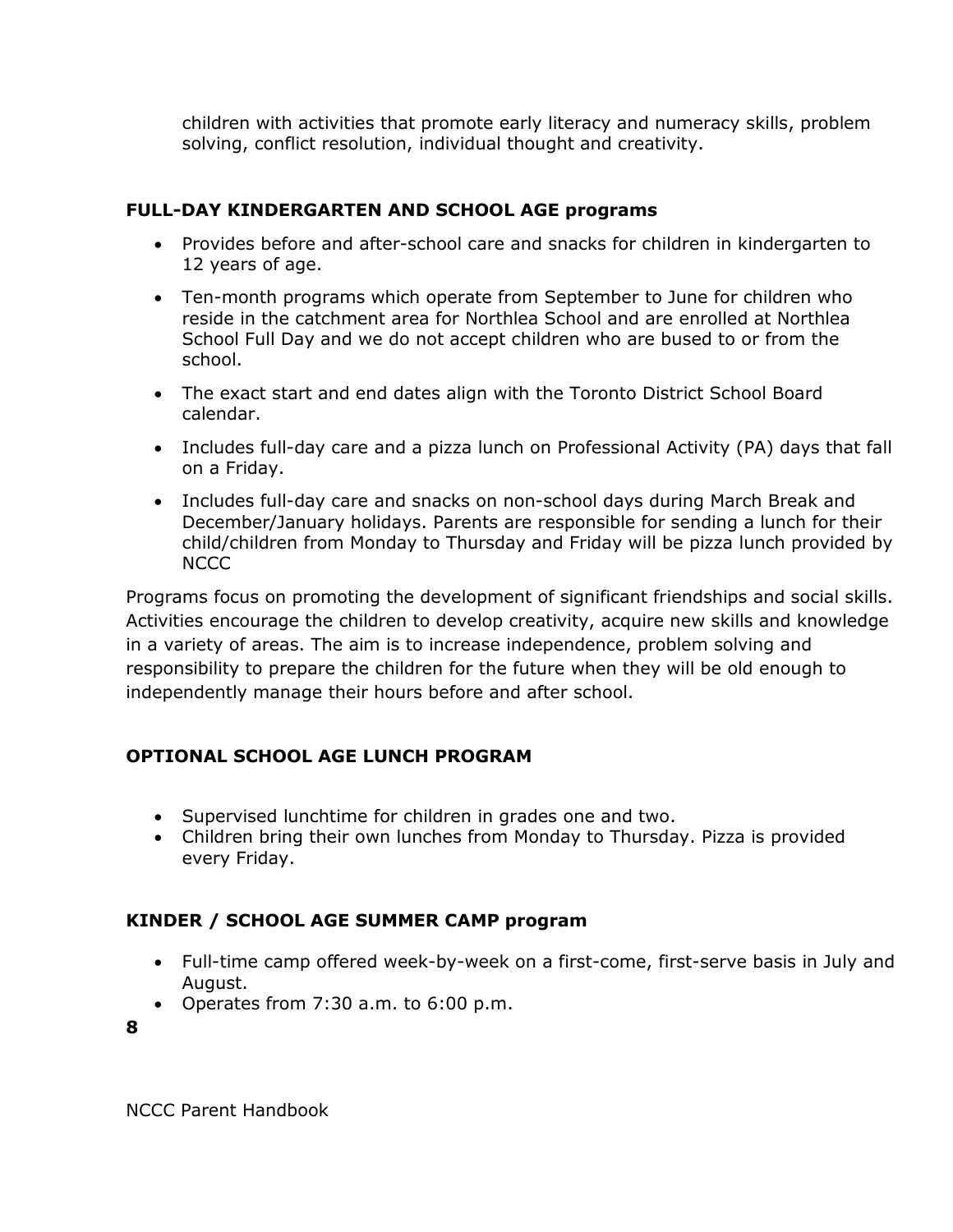- For children 4 to 12 years of age.
- We do not accept children who are bused to and from the camp.
- Camp begins on the first day after the end of the Toronto District School Board school year.
- Registration typically begins by January.
- Includes a workshop, two outings and swimming once a week.
- Includes a catered lunch and two snacks each day.
- Camp is not offered the entire week before Labour Day. NCCC will be closed (all the programs) during this week.

#### **CURRICULUM AREAS:**

The children are free to explore activities and NCCC educators will guide them to try a variety of areas and new experiences. The following is a list of curriculum areas for all programs:

DRAMATIC PLAY: Allows children to play cooperatively with their peers through fantasy and build on familiar experiences. For example, the dramatic play area often changes (e.g. house, dinosaur land, campsite) to align with children's interests thus giving them an opportunity to explore new items, ideas and situations.

COGNITIVE LANGUAGE AND MATH ACTIVITIES: Numeracy and literacy concepts are introduced and developed through these experiences. Activities may include counting, sorting, classification, story sequencing, logic games and problem solving. Learning opportunities are developed to be fun and inviting while enhancing the children's skills and abilities.

ART: A variety of different materials and creative mediums are always available for the children to use. Activities are set up to allow freedom of self-expression and creativity. We focus on the process rather than the final product.

SENSORY EXPERIENCES The children are encouraged to explore different mediums to experience the emotional and physical reactions that they have to sensory opportunities. This aids in the recognition of the senses. NCCC educators provide media which is "calming" (e.g. water) or allows children to "vent" (e.g. pound at the playdough).

SCIENCE/DISCOVERY: Discovering how the world works through science. NCCC teachers provide curriculum that explores concepts of biology, chemistry and physics. We explore life cycles, habitats, liquids, solids and gases, motion, electricity and much more through play activities. Cooking activities are also a part of this area.

GROUP TIME: Stories, songs, games, movement and sharing of information are all part of our group time.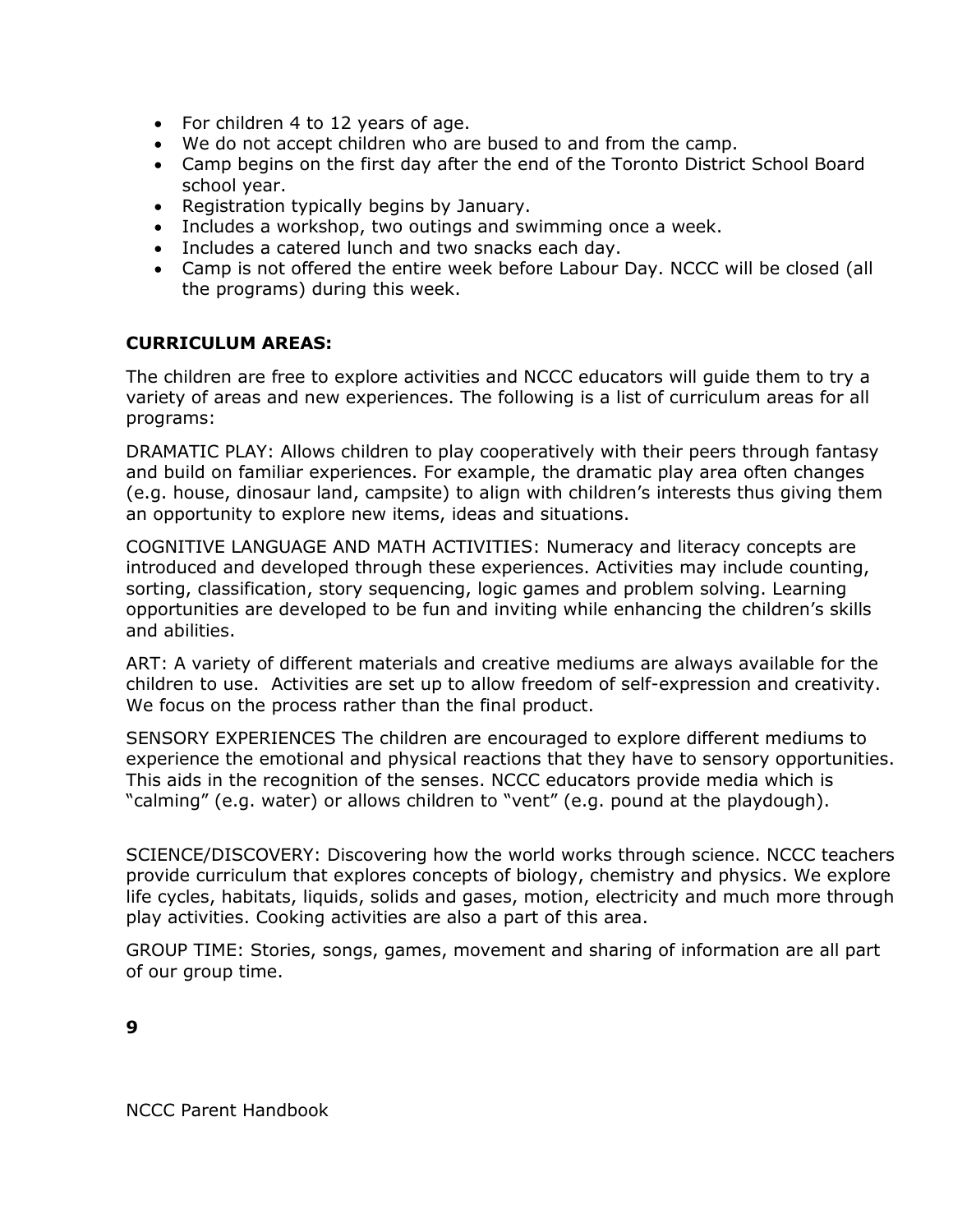SMALL GROUP TIME: More intensive educator-directed activities such as cooking, planting, preparing butterfly larvae, charting, graphing, recording child responses, open conversations and deep thinking are all explored through small group activities.

# **Staff**

NCCC's staff consists of a Director, Assistant Director, Co-Ordinator, Registered Early Childhood Educators (RECEs) and Early Childhood Assistants (ECAs). All RECEs hold a diploma or degree in Early Childhood Education or equivalent, and are registered with the College of Early Childhood Educators. As a member of the College they are entitled to practice the profession of early childhood education in Ontario.

NCCC also supports the involvement of ECE and recreational degree placement students, as well as, volunteers. Substitute educators ("supply") also work at NCCC to replace regular staff as required.

All employees, placement students and substitute staff must complete a Vulnerable Sector Police Reference Check prior to starting their employment. Parent volunteers are required to complete a Police Reference Check and are responsible for covering any fees associated with it.

The primary responsibility of the staff is to facilitate each child's development and ensure their safety. The staff uses principles, as outlined in the philosophy of NCCC and works in partnership with Northlea School's teaching staff, Principal and Vice-Principals. All staff work in accordance with the CCEYA, Public Health standards and the guidelines set out by the City of Toronto and Ministry of Education to provide high quality care the children of the childcare.

NCCC follows the ratios as outlined in the *CCEYA*, as follows:

| Toddler:      | 1 employee for every 5 children  |
|---------------|----------------------------------|
| Preschool:    | 1 employee for every 8 children  |
| Kindergarten: | 1 employee for every 13 children |
| School Age:   | 1 employee for every 15 children |

The *CCEYA* allows for some variations in ratios during beginning and end of day hours.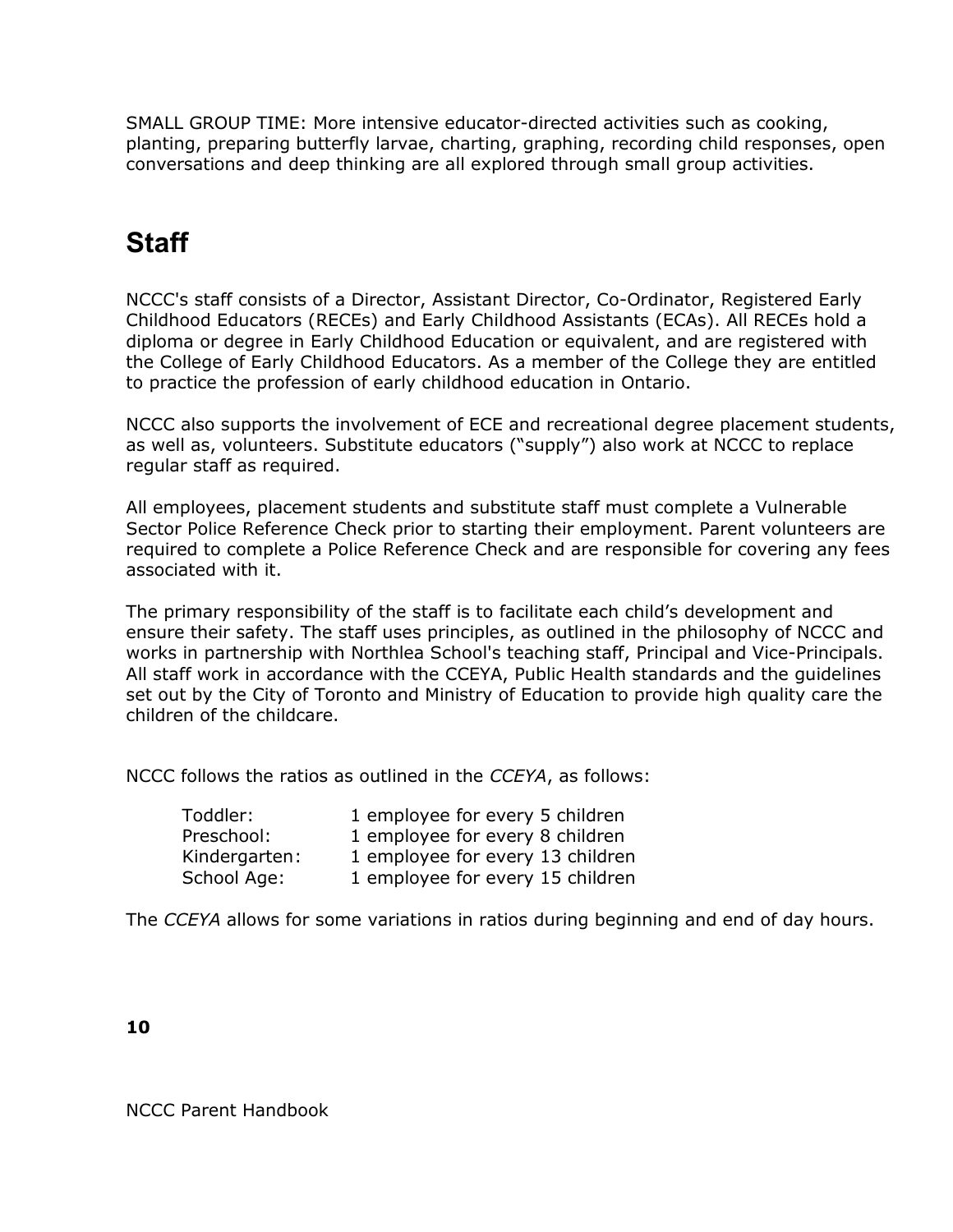# **Licensed Capacity**

Effective September, 2015 NCCC will be licensed for a maximum of 235 children as follows:

- 15 Toddlers
- 24 Preschool children
- 80 Full-Day Kindergarten children
- 116 School Age children

Actual enrolment in all programs will vary depending on circumstances.

# **Waiting List, Registration and Priority Sequences**

**Waiting List and Registration**- Applications for enrolment are kept on file and maintained in the order of registration priority based on the date that the fully completed application was received by NCCC.

Applications will be accepted for children who do not reside within the Northlea School catchment area. However, a child must reside within the catchment area when a spot is offered and proof of address must be provided at the time of registration. For example, two pieces of identification that show your address, such as a phone bill. For kindergarten and school age programs, the child must also be enrolled in Northlea School and we do not accept children who are bused to and from the school.

**Priority Sequences -** When a space becomes available within the child care, it is offered to children on the waiting list (if there is one) in accordance with the priority sequences described below. When there is no waiting list, spots are offered on a firstcome, first-serve basis.

Note that in rare and exceptional circumstances NCCC reserves the right to deviate from the priority sequences and offer a space to child. Such circumstances are considered on a case-by-case basis at the discretion of the Board of Directors.

Priority Sequence: Toddler Program (all children must reside within the English Northlea School catchment area)

- 1. Siblings of children currently enrolled in an NCCC program
- 2. Children on the waiting list

**11**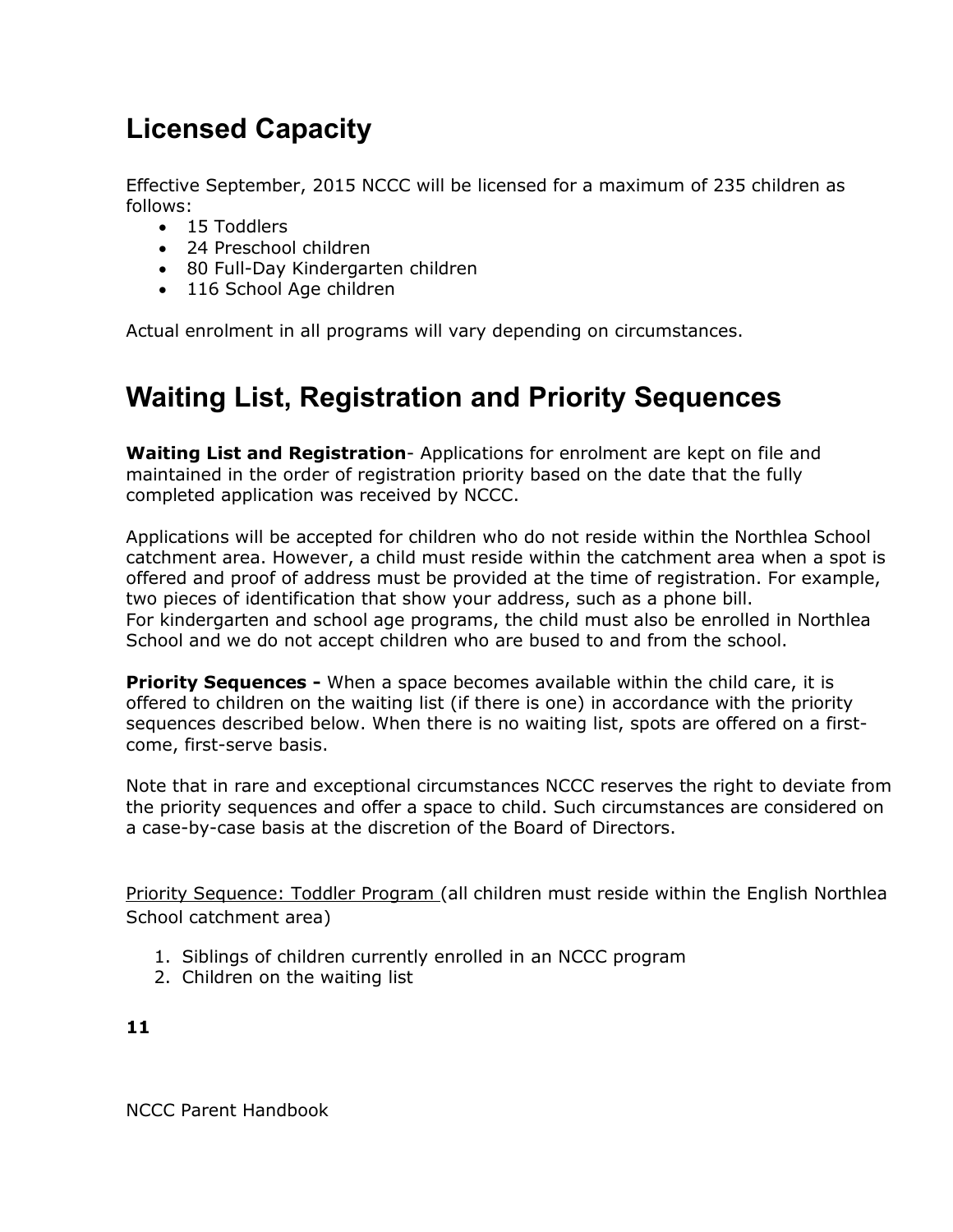3. Toddlers will remain in their program until September. If a space becomes available before September in the preschool room the oldest child 30 months or older will be moved. This will be done at the discretion of the Director.

Priority Sequence: Preschool Program (all children must reside within the English Northlea School catchment area)

- 1. Children currently enrolled in the NCCC Toddler program (priority within this group is determined according to their original registration date with NCCC)
- 2. Siblings of children currently enrolled in an NCCC program
- 3. Children on the waiting list

Priority Sequence: Full-Day Kindergarten and School Age Programs (all children enrolled in JK must reside within the [English] Northlea School catchment area and are enrolled in Northlea School Full Day and we do not accept children who are bused to and from school.)

- 1. Children currently enrolled in an NCCC program (priority within this group is determined according to their original registration date with NCCC)
- 2. Siblings of children currently enrolled in an NCCC child care program
- 3. Other children on the waiting list

Children in the Toddler, Preschool, Kindergarten and School Age programs will be sent a "are you returning" form in the spring in an effort to help us plan for the new school year. Please note, we still require 8 weeks' notice to withdraw a child.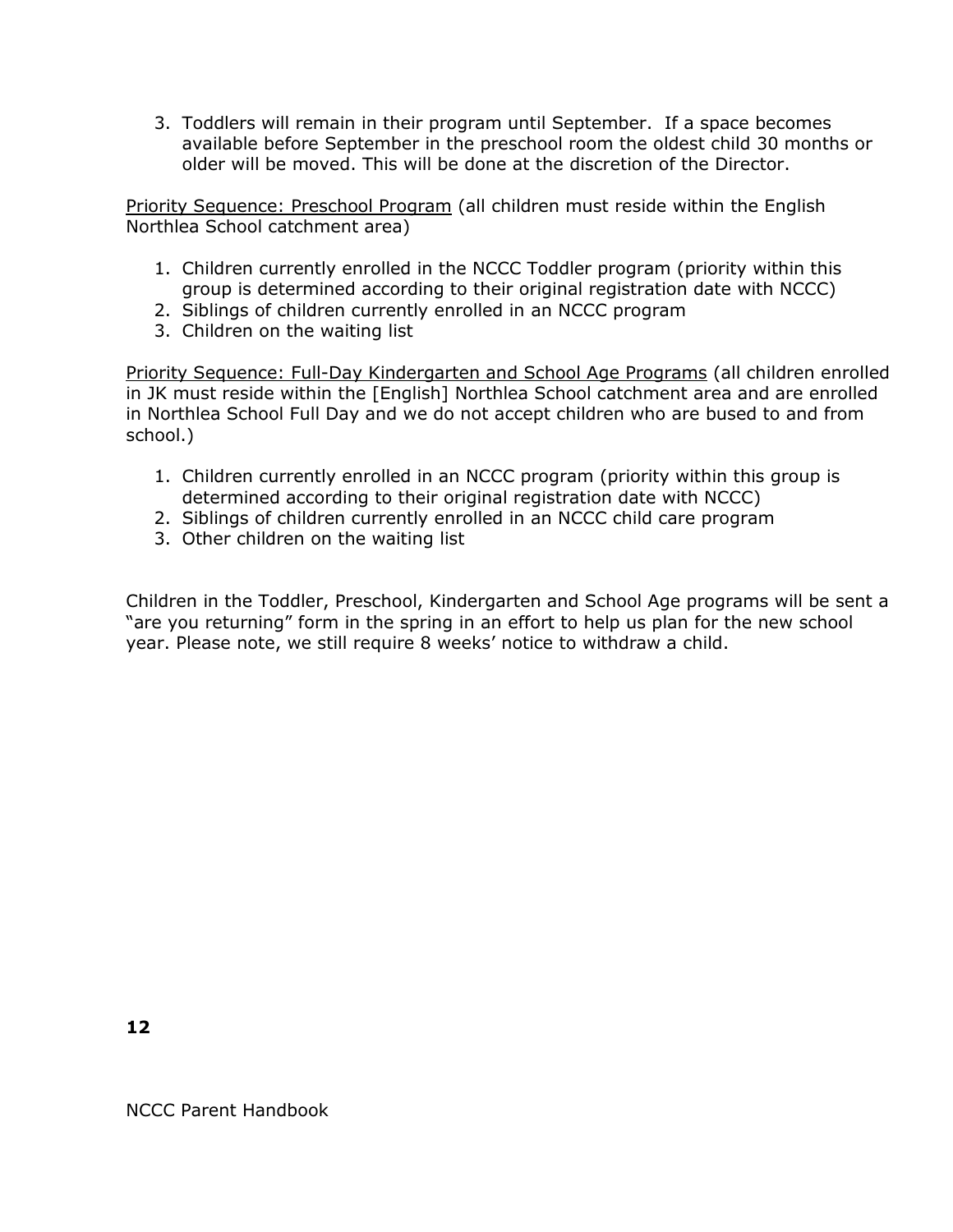# **Days and Hours of Operation**

The child care operates from 7:30 a.m. to 6:00 p.m. Monday to Friday, with the following exceptions:

- 1. New Year's Day
- 2. Family Day
- 3. Good Friday
- 4. Easter Monday
- 5. Victoria Day
- 6. Canada Day
- 7. Civic Holiday (August)
- 8. The week before Labour Day
- 9. Labour Day
- 10.Thanksgiving Day
- 11.Christmas Eve (NCCC usually closes at 1 p.m. but may be closed for the full-day depending on the year and what day it falls on – advance notice is always provided to families)
- 12.Christmas Day
- 13.Boxing Day
- 14.The period between Christmas Day and New Year's Day
- 15.Any emergency closing by Northlea School (e.g. snow or ice storms)

Full-day care is available for all children registered in the Toddler, Preschool, Full-Day Kindergarten and School Age programs on Professional Activity (PA) days and during March Break.

### **Fees**

#### **Registration/Administration Fees**

A fifty dollar (\$50.00) NON-REFUNDABLE administration fee is required upon the offer and acceptance of a spot with NCCC. A twenty dollar (\$30.00) administration fee is required with Summer Camp registration.

#### **Last Month Deposit**

At the time of registration, a void cheque with a singed Personal Preauthorized Debit Agreement (PAD) for monthly fee of the program must be provided.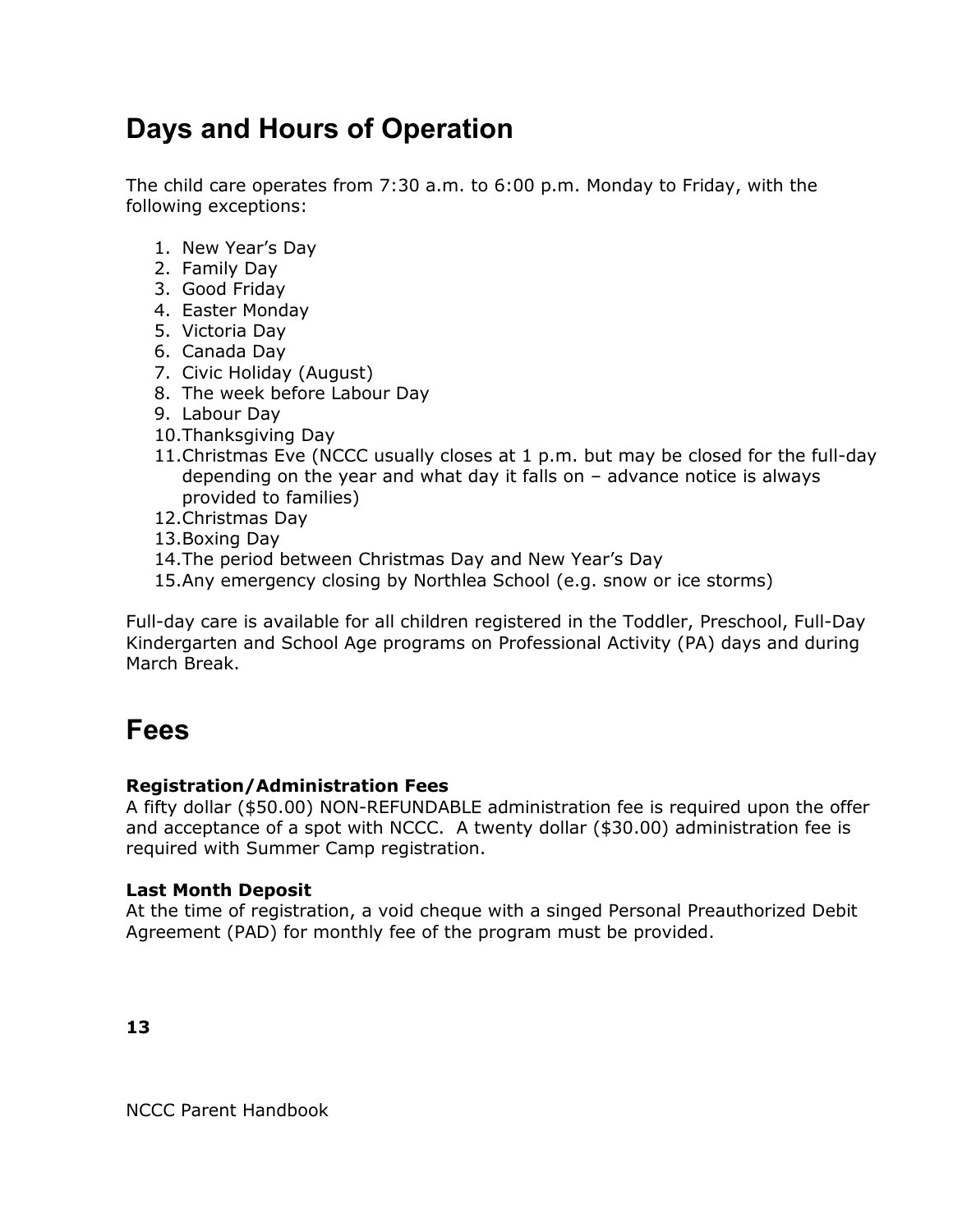This deposit will be held by NCCC and applied towards the fees due the LAST month during which the child is enrolled at NCCC, provided the notice period specified in the section "Withdrawal" is complied with.

#### **Monthly Program Fees**

All fees are to be paid by pre-authorized debit (PAD). Parents are required to complete a PAD agreement form, which for new parents will be provided at the time of enrolment.

NCCC reserves the right to raise program fees at the discretion of the Board of Directors. Fees are typically raised on an annual basis in September but may be adjusted in-year if required to cover unanticipated increases in operating costs. The fee schedule effective the following September is available as of July 1 every year.

#### **Non-Sufficient Funds or Other Problem Cheques (for Summer Camp)**

Any pre-authorized debit that is returned by a financial institution for non-sufficient funds, and all cheques (for Summer Camp) returned by a financial institution for nonsufficient funds, no chequing privileges, or any other reason, must be resubmitted in certified form along with a Thirty dollar (\$30.00) service charge.

#### **Late Fees**

Children are to be picked up by 6:00 p.m. Parents who are late picking up their children will be charged a late fee. See "Arrival and Pick up" section

#### **Absences**

There is no fee adjustment for a child's absence from the child care. Fees must continue to be paid during absence due to illness, vacation or other reasons.

#### **Income Tax Receipts**

Income tax receipts for the previous year's fees paid to NCCC will be issued before the end of February. All outstanding fees, services charges and/or penalties must be paid before receipts can be issued.

### **Admission Process**

An orientation will be arranged to familiarize families and children with the surroundings, answer questions, and review the admission forms required prior to enrolment.

The following must be completed and received by NCCC prior to the first day your child attends NCCC:

**14**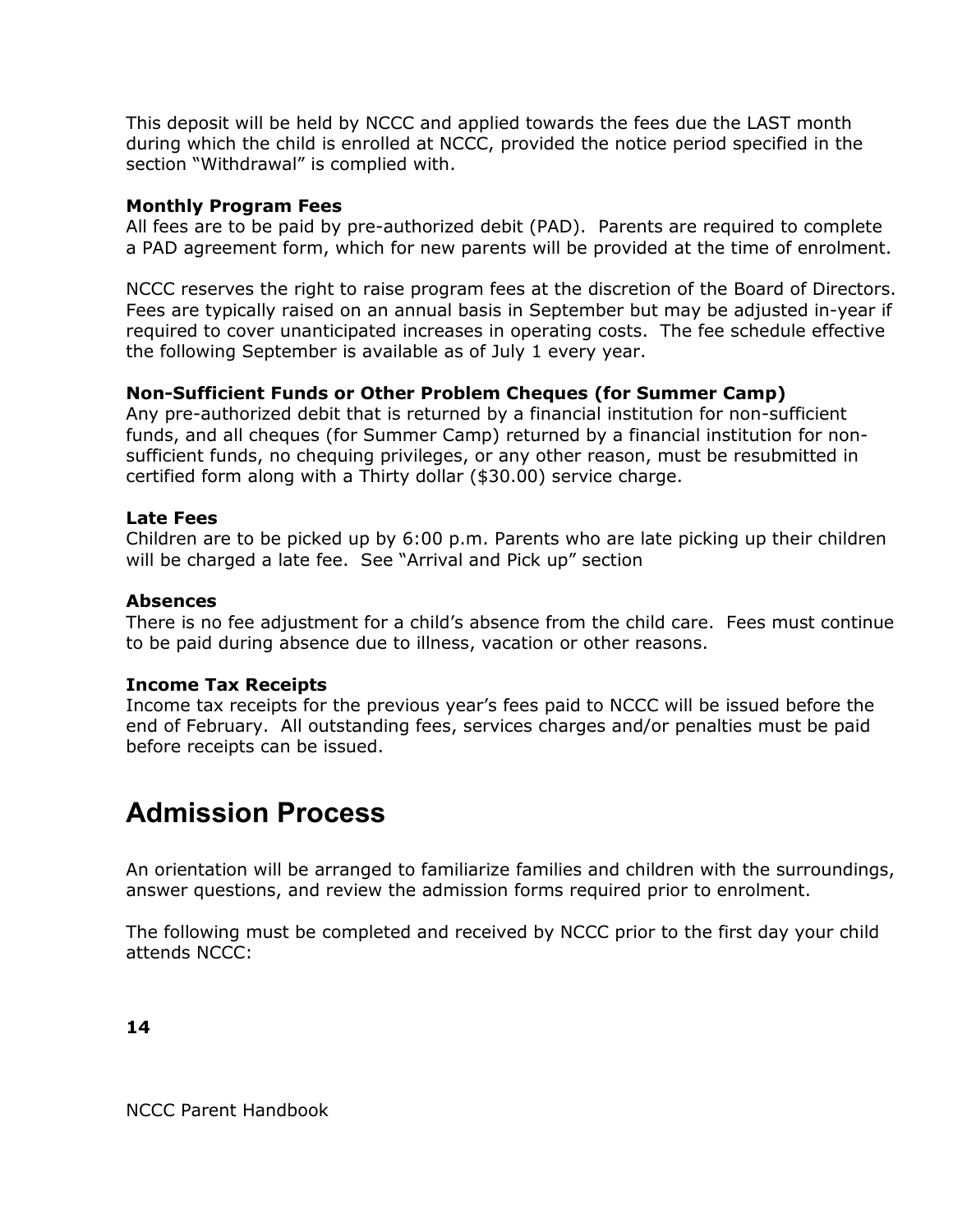- A complete medical form that indicates the child's immunization record, as required for licensing and Toronto Public Health.
- A registration information package completed with all NCCC consent forms.
- Personal Pre-Authorized Debit Agreement form
- Cheques: This option is only available for families that were enrolled at NCCC prior to September 2016. An additional charge of \$15 will be added to your monthly fee per family.
- Signed parent handbook acknowledgement form.

# **Withdrawal**

In the event of the permanent withdrawal of a child from NCCC, **a minimum of eight- (8) weeks' notice of such withdrawal must be given**, in writing, to the Director. Failure to give this notice will result in forfeiture of the last month's prepaid fee, and the charge and collection of the balance.

In addition, a permanent space cannot be guaranteed and no priority placement given if you wish to temporarily withdraw your child from the program, for example, for summer months in the Preschool program. In this case, your child will be placed at the bottom of the waiting list for re-admission to the child care.

There may be instances when NCCC cannot accommodate the ongoing or future needs of a currently enrolled or wait-listed child. These matters will be brought to the attention of the NCCC Board of Directors. In the event that a child's placement with NCCC is determined to be inappropriate, NCCC reserves the right to require the withdrawal of any such child from the program or waiting list.

# **Absences, Drop-Off, Pick-Up and Attendance**

Children depend upon regular routines for their own sense of security. We recommend that you establish fixed hours to pick-up and drop-off your child. To ensure continuity and smooth operation of planned activities for the day, we strongly advise that NCCC staff be informed of changes in a child's/families schedule.

#### **ABSENCES:**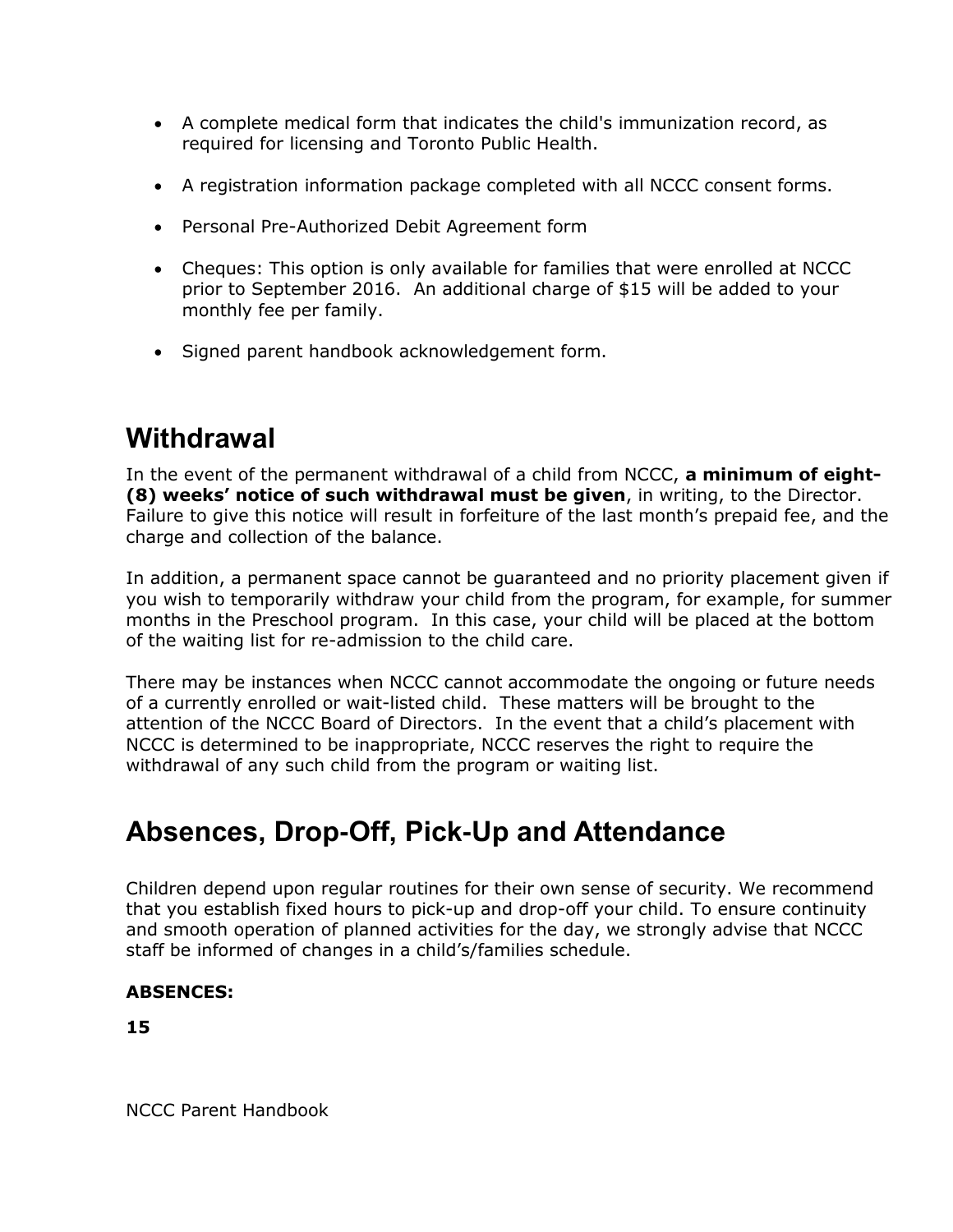If a child is going to be absent or late for any reason, NCCC should be notified as soon as possible (ideally before 9:00 am) to help staff plan for the day's activities. Parents of kindergarten and school age children must notify both NCCC and Northlea School's Safe Arrival of any absences.

It is important to inform NCCC as soon as possible about the type of illness a child has, if an absence is due to illness. This will help staff to identify symptoms in other children in the child care with whom the child has come in contact. There is no fee adjustment for days on which a child is absent.

Staff members must be notified of a child's arrival in the morning. Similarly, staff members must be notified that a child is leaving. Parents or an authorized adult must sign their children in and out at drop-off and pick-up.

#### **DROP-OFF:**

- Toddler and preschool children should be dropped off in their respective rooms starting at 7:30.
- Children in Kindergarten can be dropped-off at the NCCC designated room prior to Kindergarten start time. The designated room for each child will be communicated via email before the beginning of the school year.
- School Age children should be dropped off at an NCCC designated room before 8:20 a.m. and in the playground at the back of the school after 8:20 a.m. (weather permitting).
- Toddlers and young children depend on a regular arrival and departure hours for their own comfort and security. Parents are encouraged to arrive at a time that is beneficial to both the child and his or her family.

#### **PICK-UP:**

- Toddler children get picked-up from the toddler room before 5:55pm.
- Preschool children get picked-up from the preschool room.
- Kindergarten and School Age children get picked up from designated rooms before 5:55pm.
- When picking up your child, if you have a sibling/other child(ren) with you please ensure that both children are following NCCC policies and procedures, and that you are the one supervising the child that is not in our care.
- Any child picked up after 6pm will be in the Preschool room.

Before the first day of school in September, NCCC will e-mail Kindergarten and School Age parents to advise them of before and after school drop-off and pick-up locations and procedures.

#### **ATTENDANCE:**

**16**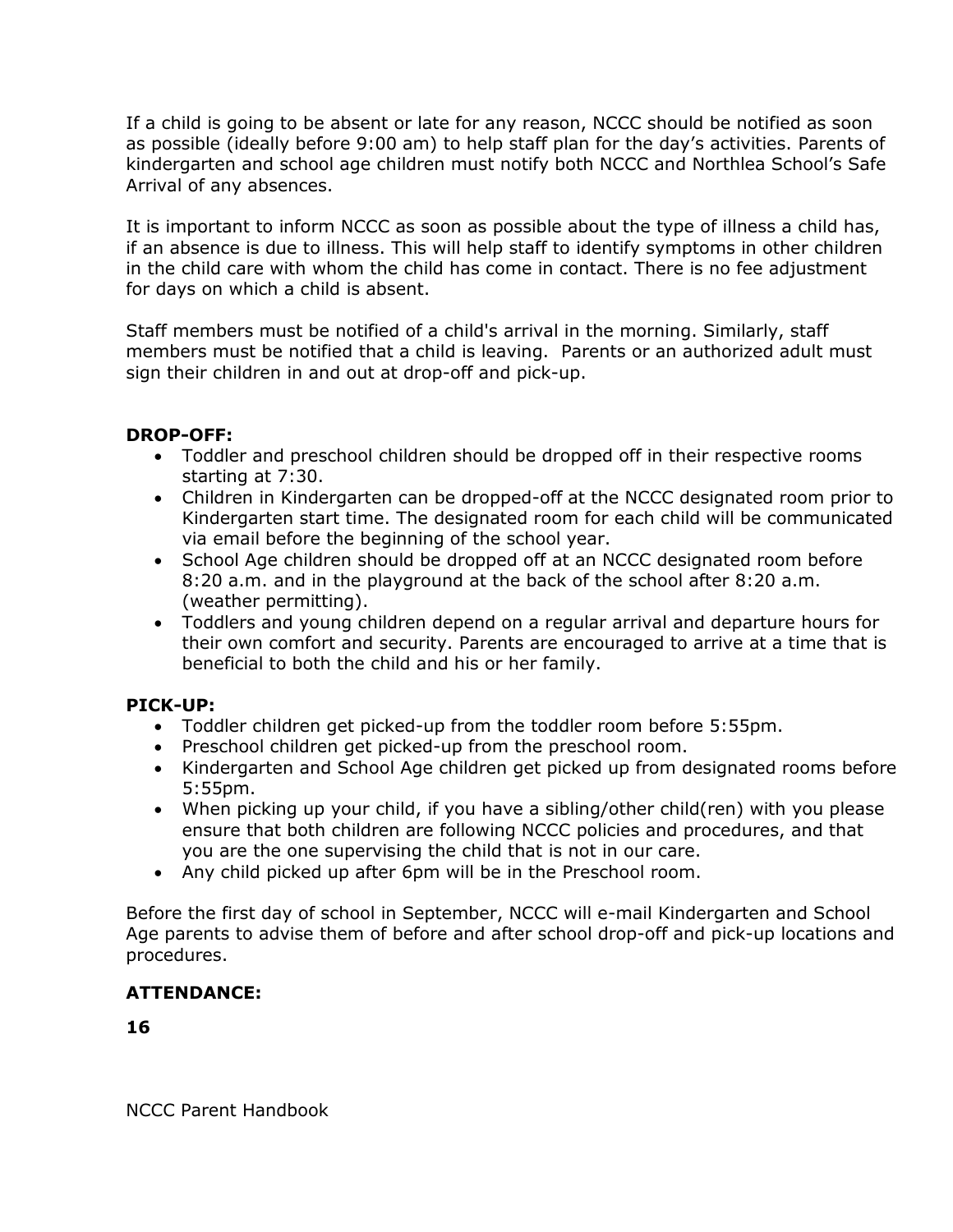- NCCC maintains attendance records for all children.
- Parents or caregivers **must sign their children in** with NCCC staff when they are dropped-off with the child care and **sign them out** when they are picked up.
- Parents are also encouraged to **verbally notify staff** that a child has arrived or is being picked up.
- Once the school day is in progress NCCC assumes that all NCCC kindergarten and school age children are attending classes and will be coming to NCCC after school unless we are informed otherwise by the parent, guardian or Northlea School staff**.**
- After school, when the bell rings at 3:30pm, kindergarten and school age children are dismissed by their Northlea School teachers. Northlea School teachers and staff are asked to notify child care staff if they are detaining NCCC children after dismissal (with parental approval).
- NCCC must be notified if a child is withdrawn from school during the day.

The following procedures are followed when a kindergarten or school age child is unaccounted for following the dismissal bell:

- NCCC staff check with the child's Northlea School teacher to confirm attendance or whereabouts of the child.
- If the teacher is not available (or a supply teacher is present) NCCC staff will check the Northlea School attendance folders, sign out book and arrival information as necessary.
- NCCC staff will have the child paged within the school building to come to the NCCC meeting place.
- One NCCC staff will then do a physical scan of the outdoor and indoor area, including bathrooms, for the child while the other NCCC staff members supervise the SA group.
- The missing child's parents are contacted to resolve any confusion regarding pick up information.
- If the child's parents confirm that the child is supposed to be with NCCC and the child has not been found, NCCC will then contact local police to report the missing child.
- NCCC will also make a call to the local police to report a missing child if, after searching the school and calling all contact numbers, NCCC staff are still not able to reach a parent or caregiver to confirm the child's whereabouts.
- NCCC is required to follow the NCCC serious occurrence policy and notify Toronto Children's Services as well as the Ministry of Education of the incident.

# **School Age Supervision**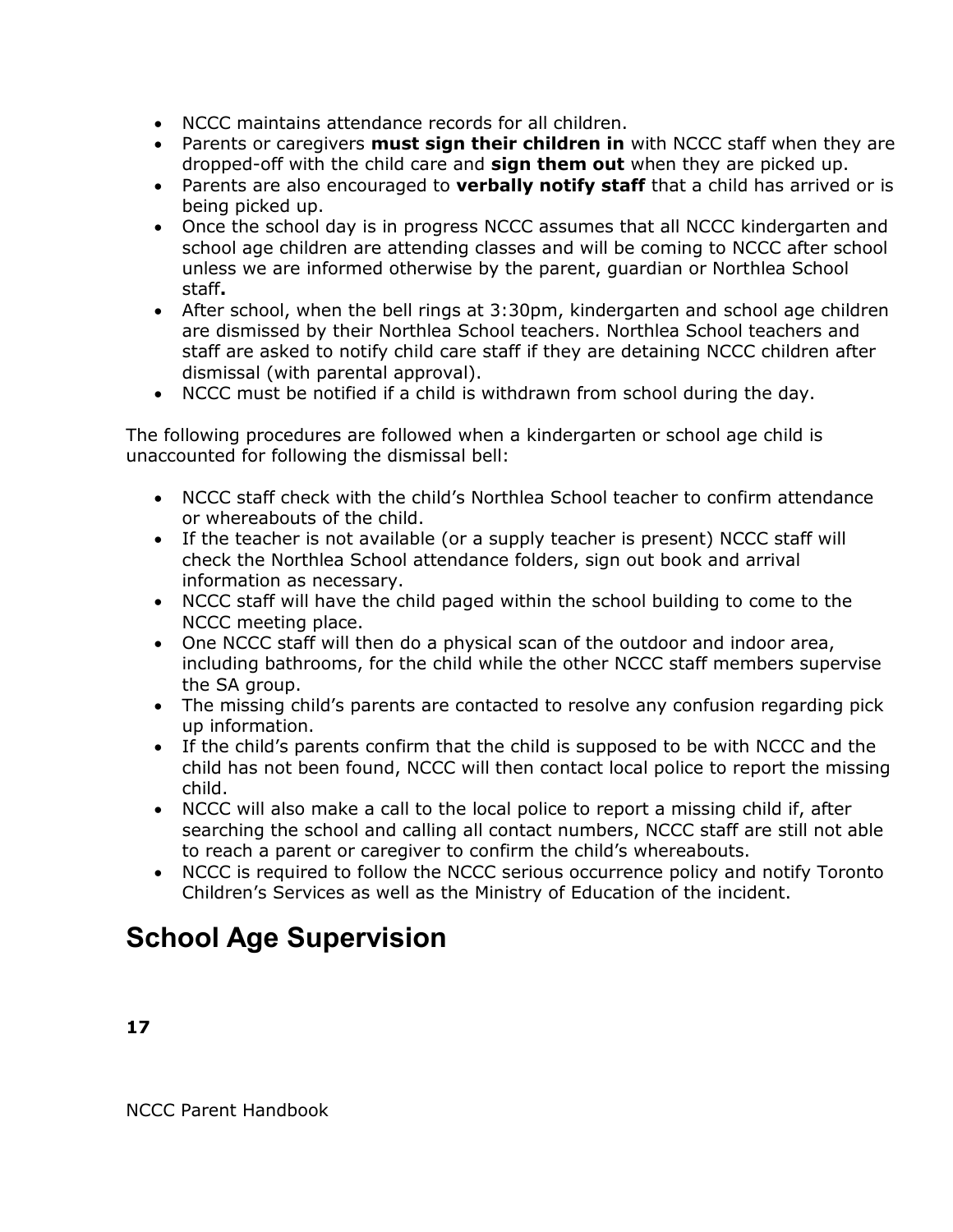With written parental consent, children in Grades 1 and above are permitted to move in partners through Northlea School with the permission of the NCCC staff during child care hours. Children in Grade 1 will always be partnered with a child in Grade 2 or above.

School age children are also permitted to go into the school with the permission of an NCCC staff member to the bathrooms or for other approved purposes from the back playground in partners.

NCCC staff maintain supervision checks on the buddy system. The checks include having the children ask before leaving the group, recording partner movement, requiring the children check in upon their return and by following up on lengthy trips to the bathroom or for other purposes immediately.

### **Late Fee Procedures**

NCCC closes at 6:00 pm if the child/ren's parent/guardian have not come to the room or the designated room a late fee per child will be enforced by NCCC staff. The time of departure is what appears on the clock in the childcare room.

NCCC's late fee is \$1.00 per minute per child after 6:00 pm upon parent/guardian departure/pick-up, the parent/guardian and staff members on duty must sign a late form indicating the late departure time and the late fee that is owing.

NCCC also has a graduated late fee charge which is in place to deter habitual late parents. The purpose of this is to cease or minimize further late pick-ups. For the third late pick up in any one month, the parent/guardian will be charged a \$10.00 surcharge in addition to the fee of \$1.00 per minute per child.

It is expected that parent/guardian will telephone NCCC and inform staff of a late pickup. The telephone call does not waive the late fees. It is highly encouraged that if a parent is unable to pick-up their child, an emergency contact designate be contacted by the parent for pick-up. Parents are expected to inform NCCC of the name of the individual who will be picking up the child/ren. Upon arrival of this individual, photo identification must be presented to the NCCC staff. If this results in a late pick-up, a fee will be enforced (as noted above).

If a child is present after 6:00 pm and no contact is made by the parent/guardian to NCCC by 7:00 pm and if NCCC staff are unable to make contact with the parent(s) or emergency contact individuals, the local police, and/or the Children's Aid Society will be contacted.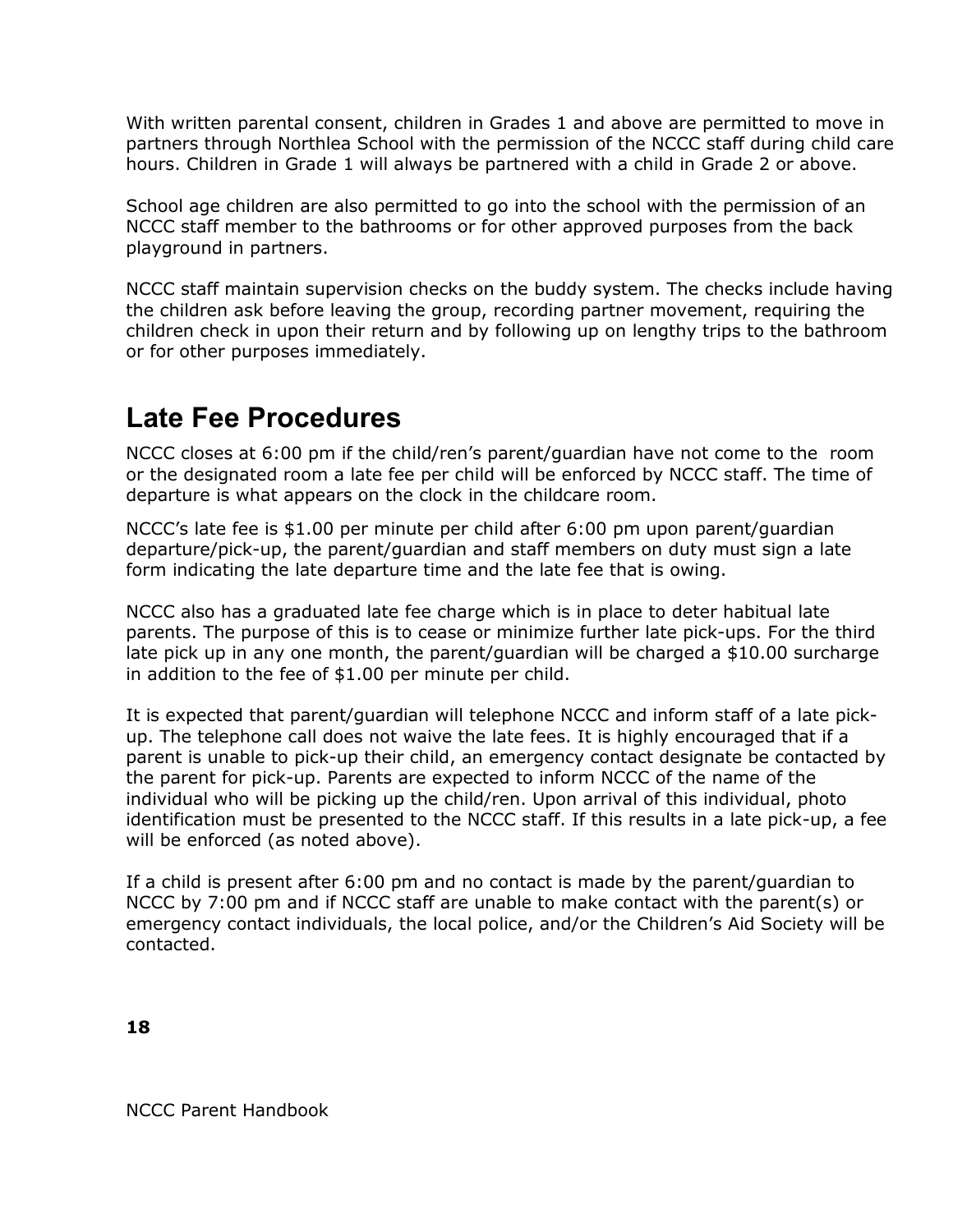A late form will be completed upon late pick-up. This form outlines the child/ren's name, the date, the time the parent/guardian and child/ren are leaving the premises, the late fee charge, the parents' signature, staff members' signatures, and payment amount and date received with parent/guardian and staff signatures.

Late fees are billed at the end of each month and [will be withdrawn from the account authorized in pre-authorized debit account?] must be paid within one month and the full amount is transferred to the staff who were required to stay late on the day of the occurrence.

# **Personal Belongings**

Clothing should be appropriate for physical activity, the weather and the season. For children in the Toddler, Preschool and Full-Day Kindergarten programs, a second set of clothing must be kept at the child care in their bags. We strongly urge that all clothing be labelled with your child's name.

Children in toddler and preschool may bring a labelled favourite toy, blanket or other "comfort" item from home for quiet periods.

While staff is diligent in looking after each child's personal belongings, NCCC and Northlea School are not responsible for loss or damage to personal belongings brought to or left at NCCC.

# **Field Trips**

As a part of our program, the children will occasionally (often during the summer months) go on special outings to places of interest. Parents will be notified of the excursion in advance. Parents who wish for their child to participate are required to sign a Parent Consent Form for these outings. Parents are welcome to join in but must notify the Director in advance.

All parent volunteers must sign a copy of the volunteer guidelines and must have a clear Vulnerable Sector Police Reference Check within a year prior to volunteering. If parents do not want their child to participate in the planned excursions, they are required to make alternate arrangements for care. Children are expected to travel to and from the excursion on NCCC arranged transportation.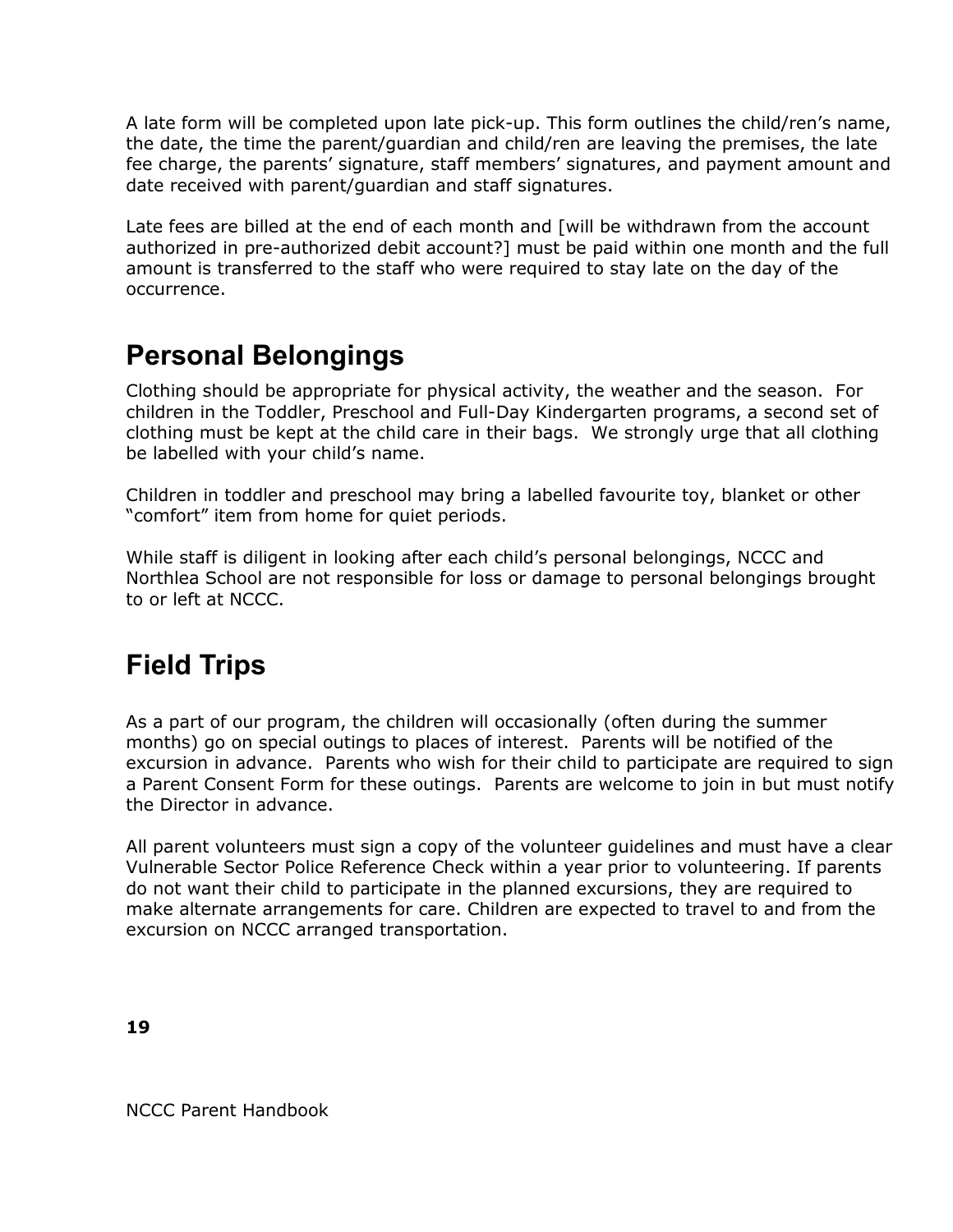# **Weather Alerts and Extreme Weather Advisories**

NCCC posts Toronto Public Health and weather advisories on the glass in the hallway by the main entrance to the child care. NCCC staff adapt outdoor play to accommodate the weather warnings and conditions.

Gross motor activities performed will be performed inside NCCC on days when outdoor play is not possible due to wet, unsafe or extreme weather.

#### **Summer Weather Conditions**

NCCC staff addresses summer weather conditions by modeling and requiring that all children wear hats and sunscreen. All parents are asked to apply a full coat of sunscreen to their child in the morning and to sign a permission to apply sunscreen form. NCCC provides extra sunscreen and staff will re-apply it throughout the day for Preschool and Kindergarten children. School age children will be allowed to re-apply sunscreen for themselves throughout the day. School age children asked to bring their own sunscreen, however NCCC will provide sunscreen if they don't. Children are asked to bring their own hats, however NCCC does have a limited number of spare hats available.

Children enrolled in full-time programs go outside for two-hours every day, weather permitting. However NCCC staff reserve the right to regulate and/or limit outdoor activity levels and playtime in the warmer months if necessary due to extreme heat, smog and UV warnings or advisories. These warnings and advisories are in place to help us maintain a safe outdoor activity time. NCCC staff reminds the children to drink lots of water and make water and cups available on the playground in the warmer months. NCCC also provides a balance of active and quiet, calm activities to accommodate for the heat. The children will remain indoors when the temperature is hotter than 25 Celsius with a combined humidex and smog warning, (temperatures are guidelines and are at the discretion of the director).

#### **Winter Weather Conditions**

NCCC staff addresses winter weather conditions by modeling appropriate dress for the cold weather and ensuring that the children have appropriate outdoor attire on to keep warm. NCCC has a limited supply of spare winter clothing that children will be asked to wear if they need extra layers or dry clothes. NCCC staff assesses the playground surface conditions before outdoor playtimes. NCCC staff reserve the right to adjust and/or limit outdoor play times to account for icy or extremely cold conditions. All children enrolled in full-time programs go outside for two-hours every day, unless the winter conditions are deemed to be unsafe for the children by the staff of NCCC. The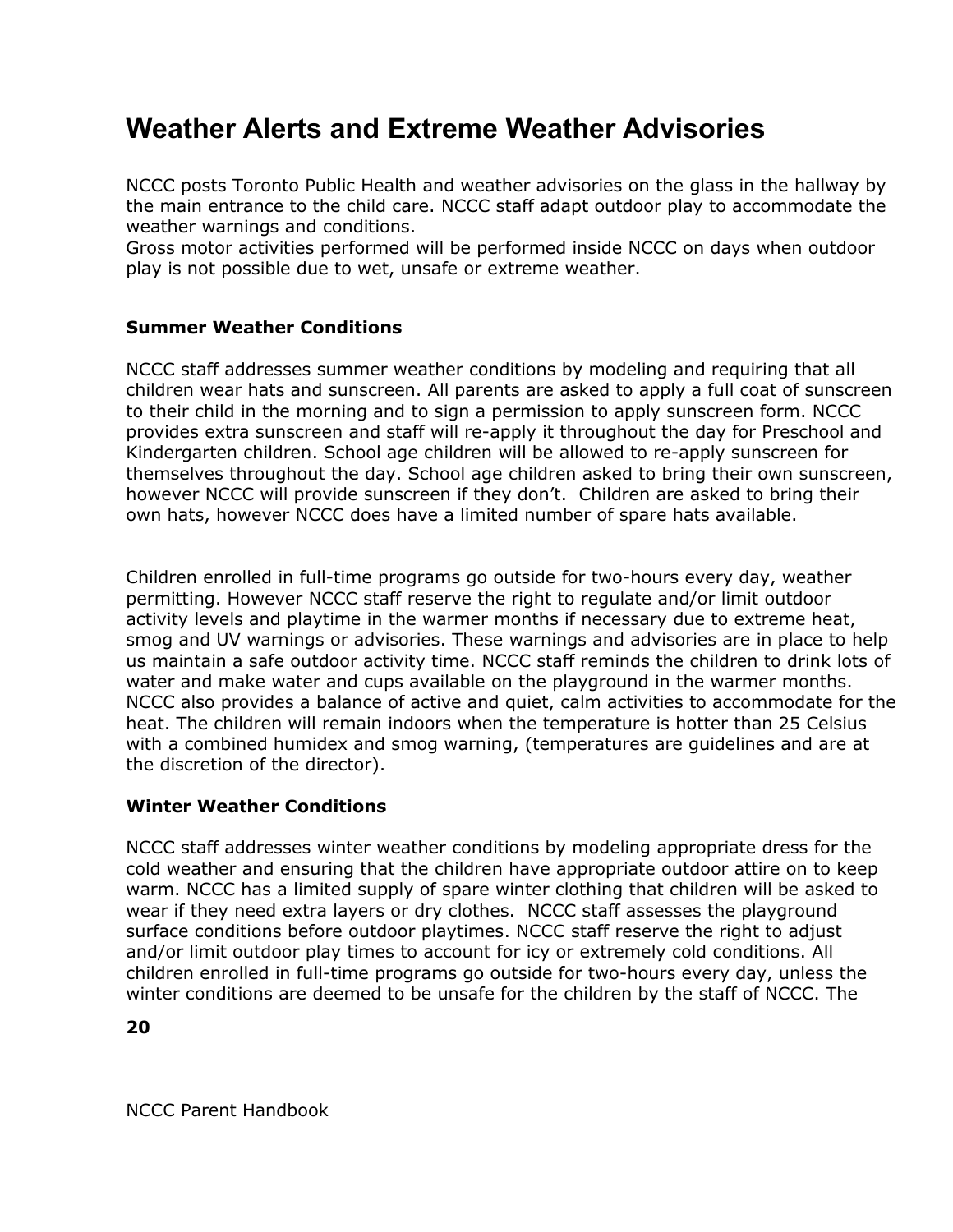children will remain indoors when the temperature is colder than -15 Celsius (including wind-chill) (temperatures are guidelines and are at the discretion of the director)

### **Behaviour Guidance**

NCCC has established a Behaviour Guidance policy which staff implement in order to maintain a positive and safe environment for the children. NCCC staff will manage the behaviour of the children attending NCCC in accordance with the CCEYA and the NCCC Behaviour Guidance Policy. Recognizing the need to address situations involving inappropriate and unmanageable behaviour, NCCC is committed to actions that preserve the self-esteem of the child. For further details please request a copy of the Behaviour Guidance Policy from the Director.

#### ACCESS, EQUITY AND HUMAN RIGHTS POLICY

NCCC strives to provide a secure, supportive and trusting environment in which children can develop and grow at their own pace. NCCC recognizes and respects diversity in appearance, culture, age, ability, race, ancestry, place of origin, ethnic origin, citizenship, creed, sex, sexual orientation, gender identity, same sex partnerage, marital status, family status, immigration status, receipt of public assistance, political affiliation, religious affiliation, level of literacy, language and social socio-economic status, in our school and the City of Toronto.

NCCC is committed to maintaining a working, caring and learning environment that:

-fosters respect for the dignity and well-being of each person

-provides an opportunity for all individuals to develop to their full potential

-is constructive in the pursuit of excellence

-ensures equitable access and outcomes for all persons

NCCC will strive to prevent and eliminate both individual and systematic forms of racial and ethno cultural mistreatment and harassment of its children, parents, staff, volunteers, students and any other persons involved with the Centre, in accordance with the Ontario Human Rights Code and the guidelines set out in this policy.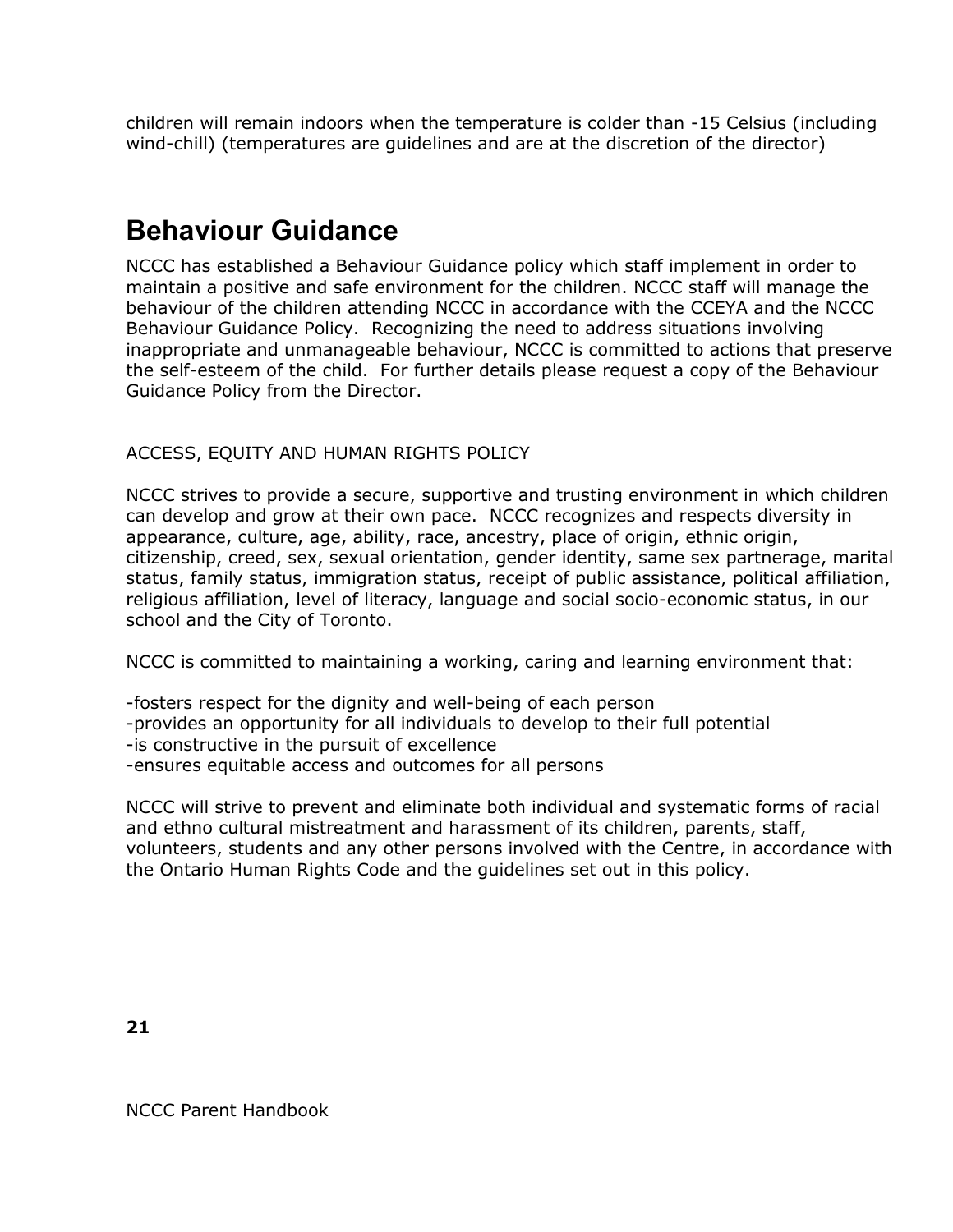# **Duty to Report Suspected Child Abuse**

NCCC staff members are bound by the *Child and Family Services Act* (C.F.S.A) to report any suspected child abuse. The criteria for reporting child abuse is defined in the C.F.S.A and reiterated in the NCCC Child Abuse Policy.

The child care professional's duty to report suspected child abuse overrides the provisions of any other provincial statute, specifically those provisions that would otherwise prohibit disclosure by a professional or official. (C.F.S.A.s72 (7), (8)(e.g. CCEYA). Child Care professionals must report the suspected abuse directly to Children's Aid Society. A child care operator/supervisor/director is not permitted to provide advice to the individual before the report is made to the appropriate Children's Aid Society (CAS) (C.F.S.A.s72(3).

The penalty imposed for failure to report a suspicion of child abuse emphasizes that the child's safety must take precedent over all other concerns, including confidentiality of information and all other provincial statutes. Any professional who fails to report their suspicion of a child's abuse is liable, upon conviction, to a fine of up to \$1000.00 (C.F.S.A.s.72 (5)(6)(6.1)(6.2)

According to the Act all persons in making a report of suspected child abuse to CAS are protected in law against civil action unless the person is proven to have acted maliciously or without reasonable grounds for the person's suspicion C.F.S.A. s72(7).

Contact information:

| Children's Aid Society of Toronto:             | $(416)$ 924-4646 |
|------------------------------------------------|------------------|
| Catholic Children's Aid Society:               | $(416)395-1500$  |
| Jewish Family and Children Services of Toronto | $(416)$ 638-7800 |

### **Native Child and Family Services Toronto (416) 969- 8636**

### **Parent Conduct**

NCCC strives to maintain a comfortable and positive environment for parents, children and staff. Parents are required to conduct themselves in a manner that maintains a positive atmosphere in their interaction with children, staff and other parents. It is necessary to use appropriate language and tone of voice even when addressing concerns

**22**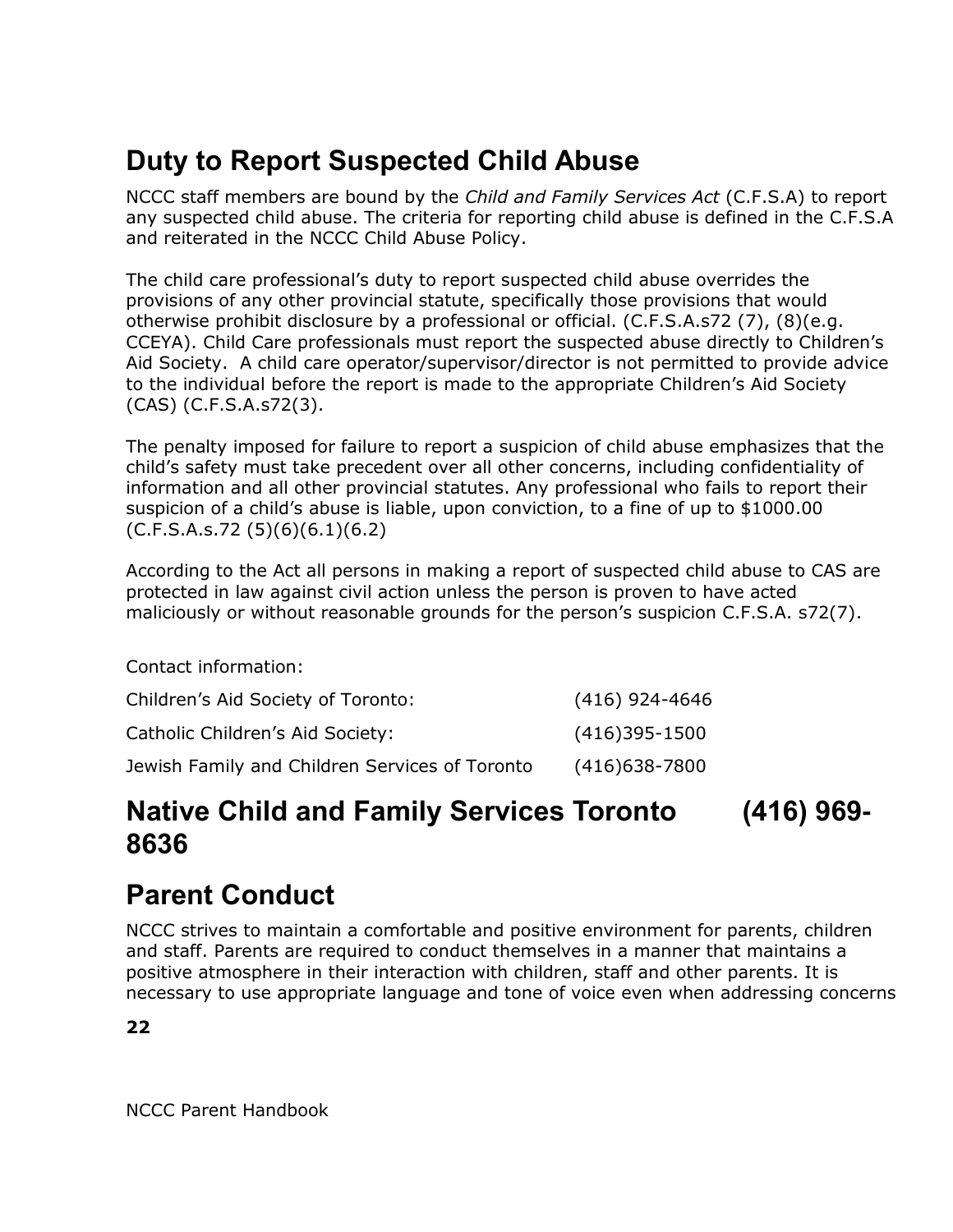at NCCC (the parking lot included). The Director and the Board of Directors will address issues regarding parent conduct.

Parents should address concerns regarding individual issues, issues with other children or program related issues with the classroom staff, the Director of NCCC and then may contact a Board member to find out if their concern requires discussion or a decision at the Board level. Parents should not discipline children who are not their own and who are in the care of NCCC. Confidentiality is a priority at NCCC so the classroom staff or the Director may request a meeting away from the drop off/pick up area to ensure confidentiality is maintained. A Board member can be contacted by using the Board of Director phone list see appendix A or by providing your concern in writing to the Director.

The process for addressing issues of parent conduct is as follows:

- The Director and/or a representative of the Board of Directors will speak with the parent involved and address the conduct that occurred.
- The Director and/or the Board of Directors will put in writing specific concerns regarding parent conduct.
- The Board of Directors will consider issues concerning parent conduct individually on a case by case basis. If the Board of Directors deems the conduct of a parent to be extreme or uncontrollable the family may be asked to leave NCCC.

Acceptable Behaviour:

- Politeness and consideration for all people at all times
- Respect
- Kindness and empathy
- Solving conflicts and differences in a peaceful manner
- Positive communication and cooperation

Unacceptable Behaviour:

- Tease or bully
- Unwanted physical contact
- Use language that is hurtful, profane, or otherwise inappropriate
- Threaten to harm anyone
- Raise your voice and create an unwelcoming environment

### **Parent Involvement**

Parents and caregivers are invited to become actively involved in NCCC. A supportive partnership between parents/caregivers and the child care will ensure the optimum quality care for each child in NCCC.

**23**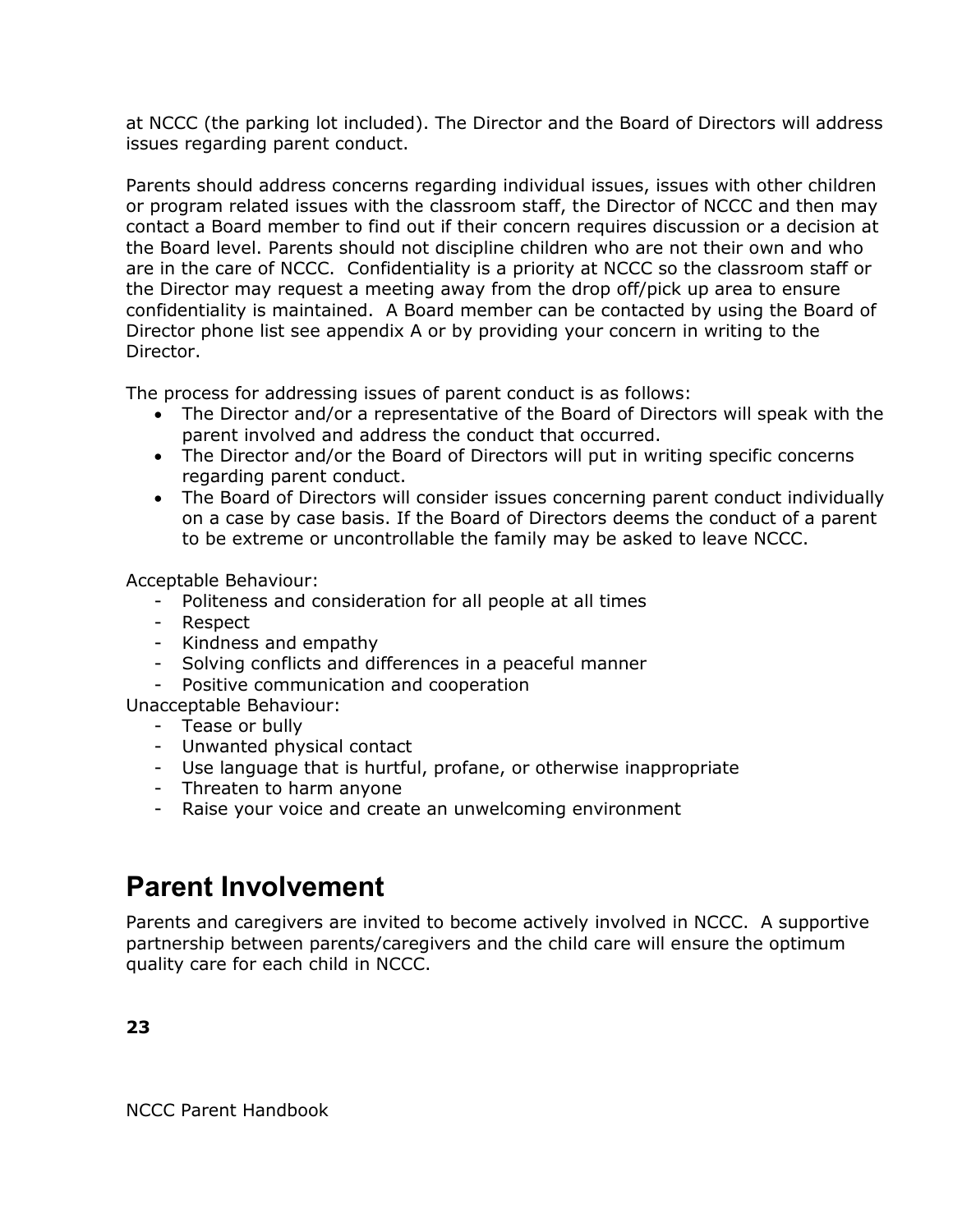The following are ways in which parents can participate in their child's care and the ongoing operation of the corporation:

- An orientation to NCCC upon the child's enrolment
- Informal sharing of information about the child at the start or end of the day with staff
- Formal communications about the child's progress in scheduled parent-educator meetings
- Parents may arrange meetings to discuss their child by contacting the Director or program staff
- Written communication and resources provided through news briefs, notes sent home, notices posted throughout NCCC, and minutes of meetings of the NCCC Board of Directors (posted)
- Visits and participation from parents at any time throughout NCCC's hours of operation. Parents are encouraged to visit; however please check with the Director to ensure that the visit will be at an opportune time.
- Parent/educator meetings
- Fundraising events. e.g. NCCC BBQ in May/June each year
- Attendance at the Annual General Meeting, usually held in late November
- Participation on NCCC's Board of Directors. Each fall NCCC looks for volunteers to fill any upcoming vacant positions on the Board. If for some reason a position becomes vacant during the year a volunteer will be sought. Parents interested in serving on the Board are encouraged to contact any member of the current Board of Directors (see Appendix A) or the Director.

### **Illness**

A sick child does not function well at school or in child care, and his/her presence may infect others. Please prepare for emergency care when your child is ill.

In accordance with the *CCEYA*, every child will be visually checked by a staff member to ensure that he/she is free of symptoms of ill health. The daily health check is necessary to prevent the spread of communicable diseases as well as to protect the ill child.

The Director or the staff designate has the authority to refuse to accept any child who, in the staff's opinion, is not fit to attend the child care that day. The parent or designated adult representative will be asked to take the child home or make other child care arrangements.

Similarly, if a child exhibits symptoms of ill health during the day and the staff feel the child is unfit to participate in the program, the parent or designated adult representative

**24**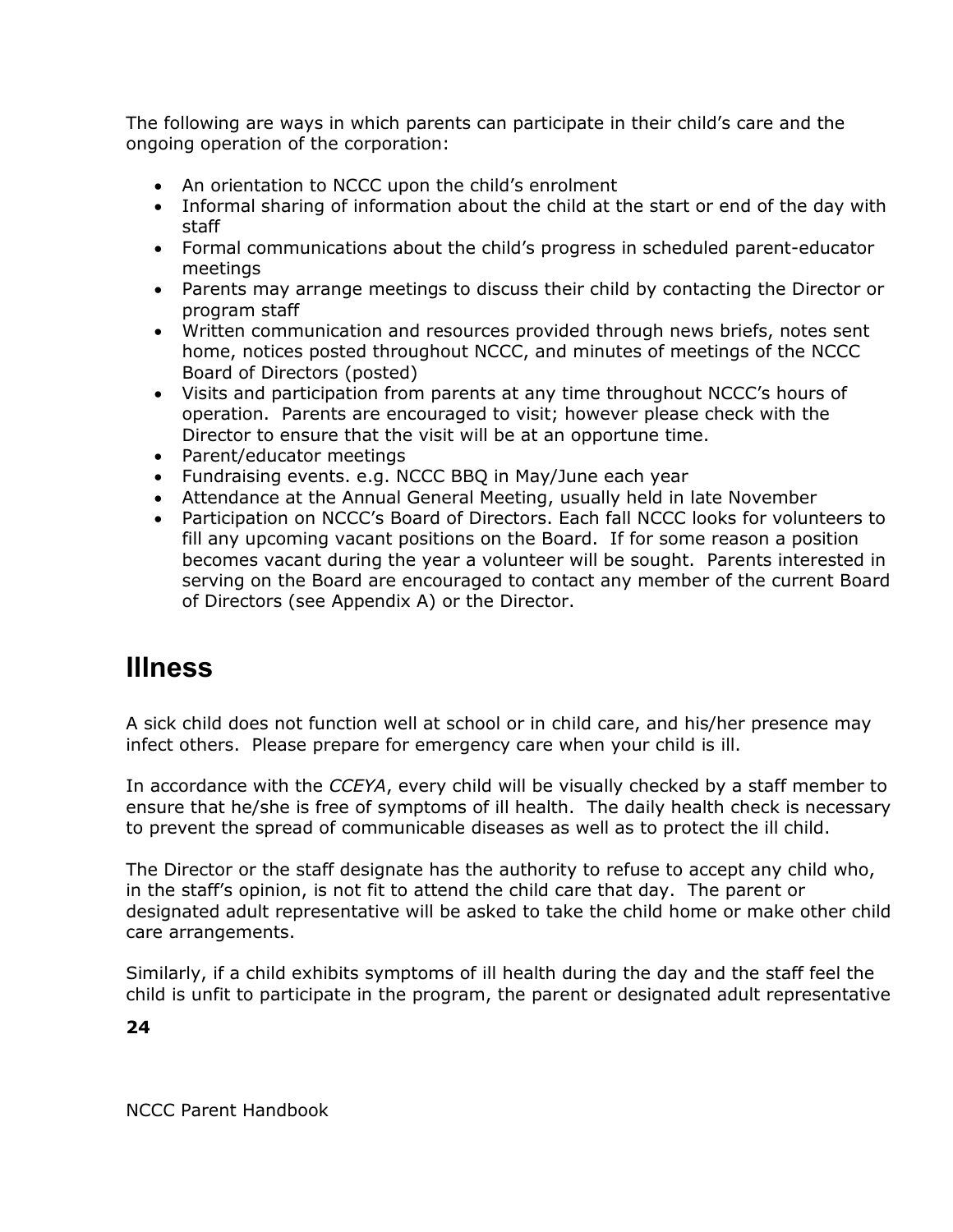will be notified and asked to pick up him/her within a reasonable amount of time. The Director or staff designate must approve any other arrangements. An ill child will be isolated from other children until the parent or designated adult representative arrives.

Except for mild colds, a child with a communicable disease will not be admitted to the child care.

Our basic guideline is that a child should not be at NCCC if he/she exhibits any of the following:

- 1. A temperature of 38°C (100.4°F) or higher. If a child has been away or sent home from NCCC with a fever, he/she may not return until his/her temperature has been normal for 24 hours. If a child develops a fever while at the child care the parents or designated adult will be asked to take him/her home. Child may not attend the following day.
- 2. Diarrhea. If a child has diarrhea the child should not be at NCCC. If the child has diarrhea the parents or designated adult will be asked to take him/her home. See the Ill Child Policy.
- 3. Vomiting
- 4. Unexplained rashes
- 5. Paleness, or flushed face, or constant crying
- 6. Yellow discharge from the eyes, crustiness around the eyes, puffy eyes or red eyes
- 7. Yellow nasal mucous
- 8. Lethargic, emotional or distraught behaviour that prevents the child from participating in daily activities and routines (including outdoor play)

These signs and symptoms are fairly obvious and indicate the child is ill. However, there are other times when it is difficult for a parent to determine if the child should be at the child care. A slight cold or the end of an illness are two examples. In such instances, a general guideline for determining whether the child is well enough to be at NCCC is this: if the child is too ill to participate in the outdoor part of the programme, the child is too ill to be at the child care. For further guidance, please call the Director.

There are other times when a child is not showing signs of a definite illness but yet is not able to handle the activity of the day. On such occasions, the Director or designate will decide whether the child should be taken home.

A doctor's note may be required for the child to be re-admitted NCCC at the discretion of the Director.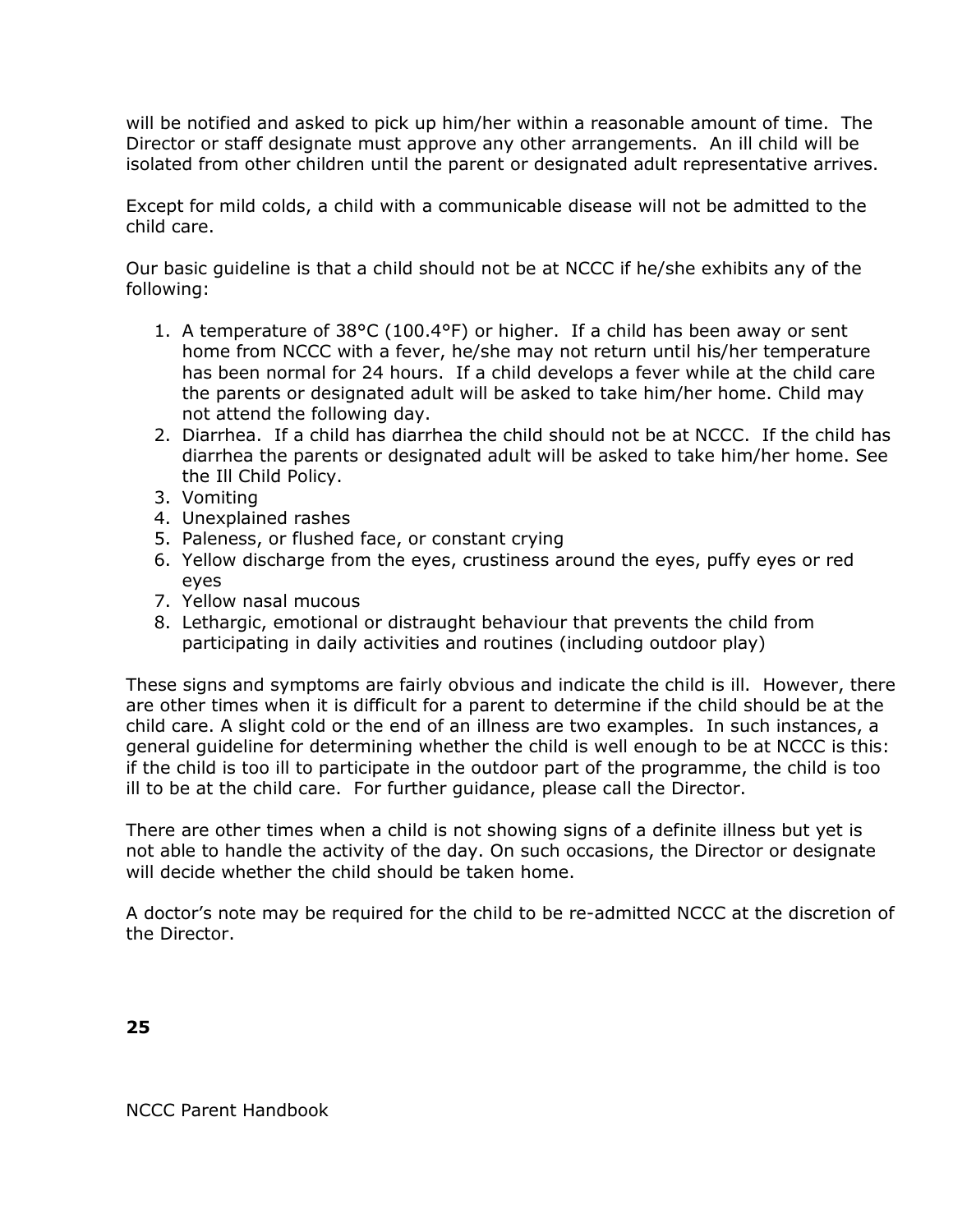# **Communicable Diseases**

If a child is suspected of having any communicable disease, alternate care arrangements must be made. If symptoms develop during the day the parent or designated adult will be asked to take the child home immediately. The child will be accepted back into NCCC only with a note from the doctor saying that the child's condition is no longer contagious.

# **Immunization Records**

NCCC is required to maintain records of immunization for each child. These are checked annually by a Licensing representative or local medical officer of health as to whether all required immunizations have been given. Parents are therefore asked to maintain up-todate immunization records for their children.

### **Medication**

Parents should discuss with staff any requirements for medication administration at NCCC and sign a Medication form authorizing NCCC to administer such medication to their child. Any medication to be administered by staff must be prescribed by the child's physician. Prescriptions must be current and detailed. NCCC will only administer nonprescription medications with the written request by the child's physician. Only RECEs can administer medication. Please note that all medication must be in its original container.

Any diaper rash cream or Vaseline provided by a parent must be accompanied by a signed permission form.

### **Allergies**

Parents are asked to inform the Director and staff of any allergies their child may have and what types of reactions to expect prior to starting at NCCC. In the event of anaphylaxis, parents are required to get form signed by their doctor prior to start date. Although we cannot change the environment of the child care, every effort possible will be made to minimize contact with the offending food or substance.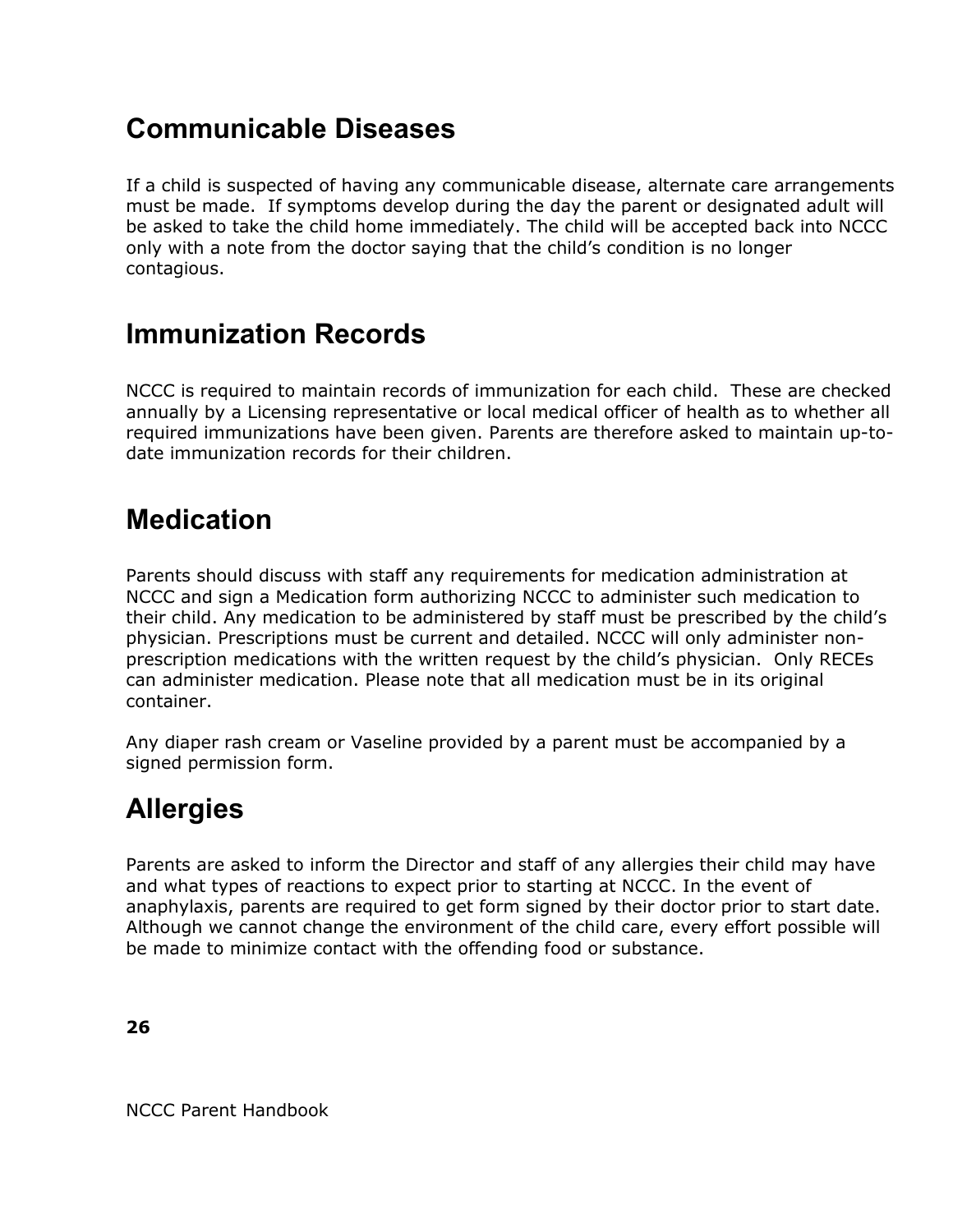As exposure to nuts can produce severe allergic reaction in some children, NCCC is a designated nut-safe child care and uses no nuts or nut products in food preparation or craft activities. Therefore, parents are asked not to send foods, snacks or personal products containing nuts or nut products (including peanut butter, granola bars, M&M's, lip balm, or any products containing nut oils etc.) with their child to the child care.

All treats and snacks brought in by parents must be store bought and labelled nut free. An ingredient list must be attached to all treats. If treats contain nuts and traces of nuts they will not be accepted by the NCCC staff. All treats and snacks must also be approved by the Director or designate prior to purchasing to ensure that all allergies in the centre are accounted for.

#### Lice

NCCC is a lice and nit free environment. NCCC will conduct routine lice checks in all programs in an effort to reduce lice from spreading. In the event lice/nits are found in a child's hair they will be removed from the program and parents will be asked to pick up their child. Upon return to the childcare the NCCC Administration team will do another check of the child's hair.

#### **Separation**

At the time of registration the parent and/or legal guardian (s) will inform NCCC of the specific custody/access arrangements, and will provide NCCC with a copy of any relevant legal documents, including the parents agreement or court order (interim or permanent). Updated copies of the agreement must be provided to NCCC as soon as there are any variations to an agreement or court order are made. In the absence of a custody/access agreement or court order, the parent (s) and/or legal guardian (s) will provide a statement signed by both parent (s) and/or legal guardian (s) specifying the custody/access arrangements, and this statement may only be amended in writing (signed by both parents) or by court order.

### **Fire Drills and Emergency Procedures**

Fire drills are held at least monthly at NCCC. Staff and children carry out the drill by leaving the building even in the winter months. Staff are informed of procedures to follow in case of fire and instructions are posted in each room of the child care.

Should an evacuation of NCCC ever be necessary, the Director and staff will take the children to the **Holland-Bloorview Kids Rehabilitation Hospital** located at 150 Kilgour Rd. for temporary shelter. Parents will be contacted as soon as possible.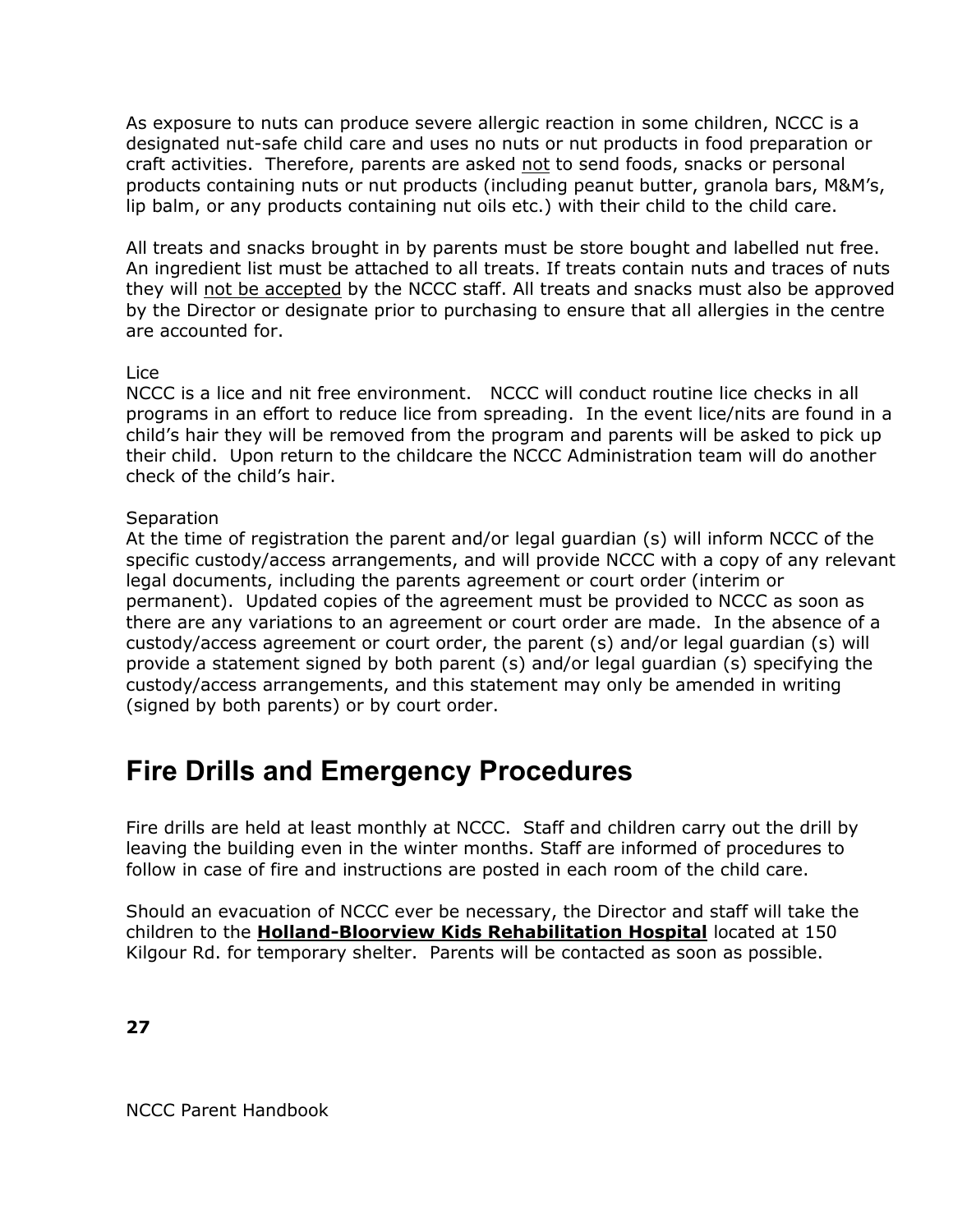# **Accidents and Injuries**

In the case of serious accidents such as the loss of consciousness after a fall or excessive loss of blood from a cut, the staff will take the child by ambulance to the hospital designated by the ambulance. A parent or designate will be called as soon as possible.

In the case of less serious accidents, such as scrapes or bumps, the staff will give minor first aid treatment and will complete an injury report for discussion with the parents if required. A copy of the signed injury report will be given to the parent.

It is NCCC's policy to ensure all staff have valid certifications in first aid and CPR (Level C)

# **Parking**

Many parents will arrive by car to drop their child off at NCCC. Designated parking for drop-off and pick-up is available at the North end of the school next to the main entrance to the child care. A very limited number of parking spots are available in the North lot and demand for spots is extremely high during peak drop-off and pick-up times (i.e. between 8:00-8:30 a.m. and 4:30-5:30 p.m.).

Parking in the North lot is strictly limited to **10 MINUTES** and drivers are encouraged to back-in to spots in order to maximize their view of pedestrians and children who may be walking through the lot.

There is also parking for drop-off and pick-up in the school lot to the East after school hours. If you anticipate staying at NCCC for any length of time, we strongly recommend that you park in designated areas along adjacent streets.

Parking in the NCCC roadway or in front of the gates may result in a fine or the car being towed away.

No Parking in Fire Lane and no parking in the Handicapped Spot (unless you have a handicap permit).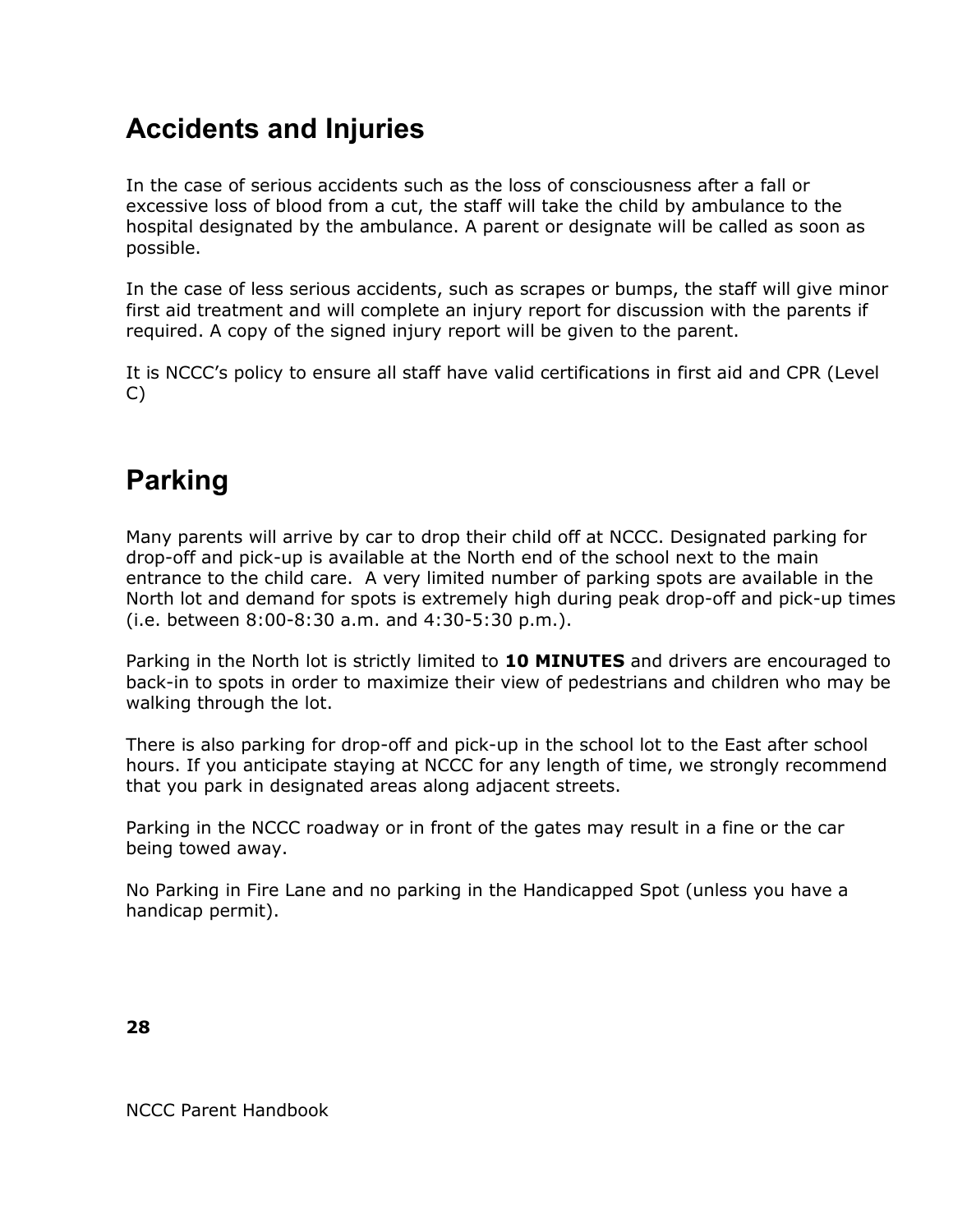### **Meals**

No nuts or nut products are served at NCCC. Any outside food brought into NCCC must be store bought and nut-free.

#### **Toddler/Pre-school**

Children are served a nutritious catered lunch, plus two (2) snacks. The menu is prepared in advance and copies are available. If your child has any food allergies or special diet requirements, please be sure to inform our staff in writing. We will gladly arrange to make the necessary substitutions.

All meals, snacks, and beverages meet the recommendations set out by Canada's Food Guide and the guidelines set forth by the CCEYA.

#### **Full-Day Kindergarten:**

Children will be served one snack before and after school. Parents are responsible for ensuring that their child brings a lunch and snacks for during school.

#### **School Age:**

Children will be served one snack before and after school. Parents are responsible for ensuring that their child brings a lunch and snacks for during school. Lunches should contain a cold/ice pack to maintain a safe temperature for stored food.

### **Specialized Services:**

NCCC has the ability to access specialized services and resources to assist with meeting the individual needs of a child through Toronto Children's Services and Community Living if necessary.

If a parent or guardian raises a potential need for specialized services the following practices are followed:

- the staff and/or Director will meet with the parent(s)/guardian(s) to listen to concerns or questions and offer literature or help to develop program goals for the child.
- NCCC staff and/or Director may record observations of the child's development to follow up on the concerns and questions voiced
- program goals may be reviewed with the parent(s)/guardian(s) within a time frame designed to address the individual circumstance.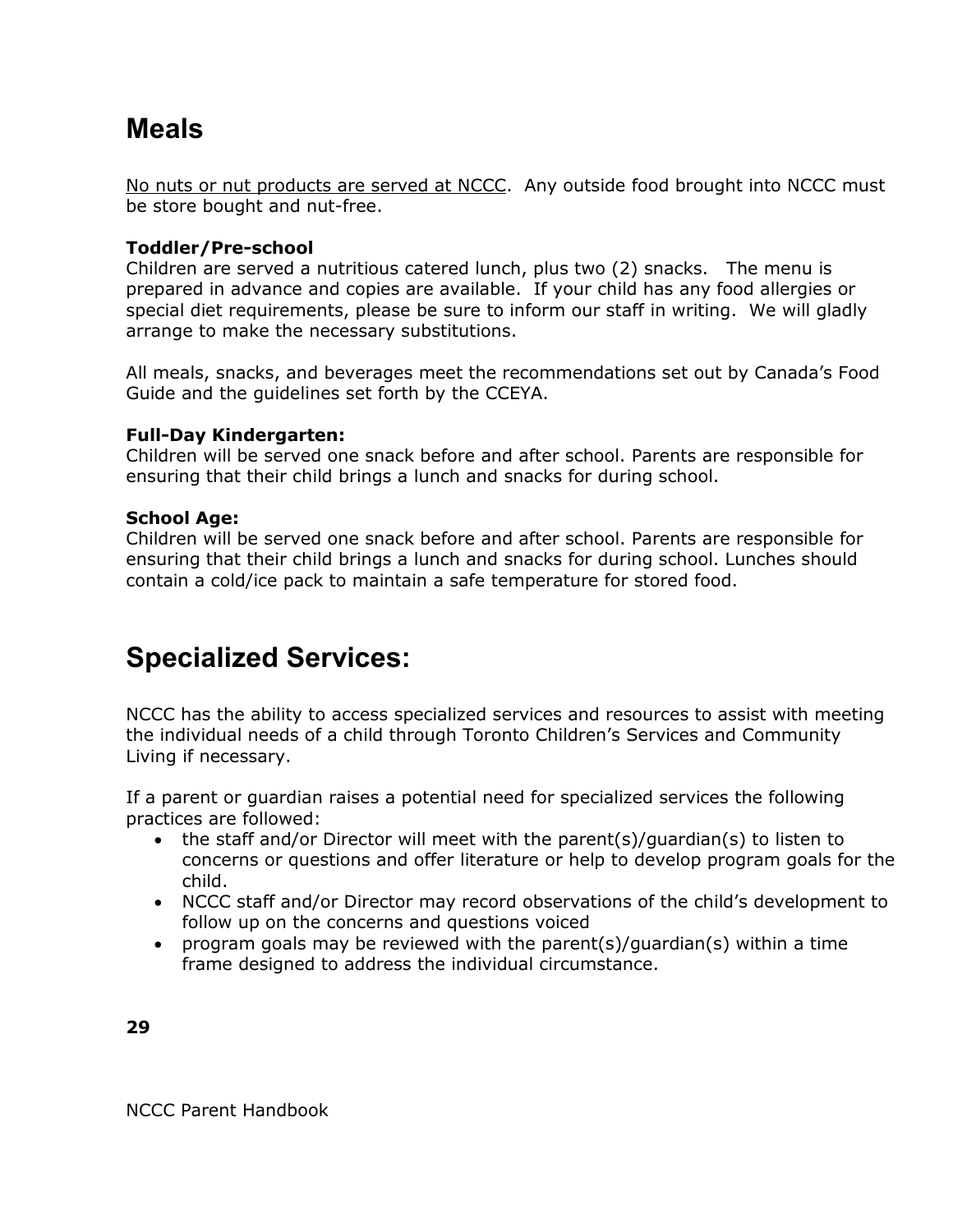If NCCC staff are concerned that a child may not be meeting developmental milestones the NCCC staff member will, in consultation with the Director:

- speak to the parent(s)/guardian(s) of the child regarding the observations and concerns
- design interim program goals to address the staff and/or Director concerns.
- share updates and information with the parent(s)/guardian(s) within a time frame designed to address the individual circumstances.

If after the above steps are taken it is agreed by the parent(s)/guardian(s) and Director that an external resource should be consulted, the following practices are followed:

- a consent form would be presented to the parent(s)/guardian(s) of the child to have a Toronto Children's Services and Community Living-approved resource staff become involved.
- parent(s)/guardians) provide consent (no action can be taken without consent)
- the services are typically provided to NCCC at no cost however any charges are the responsibility of the parent(s)/guardian(s).

### **Mission Statement**

Northlea Community Childcare Centre ("NCCC" or the "Centre") believes that children are competent, capable, and curious and have great potential. NCCC supports positive and responsive interactions among the children, parents, and staff.

Enhanced learning experiences are an integral part of NCCC daily curriculum and cannot be accomplished without ongoing collaboration and communication between the families, and daycare regarding their child's progress and their daily life at daycare. We welcome ongoing discussions with parents and caregivers regarding their child's progress and their daily life at daycare.

NCCC implements the CCEYA, HDLH, and ELECT Framework to create learning opportunities for the children in our care.

Scope: Front line staff, Administrative staff, Parents, children, and Board of Directors

Philosophy statement

**30** NCCC strives to achieve an inclusive enriched environment, which honors and respects all children's beliefs, culture, language, and experiences acquired from their family and community. NCCC achieves inclusiveness through the implementation of a play-based curriculum in both indoor and outdoor environments . Our curriculum is designed to foster the health and well being of the children in our care. We are committed to the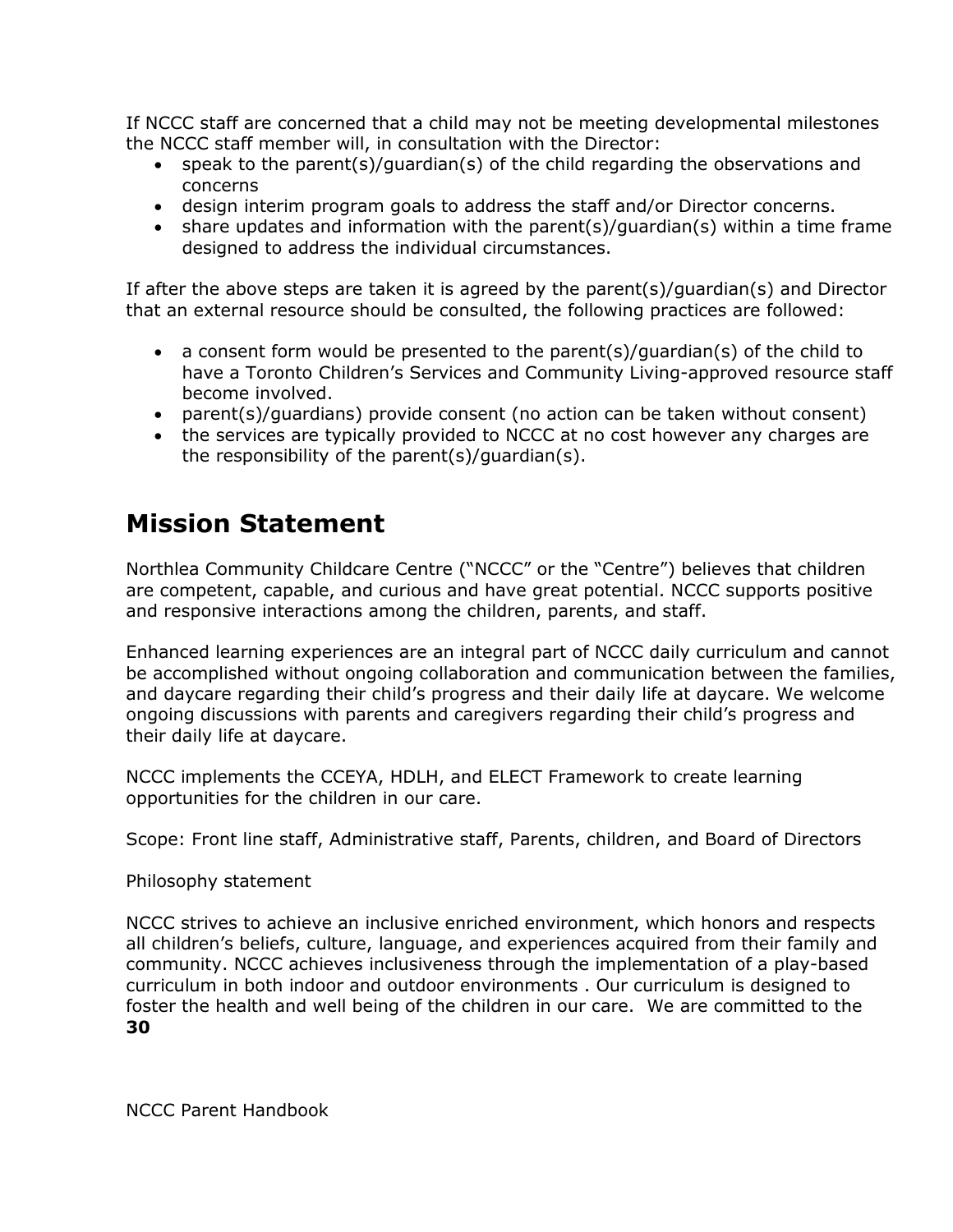belief that children learn to care about other people, understand others feelings, cooperate and share, to express their opinions, resolve conflicts, develop self confidence, self-worth, and self regulation through the provision of enhanced play-based learning opportunities based upon observed needs and interests of the children.

Our teachers provide learning opportunities which use the child's needs and interests to provide skill development and further the child's interest/knowledge based on the activity/area of interest. Learning opportunities occur through the use observations and higher conversations with the children in our care.

With the support of the parents and administrative staff our frontline staff strives to provide a positive nurturing environment in which children's play is fostered through exploration and inquiry. Children learn about themselves, their peers and the world in which they live through investigation and exploration, through art, drama, music, and social interactions. It is the teacher's role to facilitate the children's learning experiences based upon their needs and interests while providing opportunity for each child to advance their knowledge base and broaden their interest of the topic/or address an identified need.

#### **Terminology/Definitions:**

Play based learning: Children learn best through exploration and hands on experiences.

Higher conversations: uncovering the level of understanding of the children through the use of Who, What, When Where, Why, and How when seeking to understand the interest of the child. (e.g. where did you learn how to do that, who showed you how to do this? etc.)

Learning experiences: Observed and documented interests of children that provide direction for program curriculum.

Enhanced Learning experiences: Providing materials and resources that further the interests of children (e.g. Books, craft materials, etc.)

Interactive Supervision: Participating within an activity area to meet the needs of the children within the play area and provide the needed support and guidance within the moment.

Collaboration: The act of involving parents, children, room partners, outside resources to provide learning experiences within a program.

**31**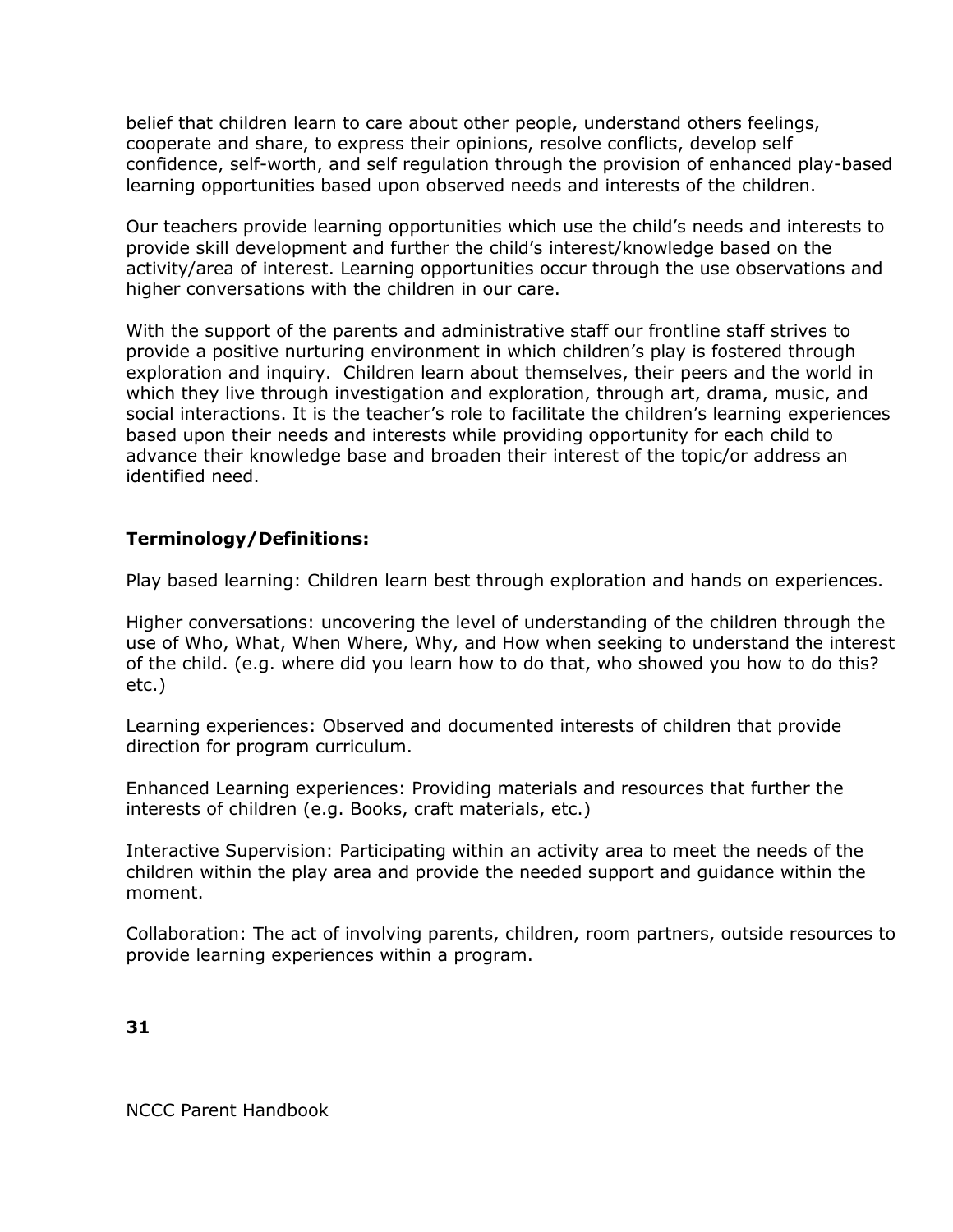Observations: Making use of observed actions or interests to provide direction to curriculum provided to children.

Documentation: Recording areas of interest and conversations had with children to identify children's interests, and provide future direction within the program.

ELECT Framework: Early Learning for Every Child Today. Evidence based outline designed to support the ability of front line teachers to demonstrate positive learning outcomes within their curriculum and provide future direction for learning within the program.

How Does Learning Happen (HDLH)

CCEYA: Formerly known as the Day Nurseries Act, the Childcare Early Years Act provides daycares with expectations/guidelines (e.g. Staff student ratios, inclusive practices, etc.)

Embedded learning opportunities: The act of incorporating skill development into the learning environment (e.g. Self help skills in dramatic play area).

#### **Our Strategy**

Our strategies to achieve our program statement are guided by the work done on Ontario's Pedagogy for the Early Years ("How Does Learning Happen"). We understand that learning and development happens within the context of relationships among children, families, educators, and their environments. We understand that for children to grow and flourish, the four following foundational conditions need to exist:

- A sense of Belonging,
- A sense of Well-Being,
- Opportunities and support for **Engagement**, and
- Opportunities and support for Expression.

We will adopt the following 11 strategies to create these conditions:

- 1. Promote an environment which is healthy, safe, and supports general well being
- 2. Promote an environment which ensures good nutrition and safe food preparation
- 3. Support positive and responsive interactions
- 4. Encourage the children to interact and communicate
- 5. Foster exploration, play and inquiry
- 6. Provide child-initiated and adult-supported experiences
- 7. Plan for and create positive learning environments and experiences
- 8. Incorporate indoor and outdoor play, active play and quiet time
- 9. Foster the engagement of and communications with parents
- 10.Involve local community partners
- 11.Support others in relation to continuous professional learning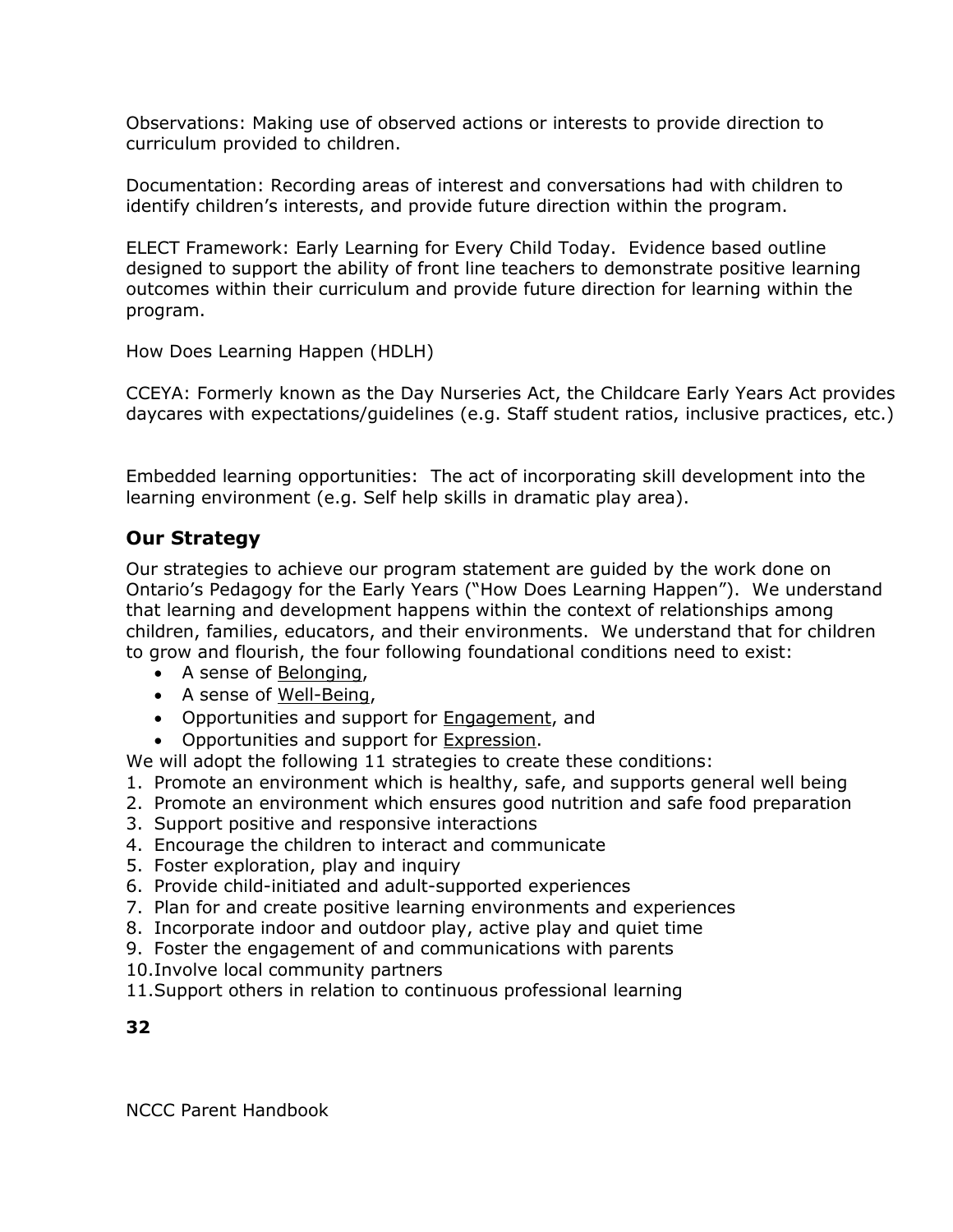#### **Plans of Action for the Toddler Program**

NCCC's action plan is designed to support the Centre's mission statement and philosophy. The action plan is based on the City of Toronto's quality assessment document AQI that all non-profit centres are required to adhere to. The Plans of Action listed below, are a means to execute the 11 key strategies required to support the Program Statement requirement from Section 46.3 in the Child Care and Early Years Licensing manual from the Ministry of Education.

1) Being aware of how the day is planned allows for consistency, self-regulation, minimizes negative behaviour and promotes general well being. "A Safe environment that offers consistency and continuity as well as graduated support for children's growing independence and capacity for self care enables children to tackle challenges, learn to persevere, and explore ways to cope with manageable levels of positive stress." (HDLH, p.30). In support of this, we will prepare and post a daily written and visual schedule to meet or exceed expectations described in the attached guideline (toddler-AQI-guideline-1).

2) An intentional plan for learning experience that children will be exposed to, promotes the ongoing learning opportunities and developmental growth for all children enrolled in the program. "As defined in Early Learning Framework, early years curriculum is the sum total of experiences, activities, and events that occur within an inclusive environment designed to foster children's well-being, learning, and development and ensure meaningful participation for every child. It begins with an informed understanding of what children are capable of learning and how they learn effectively: it sets out goals for children learning and development, health and well-being, and it provides direction for educators." (HDLH, p.15). In support of this, we will prepare a program plan to meet or exceed the expectations described in the attached guideline (toddler-AQI-guiedline-2).

3) Staff will use their observations, knowledge of child development and the children's cues to promote continuous learning opportunities. Staff will share with, and encourage families to be active participants in their child's care environment "Educators are reflective practitioners who learn about children using various strategies. They listen, observe, document, and discuss with others, families in particular, to understand children as unique individuals. They observe and listen to learn how children make meaning through their experiences in the world around them. Educators consider their own practices and approaches and the impacts they have on children and families, and others. Educators use this knowledge, gained through observing and discussing with others, and their professional judgment to create contexts to support children's learning,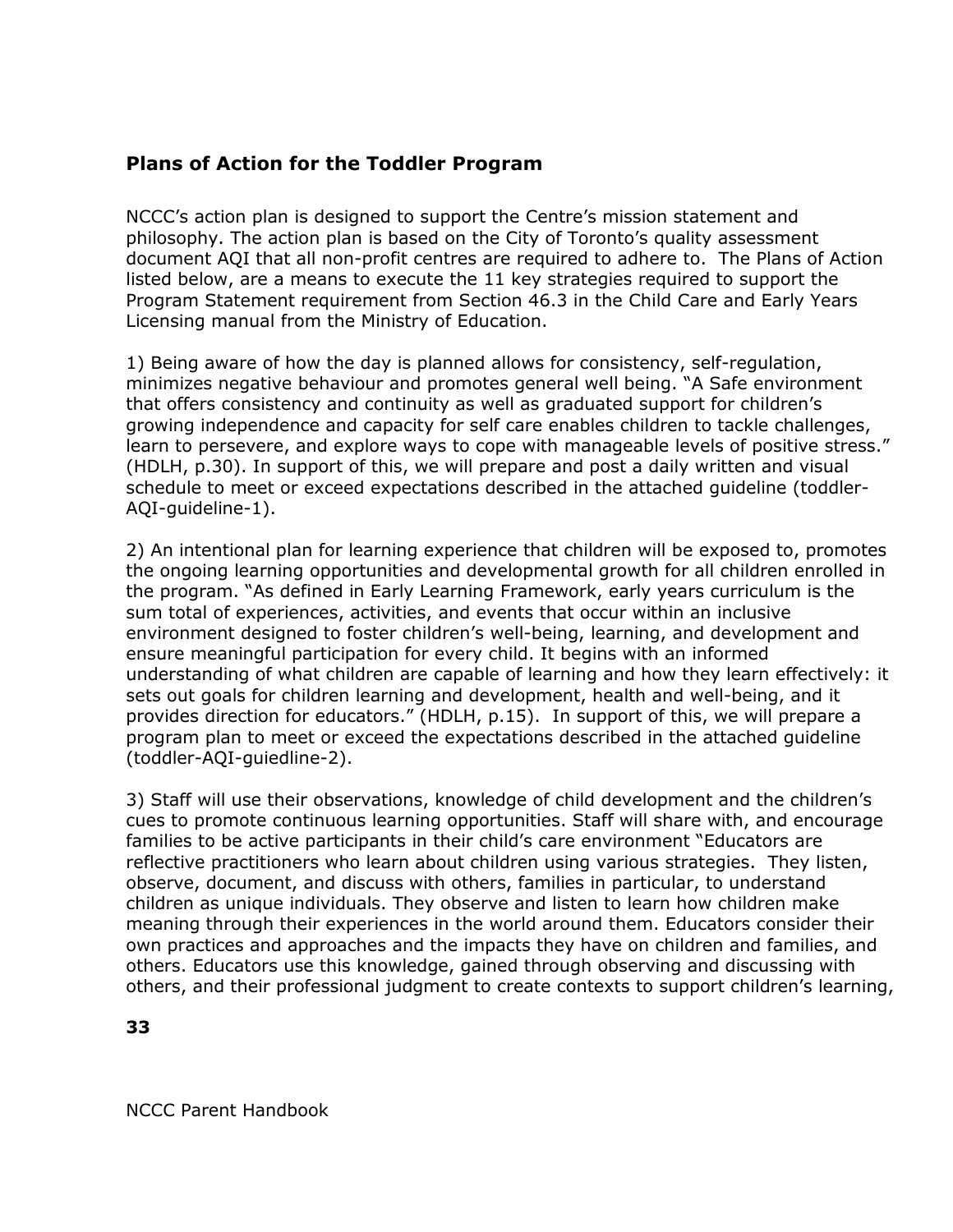development, health and well-being" (HDLH, p. 19). In support of this, we will undertake to deliver learning experiences to meet or exceed the expectations described in the attached guideline (toddler-AQI-guideline-3).

4) A visual environment created through displays that are inclusive and are changed regularly to reflect recent interests and artwork created by the children promotes wellbeing. "Enabling children to develop a sense of belonging as part of a group is also a key contributor to their lifelong well-being. A sense of belonging is supported when each child's unique spirit, individuality, and presence are valued." (HDLH, p.35). In support of this we will create a visual environment through displays to meet or exceed expectations described in the attached guideline (toddler-AQI-guideline-4).

5) Materials reflecting sensory, science and nature encourage children to explore through cause and effect experimentation and observation. Continual exposure to these materials and experiences allow children to learn more about their environments. "Optimal conditions for learning occur when we are fully engaged. For children, this happens in play that evolves from the child's natural curiosity- active play that allows children to explore with their bodies, minds, and senses, stimulating them to ask questions, test theories, solve problems, engage in creative thinking, and make meaning of the world around them. These investigations through play fuse intellect and feeling to help children make connections and develop the capacity for higher order thinking." (HDLH p.35). In support of this, we will provide a sensory, science and nature program to meet or exceed expectations described in the attached guideline (toddler-AQIguideline-5).

6) Providing independent experiences through different mediums for children, creative art promotes self-expression and individuality. Regular expectations within the daily schedule and children's interests allow for time to complete/extend the creative process. "Encouraging the creative expression of ideas, feelings, and interpretations using a variety of materials also helps solidify children's learning, enhances their creative problem solving and critical thinking skills, and strengthens their memory and sense of identity." (HDLH, p. 42). In support of this we will provide an Art Program to meet or exceed the expectations described in the attached guideline (toddler-AQI-guideline-6).

7) A cozy inviting environment is created to encourage natural opportunities for language and literacy enjoyment. Children are able to retell stories and situations with acceptable props, thus providing opportunities to enhance storytelling experiences and language development. "Programs can best support emerging literacy skills by providing open ended materials that foster imagination and symbolic play, including signs, symbols, and props that support print awareness in authentic contexts; by encouraging children to engage in play with words and sounds in son and rhyme; and by offering numerous opportunities for children to share books and stories." (HDLH, p. 42). In support of this, we will provide language and literacy materials and a program that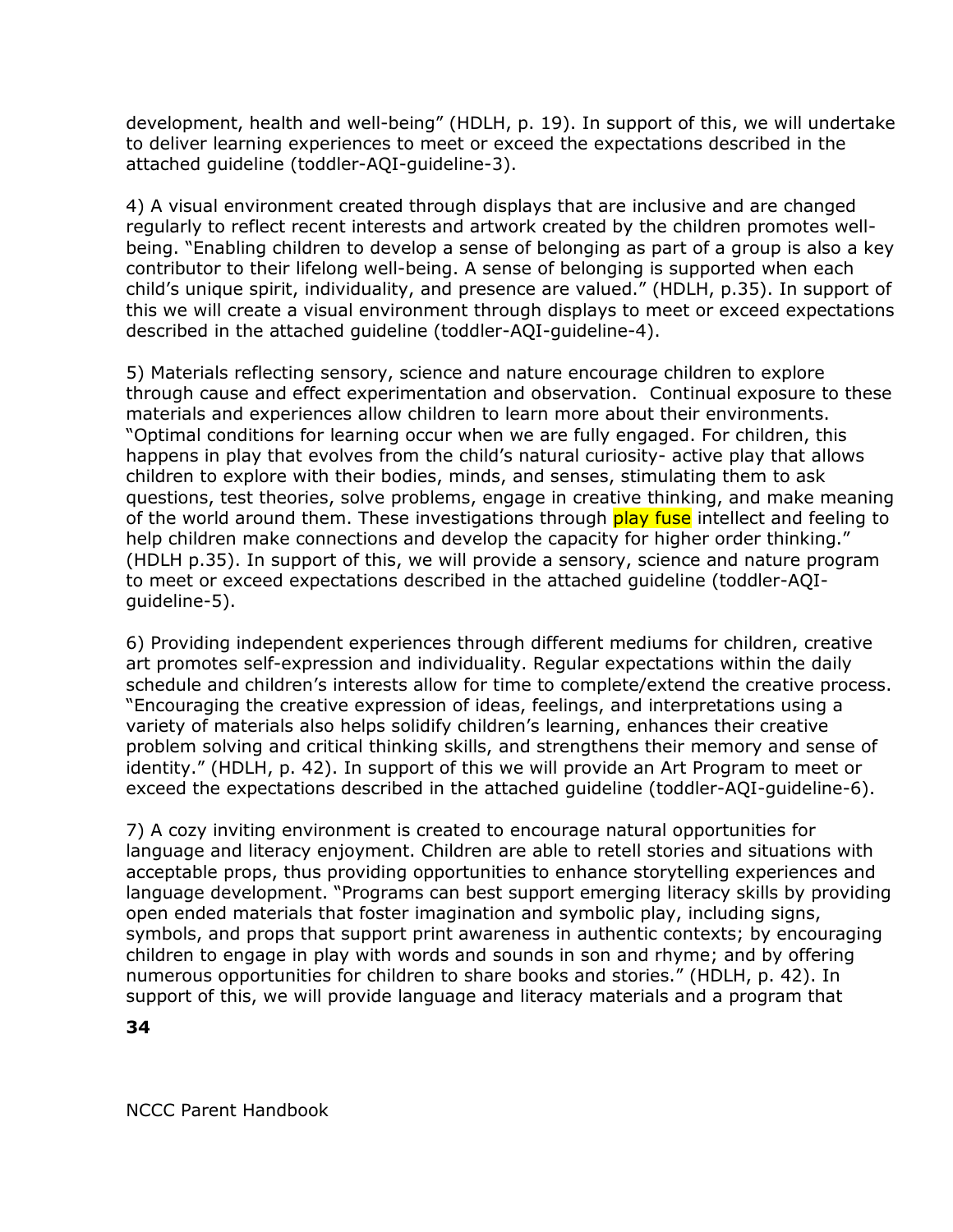utilizes these to meet or exceed the expectations described in the attached guideline (toddler-AQI-guideline-7).

8) By exposing children to an assortment of cultural music and music genres, staff is promoting skills such as language development, rhythm awareness, self-regulation and self-concept. "Creating and designing fuse together the cognitive, emotional, and physical domains- thinking, feeling, and doing. Encouraging the creative expression of ideas, feelings, and interpretations using a variety of materials also helps solidify children's learning, enhances their creative problem solving-solving and critical thinking skills, and strengthens their memory and sense of identity." (HDLH, p.42) In support of this we will provide music and accessories and program that utilizes these to meet or exceed the expectations described in the attached guideline (toddler-AQI-guideline-8).

9) We will promote daily active physical play learning experiences for children. "Through active play and physical exploration, children gain increasing levels of independence, learn to persevere and practice self-control, and develop a sense of physical, emotional, and intellectual mastery and competence." (HDLH, p.29-30). In support of this, we deliver physical play learning experiences that meet or exceed expectations described in the attached guideline (toddler-AQI-guideline-9).

10) Offer children daily experiences with a multitude of materials and accessories. Offer play that develops spatial awareness, manipulation of 2-D and 3-D materials and problem solving. Block play offers opportunities to work together, imagine, learn about cause and effect, patterning and sequencing that is child initiated. Ensure spontaneous cognitive and manipulative learning experiences occur throughout the day. "Through play and inquiry, young children practice ways of learning and interacting with the world round them that they will apply to their lives. Problem solving and critical thinking, communication and collaboration, creativity and imagination, initiative and citizenship are all capacities vital for success throughout school and beyond." (HDLH, p. 15) In support of this we will offer a Cognitive and Manipulative and Blocks and Construction materials and environment, and a program to engage in this environment to meet or exceed the expectations described in the attached guideline (toddler-AQI-guideline-10).

11) Pretend play is an opportunity to provide children an environment and accessories, in good condition, which promotes imaginative play. Prop boxes are used to enhance the area and the program plan focus. Children enhance their social interactions, emotional development and language extension through open-ended play. Mirrors in the pretend area allow the children to see themselves from a different perspective. "As children engage in various forms of social play and are supported to recognize the varied capabilities and characteristics of other children, they learn to get along with others; to negotiate, collaborate, and communicate; and to care for others." (HDLH p.24). In support of this, we will offer pretend play accessories and environment, and program to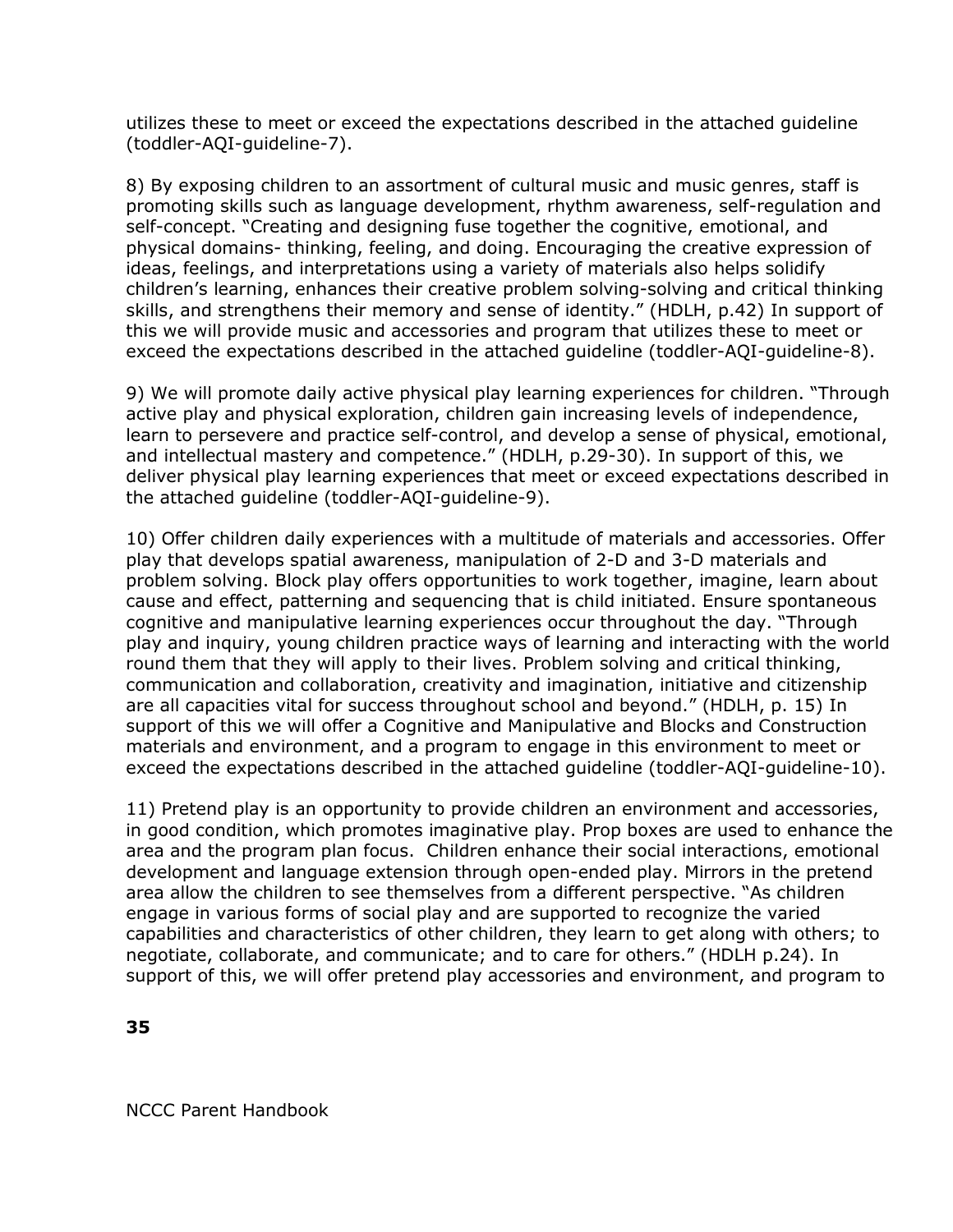engage in this environment to meet or exceed the expectations described in the attached guideline. (toddler-AQI-guideline-11)

12) Following the individual cues of the children, and developing an awareness of what each child brings and how they adapt to situations and environments allow us to provide the care and learning that best respects and reflects their needs. "gaining knowledge about children from multiple perspectives helps educators ensure that programs also value the unique and diverse characteristics of the children's families and the communities in which they live. It's not a "one size fits all" approach (HDLH, p. 18). In support of this we will develop an individual schedule for each child based on their needs and/or the family's requests and capture daily information to share with parents to meet or exceed the expectations for routine care practices described in the attached guideline (toddler-AQI-guideline-12)

13) Compliance with Regional Health Procedure and practices. To ensure this we will provide physical, instructional, and early learning and care supports for staff for diapering routines to meet or exceed the expectations for routine care practices descried in the attached guideline (toddler-AQI-guideline-13).

14) Make food and eating time, including times when toddlers drink bottles, positive learning experiences that promote social interactions and self help skills. Staff will encourage children to have a healthy respect for food and eating. Use this time to engage and develop relationships with all the children. In support of this we will meet or exceed the expectations for meals and snack times described in the attached guideline (toddler-AQI-guideline-14).

15) Ensure crib or cot bedding is hygienically maintained. Support staff to show flexibility with regards to the routine of the room and the cues of the children. Parents are engaged for guidance in sleep routines as appropriate. Pay attention to how we are meeting the needs of the children and what changes need to occur if we are not. In support of this we will meet or exceed the expectations for cribs/cots, bedding and sleep times described in the attached guideline (toddler-AQI-guideline-15).

16) Ensure all materials, play equipment, furnishings, and fixed fixtures are in good working order, clean and safe for the children and staff. Provide health and safety resources on topics that are relevant to the children and families at the centre. "A safe environment that offers consistency and continuity as well as graduated support for children's growing independence and capacity for self care enables children to tackle challenges, learn to persevere, and explore ways to cope with manageable levels of positive stress." (HDLH, p. 30). In support of this we will meet or exceed the expectations for health, safety, and toy and play equipment care described in the attached guideline (toddler-AQI-guideline-16).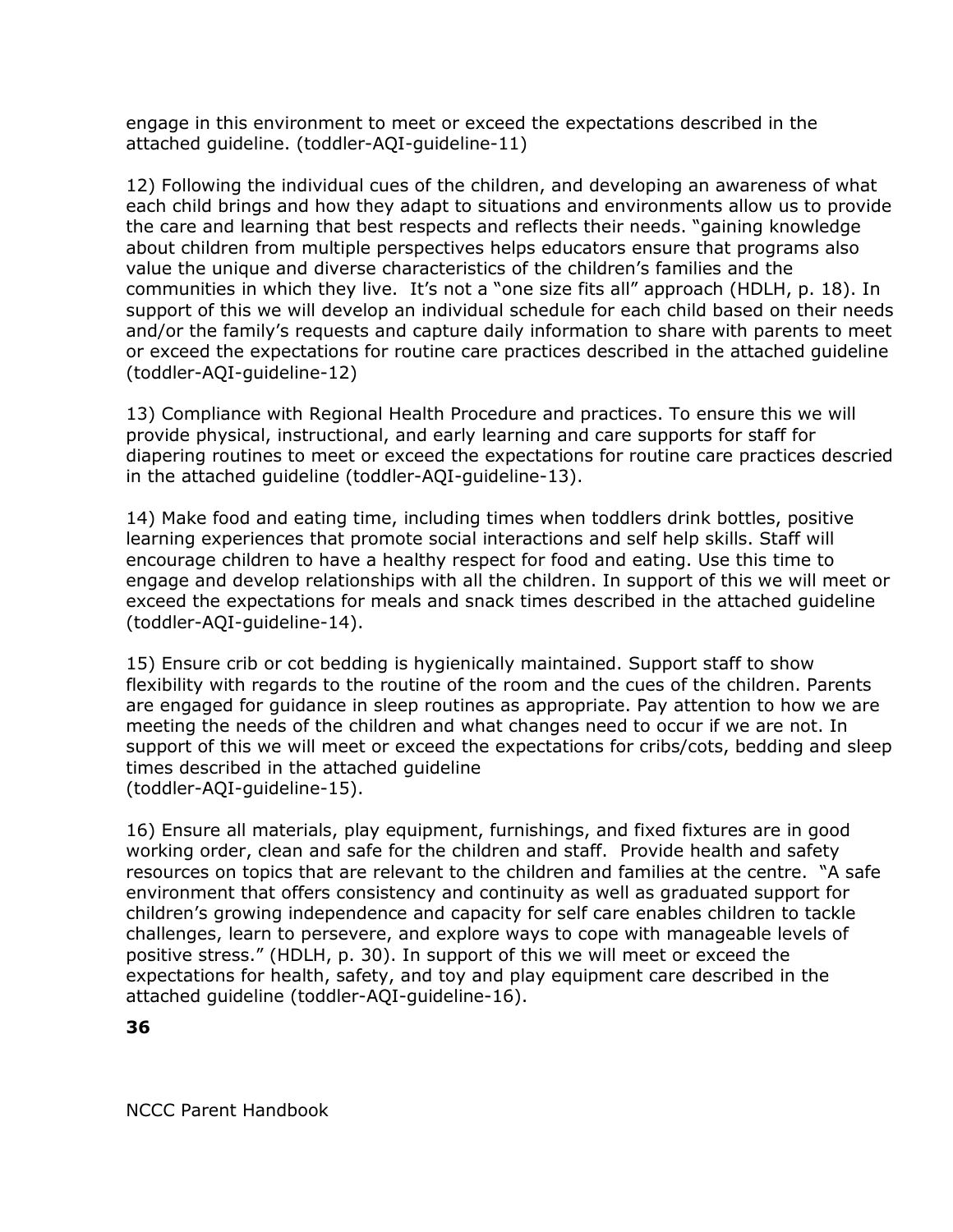17) Ensure environment and practices for proper hand hygiene procedures that promote healthy living. Support the individual child's lifelong learning of proper hand hygiene. In support of this we will meet or exceed the expectations for hand hygiene described in the attached guideline (toddler-AQI-guideline-17).

18) Transitions are a challenge and an opportunity for children. Staff will have better awareness of the individual child's cues while children further develop their selfregulation and self help skills at these times. Positive interactions during transitions provide a supportive learning environment. In support of this, we will meet or exceed the expectations for transitions and attendance verification described in the attached guideline (toddler-AQI-guideline-18).

19) Ensure all adults promote positive and supportive approach to all interactions with all children, peers and other adults in the room. Role model appropriate social skills throughout the day to support learning and growth. " When educators believe that all children have the right to participate and when they use inclusive approaches, they are more likely to find ways to reduce barriers, understand how each child learns, and create environments and experiences that are meaningful and engaging." (HDLH, p.36). In support of this we will meet or exceed the expectations for a positive atmosphere described in the attached guideline (toddler-AQI-guideline-19)

20) Staff operates as a team and with the engaged awareness to ensure supervision of the whole environment and safety of all. In support of this, we will meet or exceed the expectations for supervision of children described in the attached guideline (toddler-AQIguideline-20)

21) Support staff in their competencies as professionals in following the cues of children and providing interactions that encourage children to extend their learning with activities that interest them and choices that support their learning goals. " When children initiate experiences, generate ideas, plan, and problem solve, make meaningful choices, and act spontaneously though play, they are more likely to be happy and get along well with others, to have lower levels of stress, and to be attentive and motivated to learn." ( HDLH, p. 35). In support of this, we will meet or exceed the expectations for fostering children's independence described in the attached guideline (toddler-AQI-guideline-21)..

22) Promote interaction with children in a way that fosters self-esteem. Support the children as they learn to self- regulate their emotions and recognize empathy. "Studies show that when educators modeled and helped children express feelings, recognize others' feelings, and help others, children developed positive social skills such as perspective taking, empathy, and emotion regulation and were less likely to engage in problematic behaviors." (HDLH, p. 24-25). In support of this, we will meet or exceed the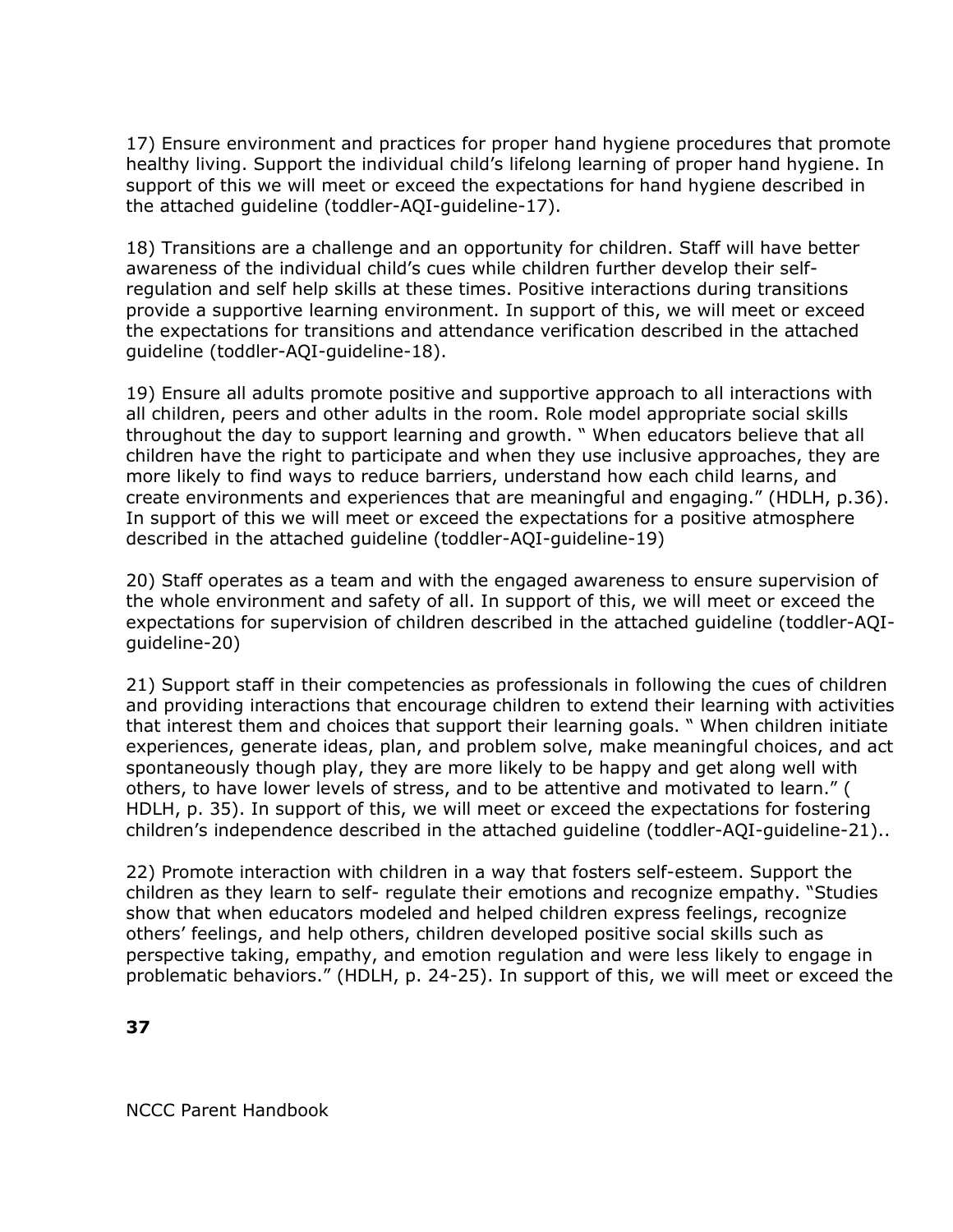expectations for supporting the development of self-esteem in children described in the attached guideline (toddler-AQI-guideline-22)

23) Promote use of developmentally appropriate and individually tailored strategies to support behavior guidance of the children. "An approach that emphasizes listening, responding to, and building on child initiated communication can be a more effective way to promote children's language acquisition and their development of social skills, empathetic understanding, and the ability to pay attention" (HDLH, p.41). In support of this, we will meet or exceed the expectations for behavior guidance described in the attached guideline (toddler-AQI-guideline-23).

24) Support staff to use their observations, past knowledge, and cues of the children to extend learning and encourage opportunities and support the child's learning path; through encouraging the children to ask questions, problem solve and experiment. "When educators are aware and able to understand and respond to the many languages children use to communicate, they give every child a voice" (HDLH, p. 41). In support of this we will meet or exceed the expectations for supporting communication and extending children's learning described in the attached guideline (toddler-AQI-guideline-24).

25) Ensure good nutrition and safe food preparation. In support of this, we will meet or exceed the expectations for menu and/or snack adaptations, food substitutions, preparation, handling and transportation of food, and the health and safety of the kitchen and food preparation area described in the attached guideline (nutrition-AQIguidelines-1-7).

26) Ensure children are able to engage in outdoor play experiences safely. Physical play contributes to children's well-being through sport play; children learn turn taking, communication, sharing, good sportsmanship as well as gross motor skills. Balls and equipment are in good condition and accessible to children. "Opportunities to engage with people, places, and the natural world in the local environment help children, families, educators, and communities build connections, learn and discover, and make contributions to the world around them" (HDLH, p. 19). In support of this, we will meet or exceed the expectations for playground supervision and outdoor play space, equipment and learning material described in the attached guideline (Playground-AQIguidelines-1-4).

27) Ensure collaboration with local community partners. "Opportunities to engage with people, places, and the natural world in the local environment help children, families, educators, and communities build connections, learn and discover, and make contributions to the world around them. It fosters a sense of belonging to the local community, the natural environment, and the larger universe of living things" (HDLH, p.19). In support of this, we will meet or exceed the expectations for connecting and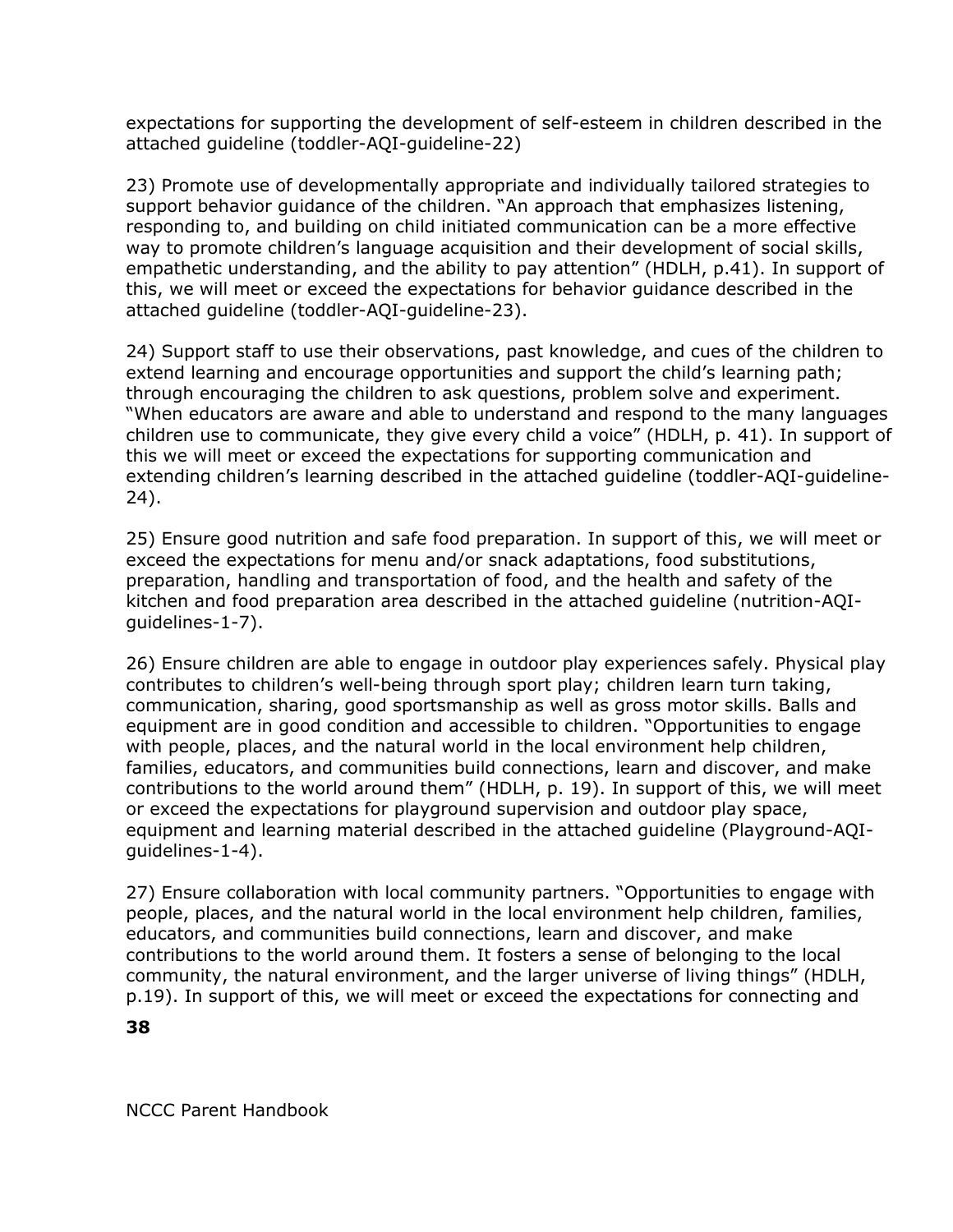collaborating with local community and institutions described in the attached guideline (Working-together-AQI-guidelines-1-4).

28) Support staff in continuous growth and professional learning. Research, theory and practice suggests that one of the things important to achieve a high quality program is "provide ongoing opportunities for educators to engage in critical reflection and discussion with others about pedagogy and practice to support continuous professional learning and growth". In support of this, we will capture as evidence, our practices and our efforts to being the best most knowledgeable professional we can be.

#### Plans of Action for the Preschool Program

NCCC's action plan is designed to support the Centre's mission statement and philosophy. The action plan is based on the City of Toronto's quality assessment document AQI that all non-profit centres are required to adhere to The Plans of Action listed below, are a means to execute the 11 key strategies required to support the Program Statement requirement from Section 46.3 in the Child Care and Early Years Licensing manual from the Ministry of Education.

- 1) Being aware of how the day is planned allows for consistency, self-regulation, minimizes negative behaviors and promotes general well being. "A safe environment that offers consistency and continuity as well as graduated support for children's growing independence and capacity for self-care enables children to tackle challenges, learn to persevere, and explore ways to cope with manageable levels of positive stress." (HDLH, p. 30). In support of this, we will prepare and post a daily written and visual schedule to meet or exceed expectations described in the attached guideline (*preschool-AQI-guideline-1*).
- 2) An intentional plan for learning experiences that children will be exposed to, promotes the on-going learning opportunities and developmental growth for all children enrolled in the program. "As defined in Early Learning Framework, early years curriculum is the sum total of experiences, activities, and events that occur within an inclusive environment designed to foster children's well-being, learning, and development and ensure meaningful participation for every child. It begins with an informed understanding of what children are capable of learning and how they learn effectively; it sets out goals for children's learning and development, health, and well-being; and it provides direction for educators." (HDLH, p. 15). In support of this, we will prepare a Program Plan to meet or exceed the expectations described in the attached guideline (*preschool-AQI-guideline-2*).
- 3) Staff will use their observations, knowledge of child development and the children's cues to promote continuous learning opportunities. Staff will share with, and encourage families to be active participants in their child's care environment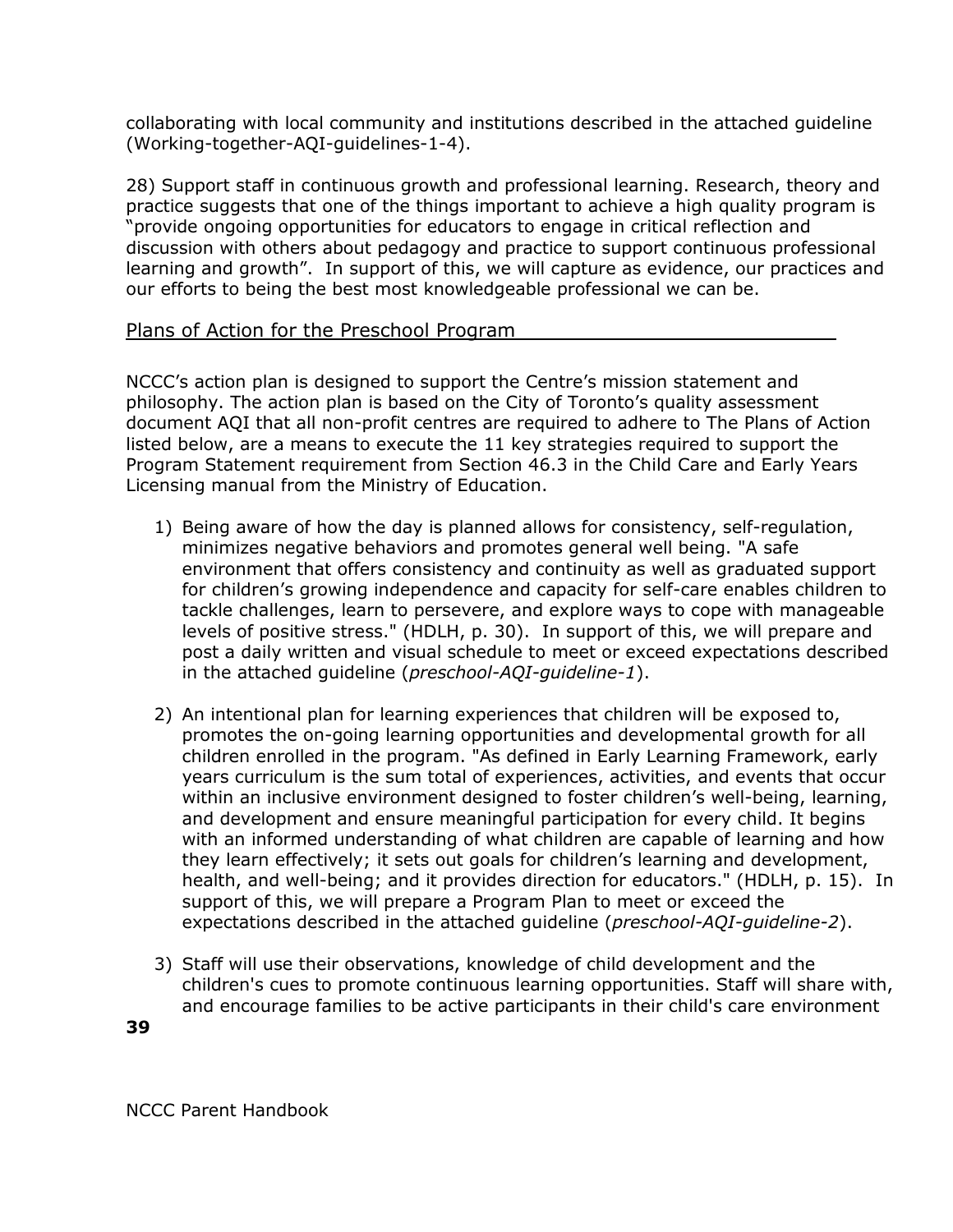"Educators are reflective practitioners who learn about children using various strategies. They listen, observe, document, and discuss with others, families in particular, to understand children as unique individuals. They observe and listen to learn how children make meaning through their experiences in the world around them. Educators consider their own practices and approaches and the impacts they have on children, families, and others. Educators use this knowledge, gained through observing and discussing with others, and their professional judgment to create contexts to support children's learning, development, health, and well-being." (HDLH, p. 19). In support of this, we will undertake to deliver learning experiences to meet or exceed the expectations described in the attached guideline (*preschool-AQI-guideline-3*).

- 4) Play equipment, furnishings, and learning environments will be developmentally appropriate and safe for children. "Children thrive in indoor and outdoor spaces that invite them to investigate, imagine, think, create, solve problems, and make meaning from their experiences – especially when the spaces contain interesting and complex open-ended materials that children can use in many ways." (HDLH, p. 20). In support of this, we will ensure an indoor physical environment that will meet or exceed the expectations described in the attached guideline (*preschool-AQI-guideline-4*).
- 5) A visual environment created through displays that are inclusive and are changed regularly to reflect the recent interests and artwork created by the children promotes well being. "Enabling children to develop a sense of belonging as part of a group is also a key contributor to their lifelong well-being. A sense of belonging is supported when each child's unique spirit, individuality, and presence are valued." (HDLH, p. 24). In support of this, we will create a visual environment through displays to meet or exceed the expectations described in the attached guideline (*preschool-AQI-guideline-5*).
- 6) Materials reflecting sensory, science and nature encourage children to explore through cause and effect experimentation and observation. Continual exposure to these materials and experiences allow children to learn more about their environments. "Optimal conditions for learning occur when we are fully engaged. For children, this happens in play that evolves from the child's natural curiosity – active play that allows children to explore with their bodies, minds, and senses, stimulating them to ask questions, test theories, solve problems, engage in creative thinking, and make meaning of the world around them. These investigations through play fuse intellect and feeling to help children make connections and develop the capacity for higher-order thinking." (HDLH, p. 35). In support of this, we will provide a sensory, Science and Nature program to meet or exceed the expectations described in the attached guideline (*preschool-AQIguideline-6*).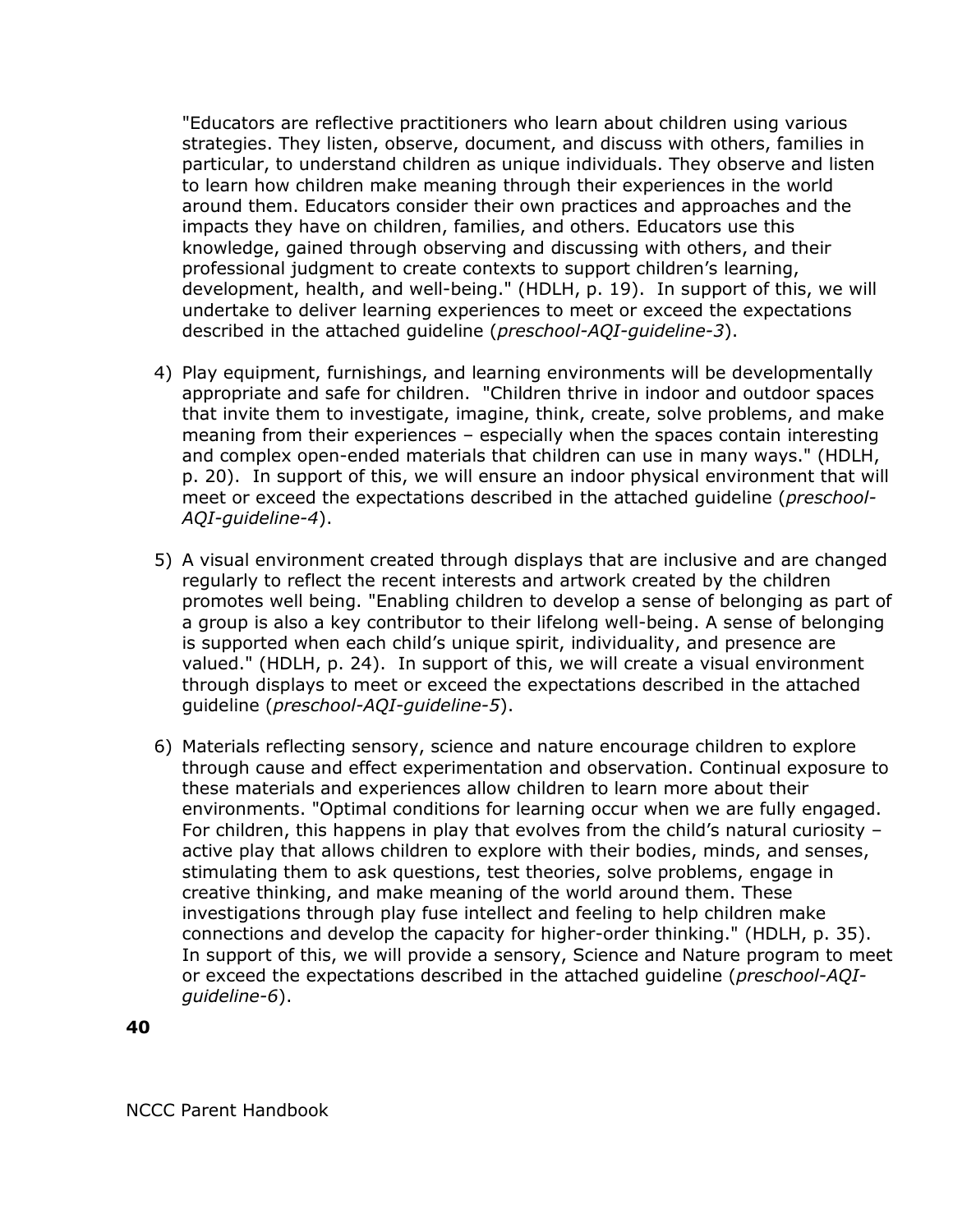- 7) Providing independent experiences through different mediums for children, creative art promotes self-expression and individuality. Regular expectations within the Daily Schedule and children's interests allow for the time to complete/extend the creative process. "Encouraging the creative expression of ideas, feelings, and interpretations using a variety of materials also helps solidify children's learning, enhances their creative problem-solving and critical thinking skills, and strengthens their memory and sense of identity" (HDLH, p. 42). In support of this, we will provide an Art program to meet or exceed the expectations described in the attached guideline (*preschool-AQI-guideline-7*).
- 8) A cozy and inviting environment is created to encourage natural opportunities for language and literacy enjoyment. Children are able to retell stories and situations with the accessible props, thus providing opportunities to enhance storytelling experiences and language development. "Opportunities for children to explore language and literacy through play contribute to their development of strong language and cognitive abilities in both the short and the long term." (HDLH, p. 42). In support of this, we will provide books and a program that utilizing them to meet or exceed the expectations described in the attached guideline (*preschool-AQI-guideline-8*).
- 9) Staff will expose children to various materials and accessories to promote natural opportunities for the development of language and literacy. Planning language and literacy experiences every day encourages the children to use and develop their vocabulary, their questioning skills and recall abilities. "Programs can best support emerging literacy skills by providing open-ended materials that foster imagination and symbolic play, including signs, symbols, and props that support print awareness in authentic contexts; by encouraging children to engage in play with words and sounds in song and rhyme; and by offering numerous opportunities for children to share books and stories." (HDLH, p. 42). In support of this, we will provide language & literacy materials and a program that utilizes these to meet or exceed the expectations described in the attached guideline (*preschool-AQI-guideline-9*).
- 10) By exposing children to an assortment of cultural music and musical genres, staff is promoting skills such as language development, rhythm awareness, self-regulation and self-concept. "Creating and designing fuse together the cognitive, emotional, and physical domains – thinking, feeling, and doing. Encouraging the creative expression of ideas, feelings, and interpretations using a variety of materials also helps solidify children's learning, enhances their creative problem-solving and critical thinking skills, and strengthens their memory and sense of identity." (HDLH, p. 42). In support of this, we will provide music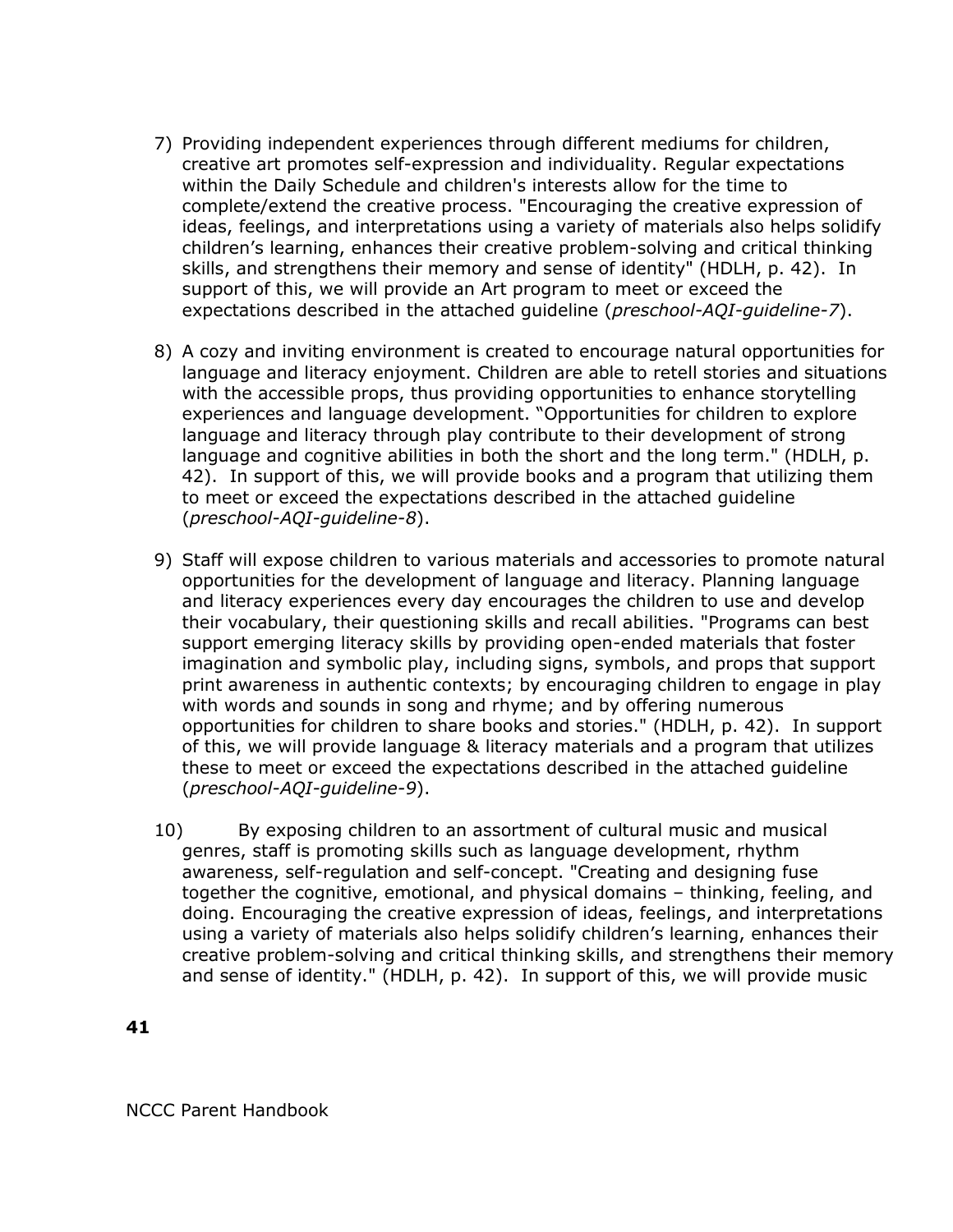and accessories and program that utilizes these to meet or exceed the expectations described in the attached guideline (*preschool-AQI-guideline-10*).

- 11) We will promote daily active physical play learning experiences for children. "Through active play and physical exploration, children gain increasing levels of independence, learn to persevere and practice self-control, and develop a sense of physical, emotional, and intellectual mastery and competence." (HDLH, pp. 29- 30). In support of this, we will deliver physical play learning experiences that meet or exceed the expectations described in the attached guideline (*preschool-AQI-guideline-11*).
- 12) Provide access to an ample selection of props and blocks, with which children can build, create and explore concepts. Offer play that develops spatial awareness, manipulation of two-dimensional and three-dimensional materials and problem solving. Block play offers opportunities to work together, imagine, learn about cause and effect, patterning and sequencing that is child initiated. "Through play and inquiry, young children practice ways of learning and interacting with the world around them that they will apply throughout their lives. Problem solving and critical thinking, communication and collaboration, creativity and imagination, initiative and citizenship are all capacities vital for success throughout school and beyond." (HDLH, p. 15). In support of this, we will offer Blocks and Construction materials and environment, and a program to engage in this environment to meet or exceed the expectations described in the attached guideline (*preschool-AQIguideline-12*).
- 13) Provide children daily experiences with a multitude of materials and accessories to encourage a natural play environment that enhances cognitive development. Ensure spontaneous cognitive and manipulative learning experiences occur throughout the day. Planned and/or documented cognitive and manipulative experiences will lead children to higher learning, based on the children's observed cues and interests. "The focus is not on teaching a body of knowledge or a predetermined set of topics. Nor is it centered on children's achievement of a specific skill set. In the early years, programs are most effective when the content of learning is focused on supporting the development of strategies, dispositions, and skills for lifelong learning through play and inquiry." (HDLH, pg15). In support of this, we will offer cognitive and manipulative materials and environment, and a program to engage in this environment to meet or exceed the expectations described in the attached guideline (*preschool-AQIguideline-13).*
- 14) Provide children an environment and accessories, in good condition, which promotes imaginative play with three or more role-playing possibilities. Prop boxes will be used to enhance the area and the program plan focus. Children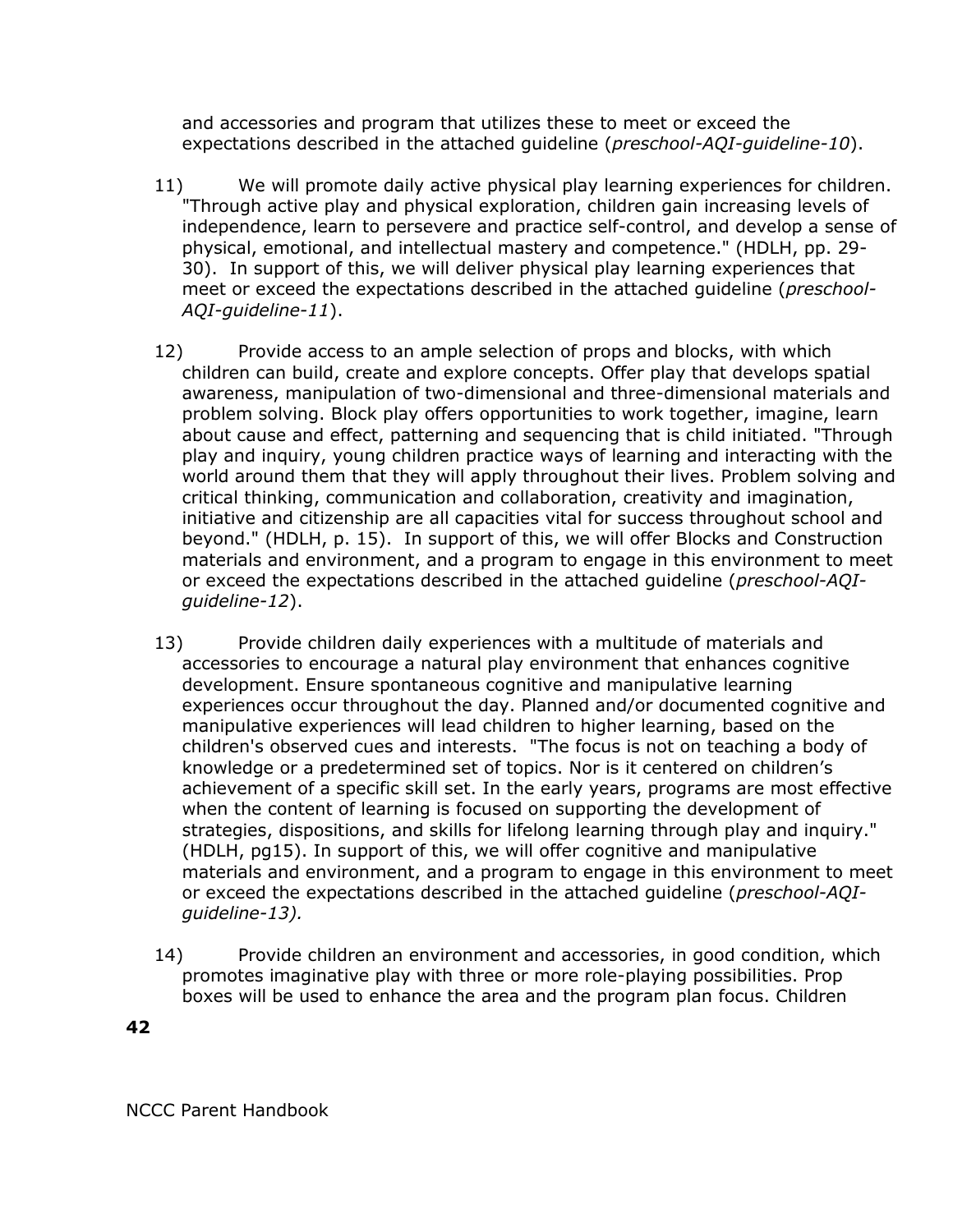enhance their social interaction skills, emotional development and language extension through open-ended play. Mirrors in the dramatic area allow the children to see themselves from a different perspective "As children engage in various forms of social play and are supported to recognize the varied capabilities and characteristics of other children, they learn to get along with others; to negotiate, collaborate, and communicate; and to care for others." (HDLH, p. 24). In support of this, we will offer Dramatic Play accessories and environment, and a program to engage in this environment to meet or exceed the expectations described in the attached guideline (*preschool-AQI-guideline-14*).

- 15) Utilize guidelines for children to encourage safe, developmentally appropriate electronic media usage. Guidelines may include, but not exclusive to, frequency of use, duration, and sign-up sheet. Parents/guardians will be made aware in advance of media used in the classroom, and resources will be available for alternative learning opportunities. Monitor games brought from home or usage of Internet within the room. In support of this, we will ensure an electronic media usage environment to meet or exceed the expectations described in the attached guideline (*preschool-AQI-guideline-15*).
- 16) Plan for Compliance with the Regional Public Health procedures and practices. To ensure we will provide physical, instructional, and early learning and care supports for staff to meet or exceed the expectations for diapering and toileting routines described in the attached guideline (*preschool-AQI-guideline-16*).
- 17) Make food and eating time positive learning experiences that promote social interactions and self-help skills. Staff will encourage children to have a healthy respect for food and eating. Use this time to engage and develop relationships with all of the children. In support of this we will meet or exceed the expectations for meals and snack times described in the attached guideline (*preschool-AQI-guideline-17*).
- 18) Ensure age and developmentally appropriate utensils, dishes and furnishings to enable safe and successful eating times. In support of this we will meet or exceed the expectations for equipment required for eating and seating described in the attached guideline (*preschool-AQI-guideline-18*).
- 19) Ensure crib or cot and bedding is hygienically maintained. Support staff to show flexibility with regards to the routine of the room and the cues of the children. Parents are engaged for guidance in sleep routines as appropriate. Pay attention to how we are meeting the needs of the children and what changes need to occur if we are not. In support of this we will meet or exceed the expectations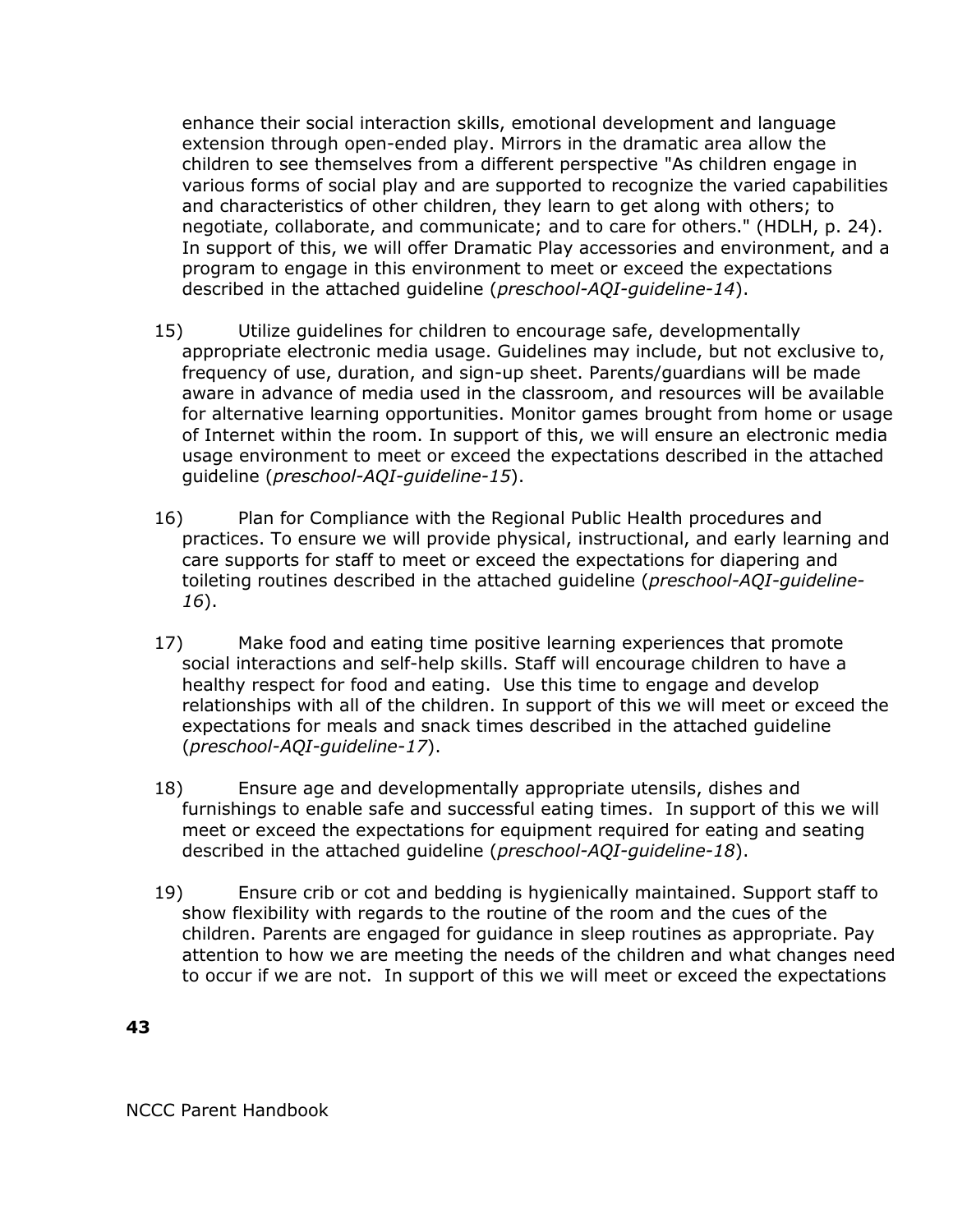for cots and bedding described in the attached guideline (*preschool-AQI-guideline-19*).

- 20) Ensure all materials, play equipment; furnishings and fixed fixtures are in good working order, clean and safe for the children and staff. Provide health and safety resources on topics that are relevant to the children and families at the centre. "A safe environment that offers consistency and continuity as well as graduated support for children's growing independence and capacity for self-care enables children to tackle challenges, learn to persevere, and explore ways to cope with manageable levels of positive stress" (HDLH, pg 30). In support of this we will meet or exceed the expectations for Health and Safety described in the attached guideline (*preschool-AQI-guideline-20*).
- 21) Ensure compliance to Regional Public Health requirements for toy and equipment washing as part of providing a clean and sanitary environment. In support of this we will meet or exceed the expectations for toys and play equipment washing described in the attached guideline (*preschool-AQI-guideline-21*).
- 22) Ensure environment and practices for proper hand hygiene procedures that promote healthy living. Support the individual child's lifelong learning of proper hand hygiene. In support of this we will meet or exceed the expectations for Hand Hygiene described in the attached guideline (*preschool-AQI-guideline-22*).
- 23) Transitions are a challenge and an opportunity for children. Staff will have better awareness of the individual children's cues while children further develop their self-regulation and self-help skills at these times. Positive interactions during transitions provide a supportive learning environment. In support of this, we will meet or exceed the expectations for Transitions described in the attached guideline (*preschool-AQI-guideline-23*).
- 24) Ensure awareness at all times of the number and names of children that are in care. Ensure documentation on the Main Attendance Record accurately reflects the location of all children in care throughout the day. All arrival and departure times are accurately documented. Complete written verification after all staff and child transitions. In support of this, we will meet or exceed the expectations for attendance verification described in the attached guideline (*preschool-AQIguideline-24*).
- 25) Ensure all adults promote a positive and supportive approach to all interactions with all children, peers and other adults in the room. Role-model appropriate social skills throughout the day to support learning and growth. "When educators believe that all children have the right to participate and when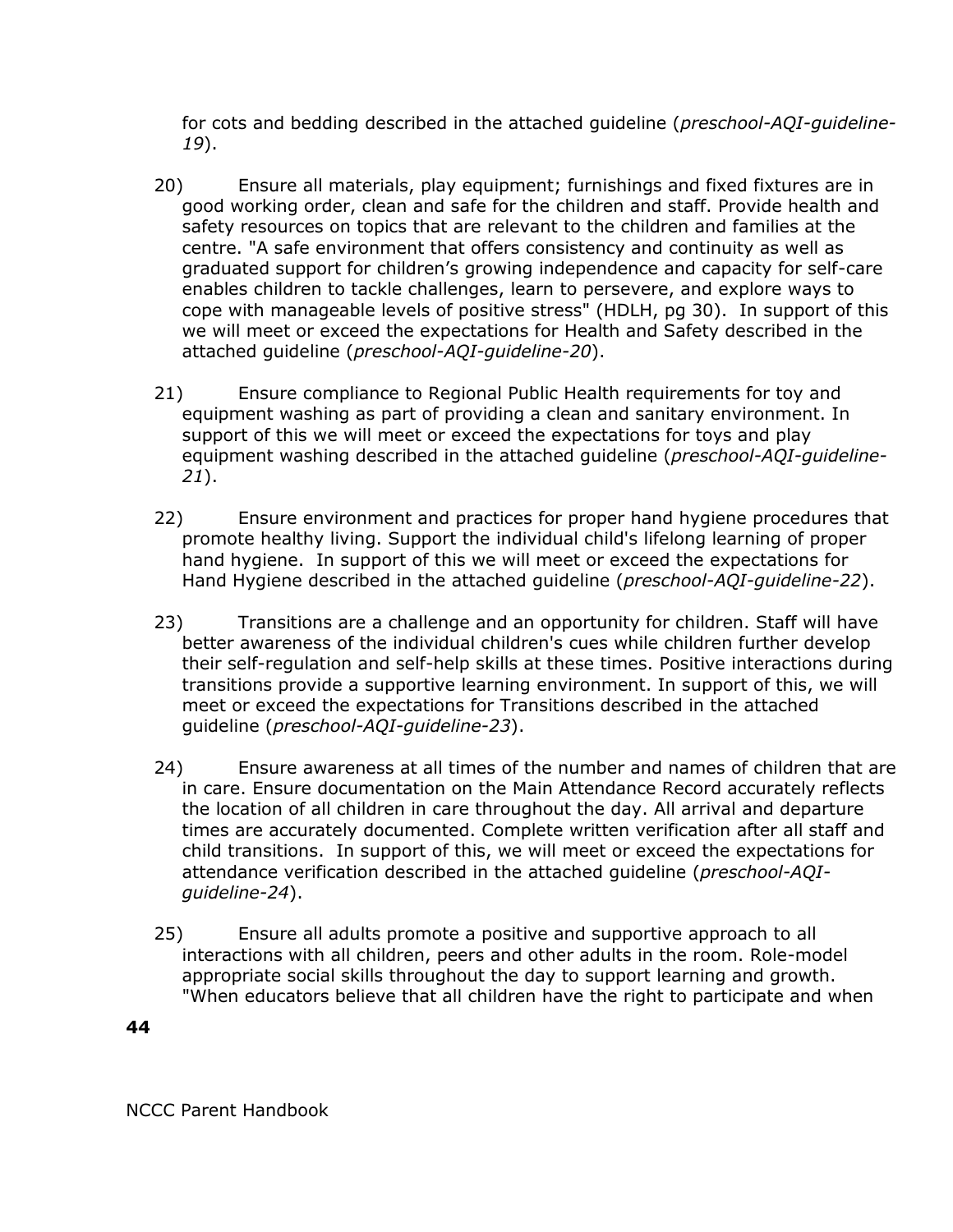they use inclusive approaches, they are more likely to find ways to reduce barriers, understand how each child learns, and create environments and experiences that are meaningful and engaging" (HDLH, pg 36). In support of this, we will meet or exceed the expectations for a Positive Atmosphere described in the attached guideline (*preschool-AQI-guideline-25*).

- 26) Staff operates as a team and with the engaged awareness to ensure supervision of the whole environment and safety of all. In support of this, we will meet or exceed the expectations for supervision of children described in the attached guideline (*preschool-AQI-guideline-26*).
- 27) Support staff in their competencies as EL&C professionals in following the cues of children and providing interactions that encourage children to extend their learning with activities that interest them and choices that support their learning goals. "When children initiate experiences, generate ideas, plan, and problemsolve, make meaningful choices, and act spontaneously through play, they are more likely to be happy and get along well with others, to have lower levels of stress, and to be attentive and motivated to learn" (HDLH pg 35). In support of this, we will meet or exceed the expectations for fostering children's independence described in the attached guideline (*preschool-AQI-guideline-27*).
- 28) Promote interaction with children in a way that fosters self-esteem. Support the children as they learn to self-regulate their emotions and to recognize empathy. "Studies show that when educators modeled and helped children express feelings, recognize others' feelings, and help others, children developed positive social skills such as perspective taking, empathy, and emotion regulation and were less likely to engage in problematic behaviour."(HDLH, pg 24-25). In support of this, we will meet or exceed the expectations for supporting the development of self-esteem in children described in the attached guideline (*preschool-AQI-guideline-28*).
- 29) Promote use of developmentally appropriate and individually tailored strategies to support the behaviour management of the children. "… An approach that emphasizes listening, responding to, and building on child-initiated communication and conversation can be a more effective way to promote children's language acquisition and their development of social skills, empathetic understanding, and ability to pay attention" (HDLH, pg 41). In support of this, we will meet or exceed the expectations for behaviour guidance described in the attached guideline (*preschool-AQI-guideline-29*).
- 30) Encourage staff to balance verbal/non-verbal interactions with children. Support them to provide experiences and opportunities to assist in extending the learning with all children. Help them play and role model positive social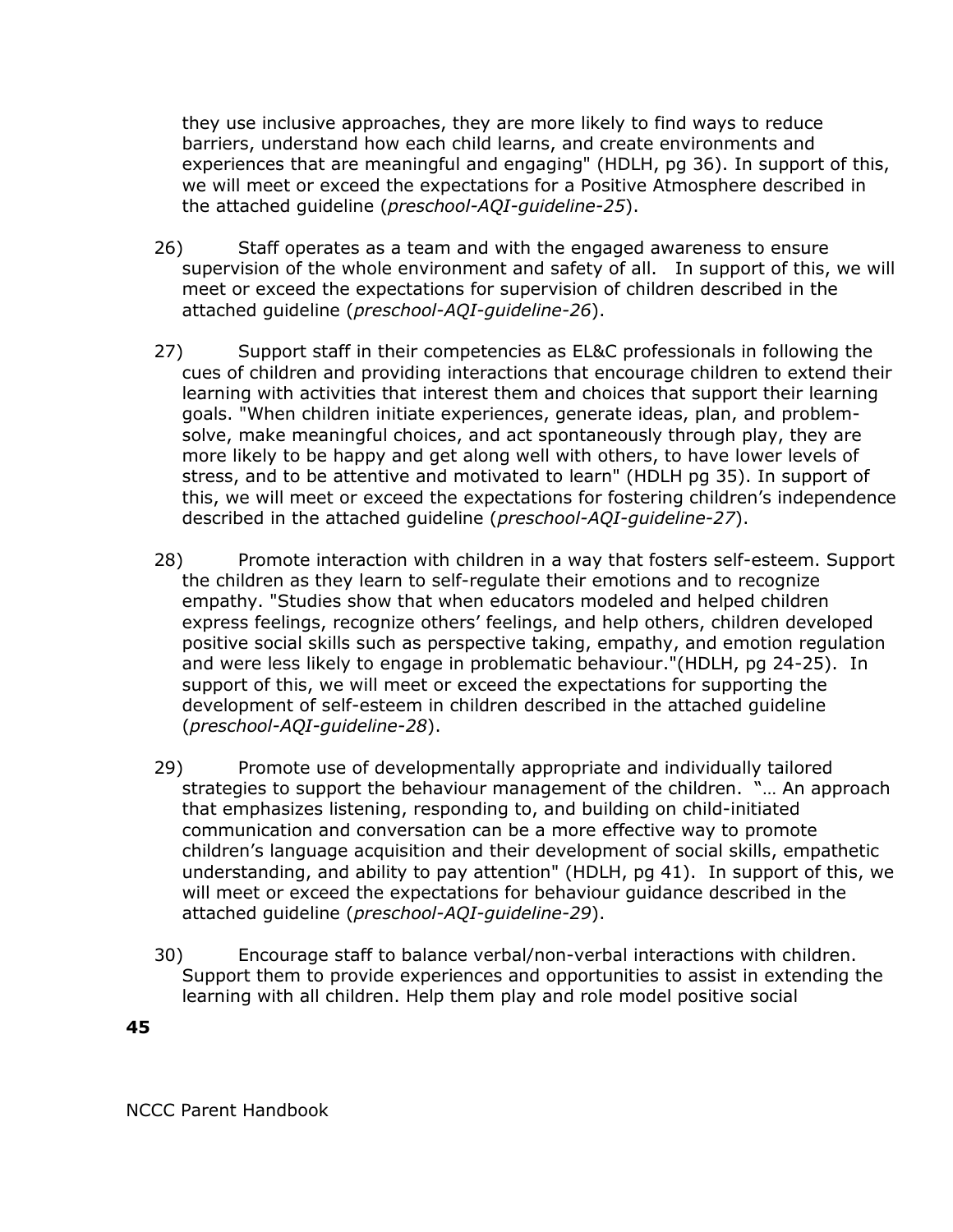interactions with the children. "When educators are aware of and able to understand and respond to the many "languages" children use to communicate, they give every child a "voice"" (HDLH, pg 41). In support of this, we will meet or exceed the expectations for Supporting Development of Communication skills described in the attached guideline (*preschool-AQI-guideline-30*).

- 31) Support staff to use observations, past knowledge and the cues of the children to extend learning and encourage opportunities to support the child's individual learning path. Support them to encourage the children to question, problem-solve and experiment. "Educators can gain a deeper understanding of children's developing skills and evolving learning approaches and can support new learning by collaborating with children in discovery and sustained, shared thinking" (HDLH, pg 35). In support of this, we will meet or exceed the expectations for Extending Children's Learning described in the attached guideline (*preschool-AQI-guideline-31*).
- 32) Ensure good nutrition and safe food preparation. In support of this, we will meet or exceed the expectations for Meal/Menu Planning, Centre Meal Requirements, Snack Planning and Requirements, Menu and/or Snack Adaptations, Food Substitutions, Preparation, Handling and Transportation of Food, and Health and Safety Kitchen and/or Food Preparation Area described in the attached guideline (*nutrition-AQI-guidelines-1-7*).
- 33) Ensure children are able to engage in outdoor play experiences safely. Physical play contributes to children's well being through sport play; children learn turn taking, communication, sharing, good sportsmanship as well as gross motor skills. Balls and equipment are in good condition and accessible to children "Opportunities to engage with people, places, and the natural world in the local environment help children, families, educators, and communities build connections, learn and discover, and make contributions to the world around them." (HDLH, pg 19). In support of this, we will meet or exceed the expectations for Playground Supervision and Outdoor play space, equipment and learning material described in the attached guideline (Playground-AQI-guidelines-1-4).
- 34) Ensure collaboration with local community partners. "Opportunities to engage with people, places, and the natural world in the local environment help children, families, educators, and communities build connections, learn and discover, and make contributions to the world around them. It fosters a sense of belonging to the local community, the natural environment, and the larger universe of living things" (HDLH p19.). In support of this, we will meet or exceed the expectations for connecting and collaborating with local community and institutions described in the attached guideline (working-together-AQI-guidelines-1-4).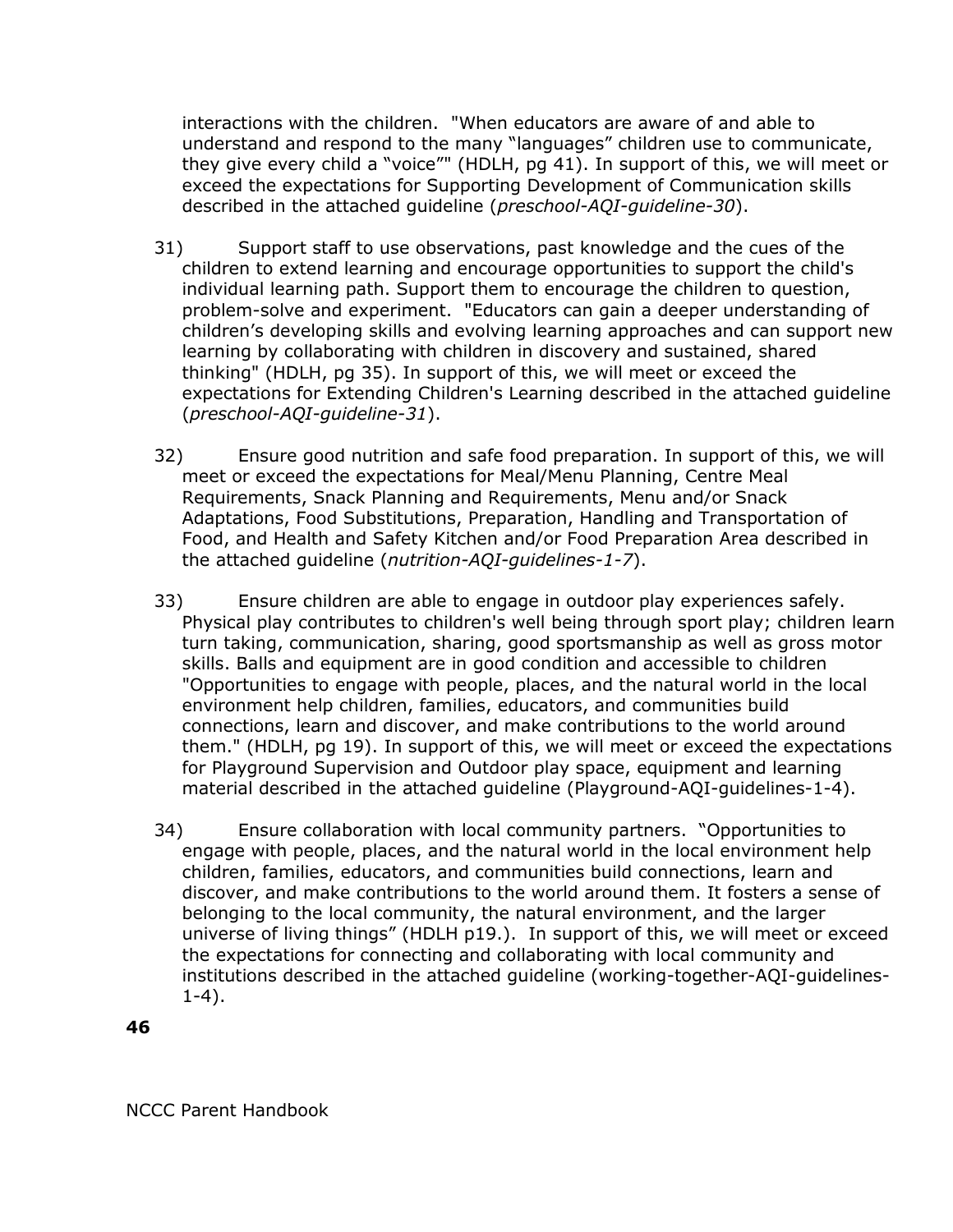35) Support staff in continuous growth and professional learning. Research, theory and practice suggest that one of the things important to achieve a high quality program is to "provide ongoing opportunities for educators to engage in critical reflection and discussion with others about pedagogy and practice to support continuous professional learning and growth". In support of this, we will capture as evidence, Our Practices and our efforts to **Being the best we can** (which follow).

#### **Plans of Action for the School-age Program**

NCCC's action plan is designed to support the Centre's mission statement and philosophy. The action plan is based on the City of Toronto's quality assessment document AQI that all non-profit centres are required to adhere to. The Plans of Action listed below, are a means to execute the 11 key strategies required to support the Program Statement requirement from Section 46.3 in the Child Care and Early Years Licensing manual from the Ministry of Education.

- 1) Being aware of how the day is planned allows for consistency, self-regulation, minimizes negative behaviors and promotes general well being. "A safe environment that offers consistency and continuity as well as graduated support for children's growing independence and capacity for self-care enables children to tackle challenges, learn to persevere, and explore ways to cope with manageable levels of positive stress." (HDLH, p. 30). In support of this, we will prepare and post a daily written and visual schedule to meet or exceed expectations described in the attached guideline (*school-age-AQI-guideline-1*).
- 2) An intentional plan for learning experiences that children will be exposed to, promotes the on-going learning opportunities and developmental growth for all children enrolled in the program. "As defined in Early Learning Framework, early years curriculum is the sum total of experiences, activities, and events that occur within an inclusive environment designed to foster children's well-being, learning, and development and ensure meaningful participation for every child. It begins with an informed understanding of what children are capable of learning and how they learn effectively; it sets out goals for children's learning and development, health, and well-being; and it provides direction for educators." (HDLH, p. 15). In support of this, we will prepare a Program Plan to meet or exceed the expectations described in the attached guideline (*school-age-AQI-guideline-2*).
- 3) Staff will use their observations, knowledge of child development and the children's cues to implement the activities and experiences described in the program plan. "Educators are reflective practitioners who learn about children using various strategies. They listen, observe, document, and discuss with others, families in particular, to understand children as unique individuals. They observe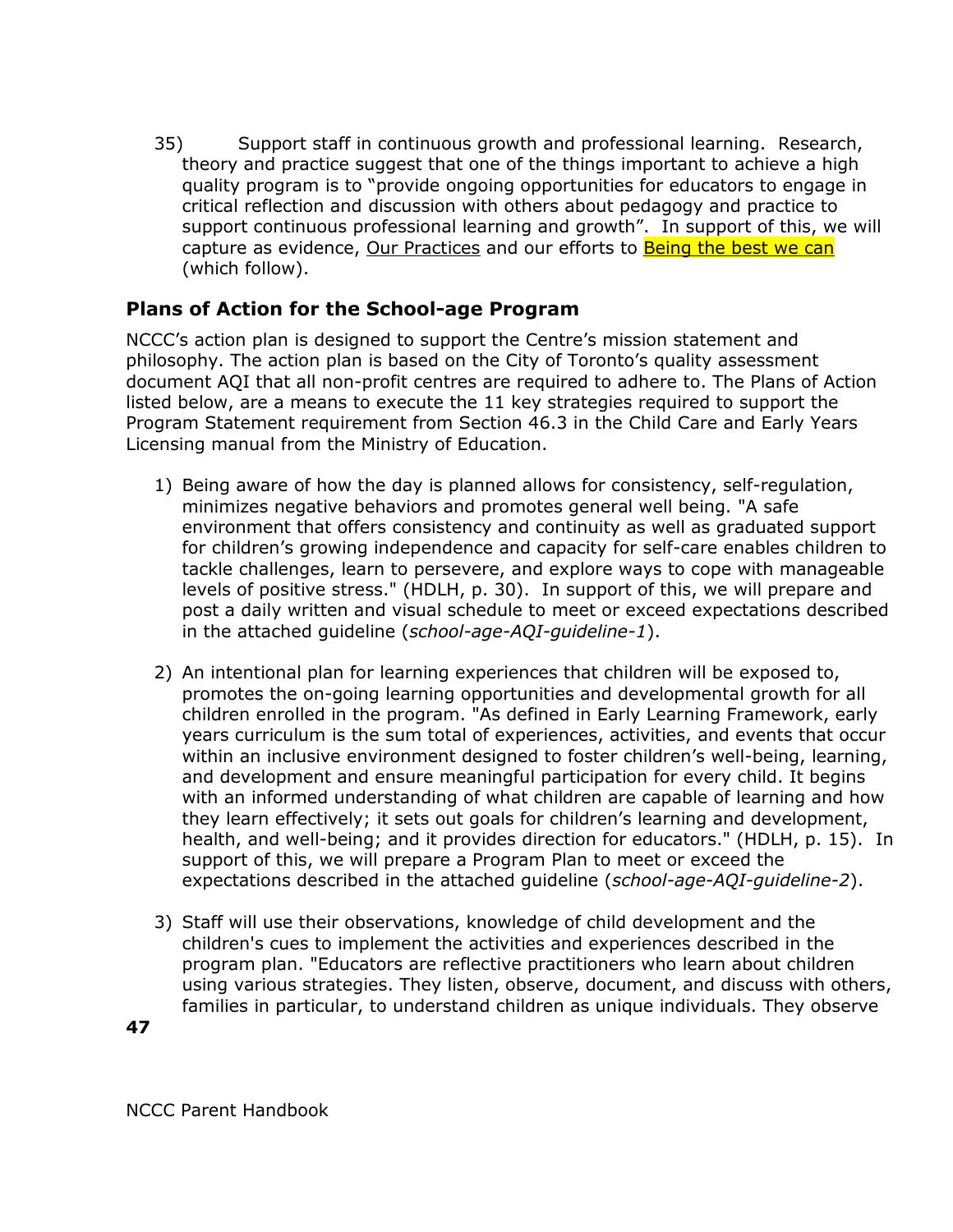and listen to learn how children make meaning through their experiences in the world around them. Educators consider their own practices and approaches and the impacts they have on children, families, and others. Educators use this knowledge, gained through observing and discussing with others, and their professional judgment to create contexts to support children's learning, development, health, and well-being." (HDLH, p. 19). In support of this, we will undertake to deliver activities and experiences to meet or exceed the expectations described in the attached guideline (*school-age-AQI-guideline-3*).

- 4) Play equipment, furnishings, and learning environments will be developmentally appropriate and safe for children. "Children thrive in indoor and outdoor spaces that invite them to investigate, imagine, think, create, solve problems, and make meaning from their experiences – especially when the spaces contain interesting and complex open-ended materials that children can use in many ways." (HDLH, p. 20). In support of this, we will ensure an indoor physical environment that will meet or exceed the expectations described in the attached guideline (*school-age-AQI-guideline-4*).
- 5) A visual environment created through displays that are inclusive and are changed regularly to reflect the recent interests and artwork created by the children promotes well-being. "Enabling children to develop a sense of belonging as part of a group is also a key contributor to their lifelong well-being. A sense of belonging is supported when each child's unique spirit, individuality, and presence are valued." (HDLH, p. 24). In support of this, we will create a visual environment through displays to meet or exceed the expectations described in the attached guideline (*school-age-AQI-guideline-5*).
- 6) We will offer diversity in Play Equipment/Toys as it relates to race, culture, gender, age, language, family status and ability. "Developing policies, practices, and environments that respect and support inclusion (HDLH, p. 27) is one way to create a sense of belonging for children. In support of this, we will ensure an offering of play equipment and toys to meet or exceed the expectations described in the attached guideline (school-age-AQI-guideline-6).
- 7) Providing independent experiences through different mediums for children, creative art promotes self-expression and individuality. Regular expectations within the Daily Schedule and children's interests allow for the time to complete/extend the creative process. "Encouraging the creative expression of ideas, feelings, and interpretations using a variety of materials also helps solidify children's learning, enhances their creative problem-solving and critical thinking skills, and strengthens their memory and sense of identity" (HDLH, p. 42). In support of this, we will provide Art/Sensory Activities, Equipment and Materials to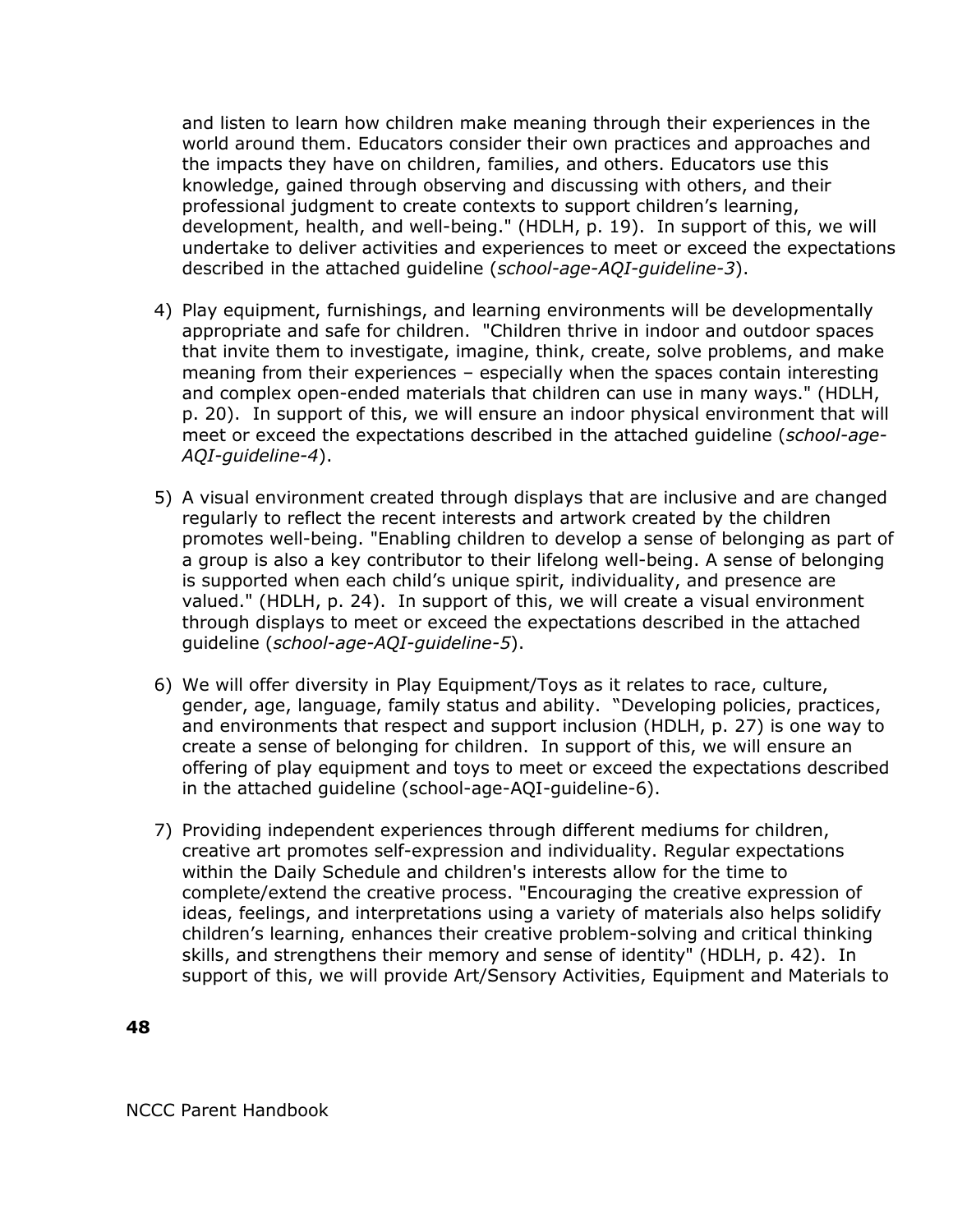meet or exceed the expectations described in the attached guideline (*School-age-AQI-guideline-7*).

- 8) A cozy and inviting environment is created to encourage natural opportunities for language and literacy enjoyment. Children are able to retell stories and situations with the accessible props, thus providing opportunities to enhance storytelling experiences and language development. "Opportunities for children to explore language and literacy through play contribute to their development of strong language and cognitive abilities in both the short and the long term." (HDLH, p. 42). In support of this, we will provide books and accessories that meet or exceed the expectations described in the attached guideline (*school-age-AQIguideline-8*).
- 9) Staff will expose children to various language and listening opportunities for the development of language and literacy. Planning language and literacy experiences every day encourages the children to use and develop their vocabulary, their questioning skills and recall abilities. "Programs can best support emerging literacy skills by providing open-ended materials that foster imagination and symbolic play, including signs, symbols, and props that support print awareness in authentic contexts; by encouraging children to engage in play with words and sounds in song and rhyme; and by offering numerous opportunities for children to share books and stories." (HDLH, p. 42). In support of this, we will provide language & listening opportunities and materials and a program that utilizes these to meet or exceed the expectations described in the attached guideline (*schoolage-AQI-guideline-9*).
- 10) Utilize guidelines for use of TV and Films to encourage safe, developmentally appropriate usage for children. Guidelines may include, but not exclusive to, frequency of use, duration, and content. Parents/guardians will be made aware in advance of usage in the classroom, and resources will be available for alternative learning opportunities. In support of this, we will ensure TV and Movie usage will meet or exceed the expectations described in the attached guideline (*school-age-AQI-guideline-10*).
- 11) Utilize guidelines to encourage safe, developmentally appropriate computer usage for children. Guidelines may include, but not exclusive to, frequency of use, duration, and sign-up sheet. Monitor/supervise usage. In support of this, we will ensure a Computer Usage environment to meet or exceed the expectations described in the attached guideline (*school-age-AQI-guideline-11*).
- 12) Provide children an environment and accessories, in good condition, which promotes imaginative play with three or more role-playing possibilities. Prop boxes will be used to enhance the area and the program plan focus. Children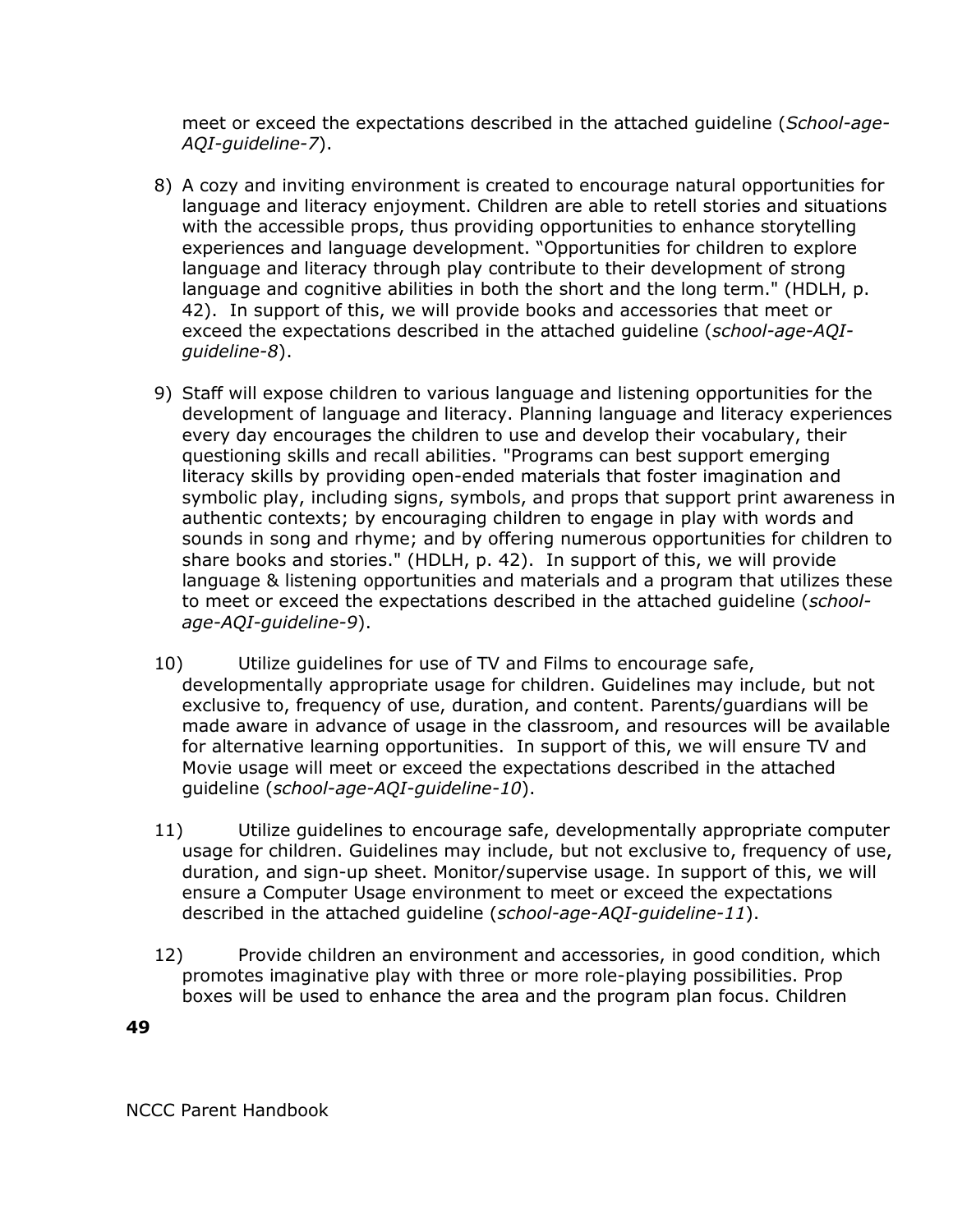enhance their social interaction skills, emotional development and language extension through open-ended play. Mirrors in the dramatic area allow the children to see themselves from a different perspective "As children engage in various forms of social play and are supported to recognize the varied capabilities and characteristics of other children, they learn to get along with others; to negotiate, collaborate, and communicate; and to care for others." (HDLH, p. 24). In support of this, we will provide Dramatic Play Activities and Accessories to meet or exceed the expectations described in the attached guideline (*school-age-AQI-guideline-12)*.

- 13) Provide access to an ample selection of props and blocks, with which children can build, create and explore concepts. Offer play that develops spatial awareness, manipulation of two-dimensional and three-dimensional materials and problem solving. Block play offers opportunities to work together, imagine, learn about cause and effect, patterning and sequencing that is child initiated. "Through play and inquiry, young children practice ways of learning and interacting with the world around them that they will apply throughout their lives. Problem solving and critical thinking, communication and collaboration, creativity and imagination, initiative and citizenship are all capacities vital for success throughout school and beyond." (HDLH, p. 15). In support of this, we will offer Blocks and Construction Activities and Accessories to meet or exceed the expectations described in the attached guideline (*school-age-AQI-guideline-13*).
- 14) Provide access to an ample selection of age-appropriate games and game accessories. "Programs are most effective when the content of learning is focused on supporting the development of strategies, dispositions, and skills for lifelong learning through play and inquiry" (HDLH p.15). In support of this, we will offer Games, Game Activities and Accessories to meet or exceed the expectations described in the attached guideline (*school-age-AQI-guideline-14).*
- 15) Materials reflecting, science and nature encourage children to explore through cause and effect experimentation and observation. Continual exposure to these materials and experiences allow children to learn more about their environments. "Optimal conditions for learning occur when we are fully engaged. For children, this happens in play that evolves from the child's natural curiosity – active play that allows children to explore with their bodies, minds, and senses, stimulating them to ask questions, test theories, solve problems, engage in creative thinking, and make meaning of the world around them. These investigations through play fuse intellect and feeling to help children make connections and develop the capacity for higher-order thinking." (HDLH, p. 35). In support of this, we will provide Science and Nature Experiences and Material to meet or exceed the expectations described in the attached guideline (*School-age-AQI-guideline-6*).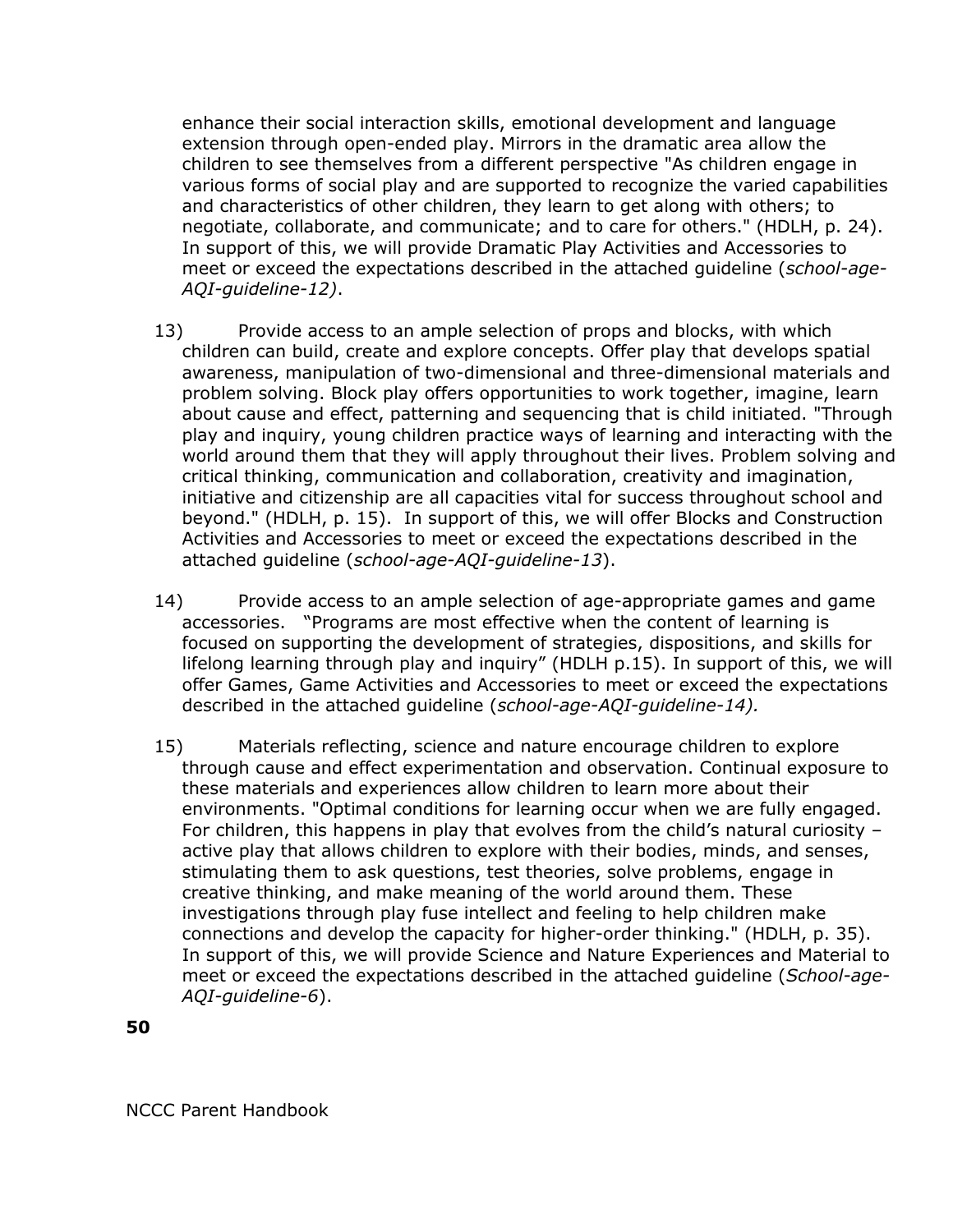- 16) We will promote daily active physical play learning experiences for children. "Through active play and physical exploration, children gain increasing levels of independence, learn to persevere and practice self-control, and develop a sense of physical, emotional, and intellectual mastery and competence." (HDLH, pp. 29- 30). In support of this, we will ensure Physical Activities/Active Play Indoors or Outdoors that meet or exceed the expectations described in the attached guideline (*school-age-AQI-guideline-16*)
- 17) To "allow every child to participate and be challenged in meaningful ways" (HDLH p.29) in Physical Activities/Active Play Indoors or Outdoors, we will supply appropriate and ample active play equipment for the number of children enrolled. In support of this, we will ensure the supply of Active Play equipment meets or exceeds the expectations described in the attached guideline (*school-age-AQIguideline-17*).
- 18) Make food and eating time positive learning experiences that promote social interactions and self-help skills. Staff will encourage children to have a healthy respect for food and eating. Use this time to engage and develop relationships with all of the children. In support of this we will meet or exceed the expectations for meals and snack times described in the attached guideline (*school-age-AQI-guideline-18*).
- 19) Ensure utensils, dishes and furnishings to enable safe, and successful eating times. In support of this we will meet or exceed the expectations for equipment required for eating and seating described in the attached guideline (*school-age-AQI-guideline-19*).
- 20) Ensure accessible washroom facilities for all enrolled children. Ensure compliance with the Regional Public Health procedures and practices. In support of this we will provide washroom facilities, and supplies, and personal hygiene and body development related information resources to meet or exceed the expectations described in the attached guideline (*school-age-AQI-guideline-20*).
- 21) Ensure all materials, play equipment; furnishings and fixed fixtures are in good working order, clean and safe for the children and staff. Provide health and safety resources on topics that are relevant to the children and families at the centre. "A safe environment that offers consistency and continuity as well as graduated support for children's growing independence and capacity for self-care enables children to tackle challenges, learn to persevere, and explore ways to cope with manageable levels of positive stress" (HDLH, pg 30). In support of this we will meet or exceed the expectations for Health and Safety described in the attached guideline (*School-age-AQI-guideline-21*).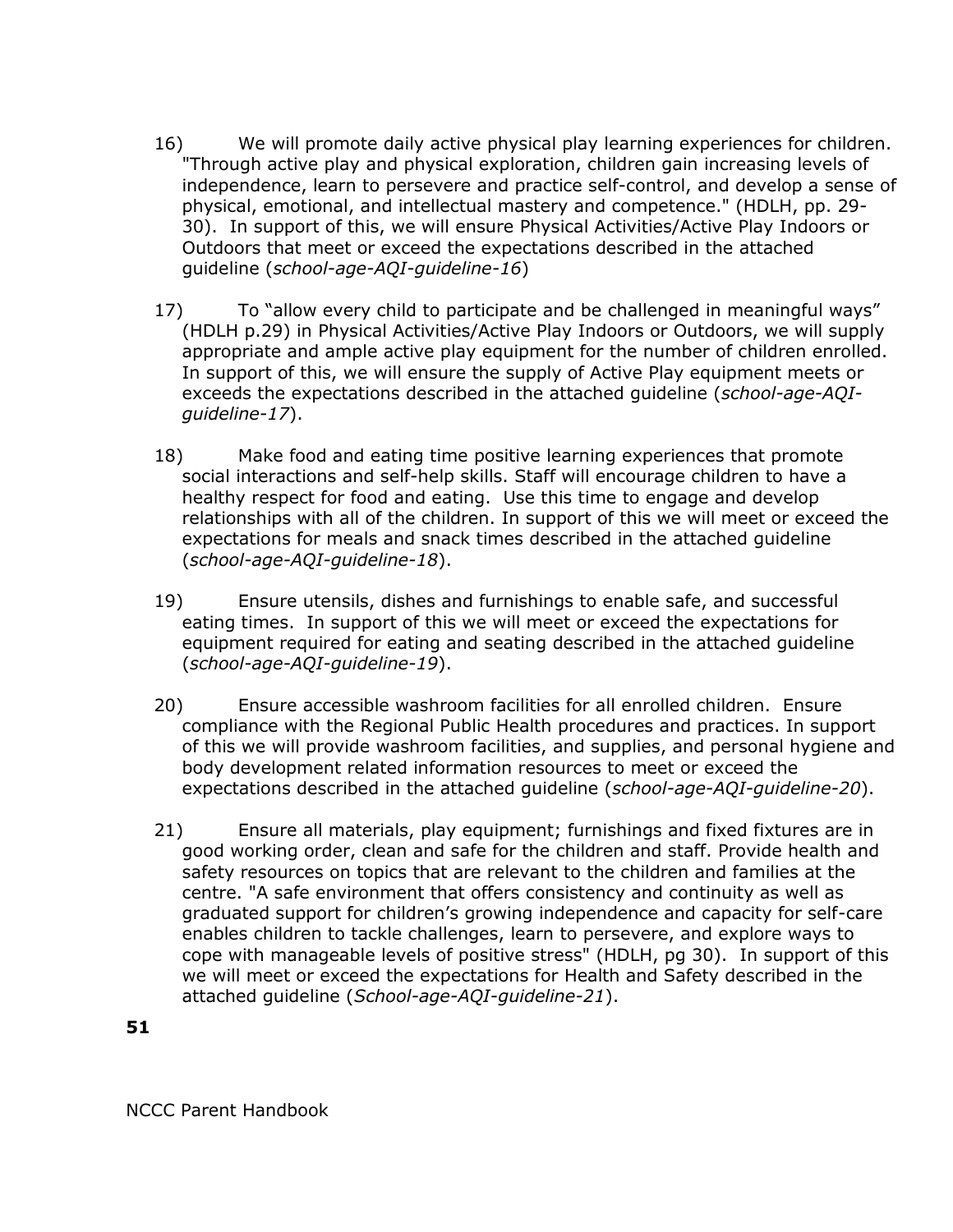- 22) Ensure compliance to Regional Public Health requirements for toy and equipment washing as part of providing a clean and sanitary environment. In support of this we will meet or exceed the expectations for toys and play equipment washing described in the attached guideline (*school-age-AQIguideline-22*).
- 23) Ensure environment and practices for proper hand hygiene procedures that promote healthy living. Support the individual child's lifelong learning of proper hand hygiene. In support of this we will meet or exceed the expectations for Children's Hand Washing/Sanitizing Practices described in the attached guideline (*school-age-AQI-guideline-23*).
- 24) Ensure environment and practices for proper hand hygiene by staff that promotes healthy living. In support of this we will meet or exceed the expectations for Staff Hand Washing/Sanitizing Practices described in the attached guideline (*school-age-AQI-guideline-24*).
- 25) Transitions are a challenge and an opportunity for children. Staff will have better awareness of the individual children's cues while children further develop their self-regulation and self-help skills at these times. Positive interactions during transitions provide a supportive learning environment. In support of this, we will meet or exceed the expectations for Transitions described in the attached guideline (*school-age-AQI-guideline-25*).
- 26) Ensure awareness at all times of the number and names of children that are in care. Ensure documentation on the Main Attendance Record accurately reflects the location of all children in care throughout the day. All arrival and departure times are accurately documented. Complete written verification after all staff and child transitions. In support of this, we will meet or exceed the expectations for Attendance Verification described in the attached guideline (*school-age-AQIguideline-26*).
- 27) Ensure all adults promote a positive and supportive approach to all interactions with all children, peers and other adults in the room. Role-model appropriate social skills throughout the day to support learning and growth. "When educators believe that all children have the right to participate and when they use inclusive approaches, they are more likely to find ways to reduce barriers, understand how each child learns, and create environments and experiences that are meaningful and engaging" (HDLH, pg 36). In support of this, we will meet or exceed the expectations for a Positive Atmosphere described in the attached guideline (*school-age-AQI-guideline-27*).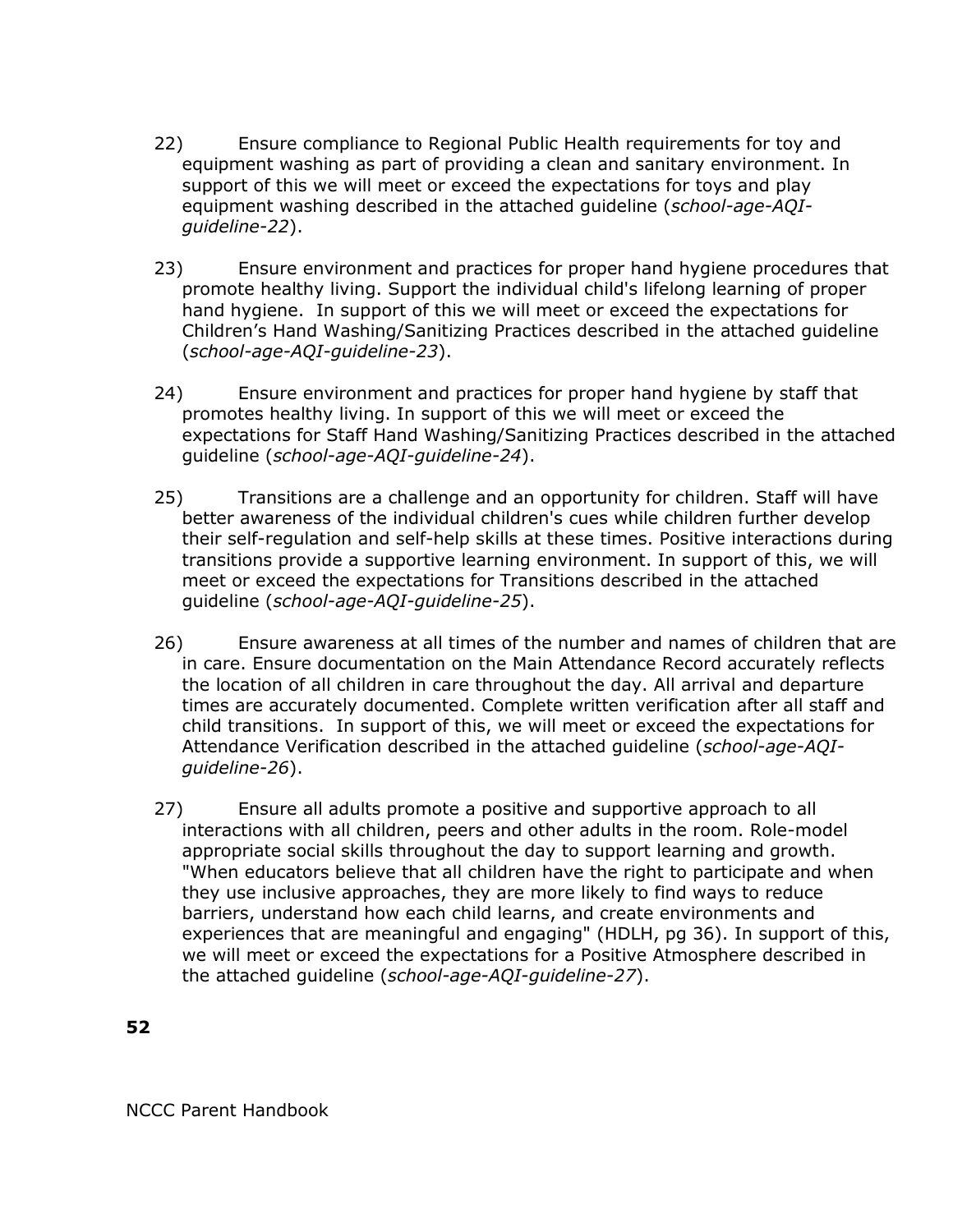- 28) Staff operates as a team and with the engaged awareness to ensure supervision of the whole environment and safety of all. In support of this, we will meet or exceed the expectations for Supervision of Children described in the attached guideline (*school-age-AQI-guideline-28*).
- 29) Support staff in their competencies as EL&C professionals in following the cues of children and providing interactions that encourage children to extend their learning with activities that interest them and choices that support their learning goals. "When children initiate experiences, generate ideas, plan, and problemsolve, make meaningful choices, and act spontaneously through play, they are more likely to be happy and get along well with others, to have lower levels of stress, and to be attentive and motivated to learn" (HDLH pg 35). In support of this, we will meet or exceed the expectations for Fostering Children's Independence described in the attached guideline (*school-age-AQI-guideline-29*).
- 30) Promote interaction with children in a way that fosters self-esteem. Support the children as they learn to self-regulate their emotions and to recognize empathy. "Studies show that when educators modeled and helped children express feelings, recognize others' feelings, and help others, children developed positive social skills such as perspective taking, empathy, and emotion regulation and were less likely to engage in problematic behaviour."(HDLH, pg 24-25). In support of this, we will meet or exceed the expectations for Supporting the Development of Self-Esteem in Children described in the attached guideline (*school-age-AQI-guideline-30*).
- 31) Promote use of developmentally appropriate and individually tailored strategies to support the behaviour management of the children. "… An approach that emphasizes listening, responding to, and building on child-initiated communication and conversation can be a more effective way to promote children's language acquisition and their development of social skills, empathetic understanding, and ability to pay attention" (HDLH, pg 41). In support of this, we will meet or exceed the expectations for Behaviour Guidance described in the attached guideline (*school-age-AQI-guideline-31*).
- 32) Staff will initiate and build on conversations with and between children: Staff will extend conversations with individual children as well as between children. "When educators are aware of and able to understand and respond to the many "languages" children use to communicate, they give every child a "voice"" (HDLH, pg 41). In support of this, we will meet or exceed the expectations for Supporting Development of Communication Skills described in the attached guideline (*school-age-AQI-guideline-32*).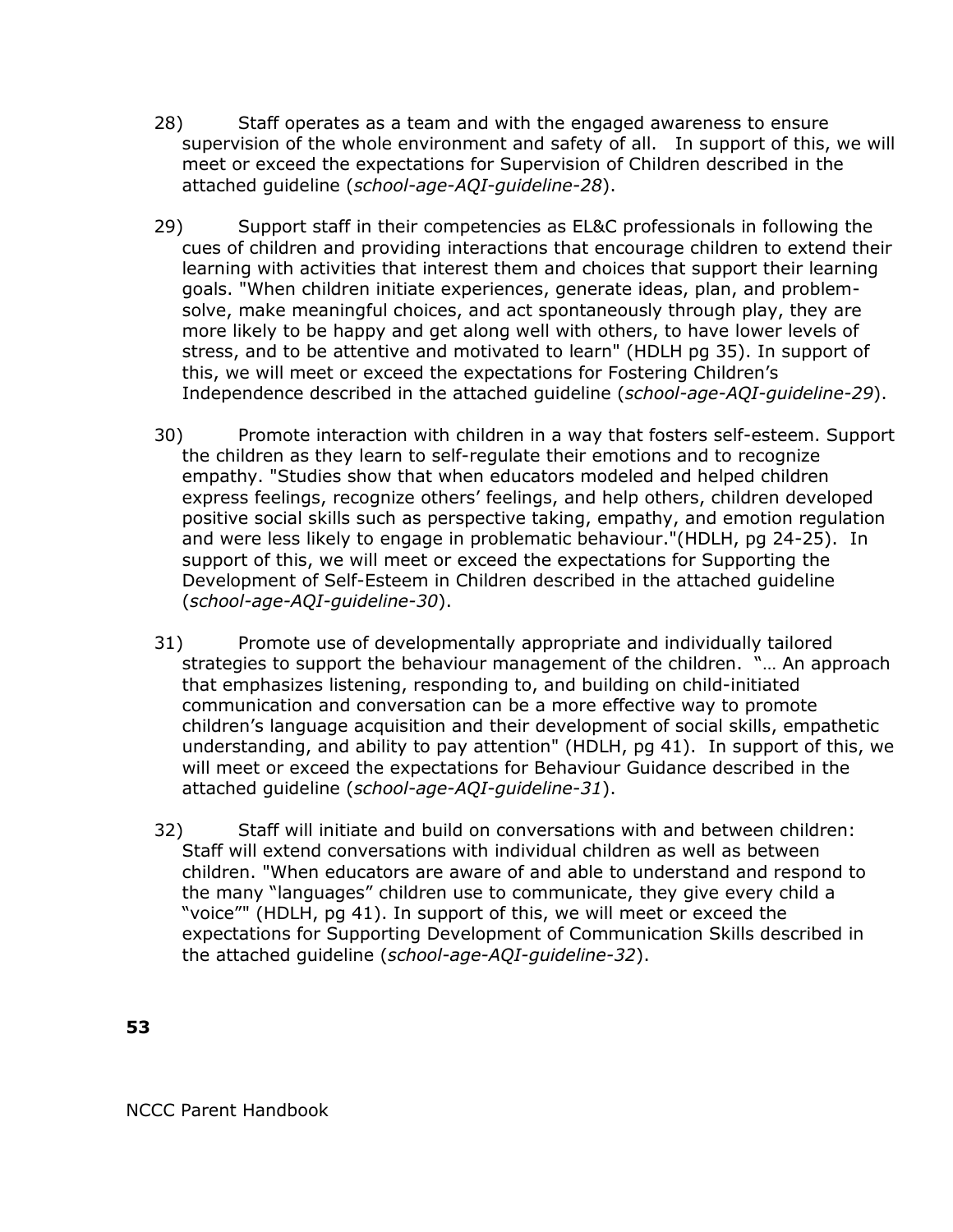- 33) Support staff to use observations, past knowledge and the cues of the children to extend learning and encourage opportunities to support the child's individual learning path. Support them to encourage the children to question, problem-solve and experiment. "Educators can gain a deeper understanding of children's developing skills and evolving learning approaches and can support new learning by collaborating with children in discovery and sustained, shared thinking" (HDLH, pg 35). In support of this, we will meet or exceed the expectations for Extending Children's Learning described in the attached guideline (*school-age-AQI-guideline-33*).
- 34) Ensure good nutrition and safe food preparation. In support of this, we will meet or exceed the expectations for Meal/Menu Planning, Centre Meal Requirements, Snack Planning and Requirements, Menu and/or Snack Adaptations, Food Substitutions, Preparation, Handling and Transportation of Food, and Health and Safety Kitchen and/or Food Preparation Area described in the attached guideline (*nutrition-AQI-guidelines-1-7*).
- 35) Ensure children are able to engage in outdoor play experiences safely. Physical play contributes to children's well being through sport play; children learn turn taking, communication, sharing, good sportsmanship as well as gross motor skills. Balls and equipment are in good condition and accessible to children "Opportunities to engage with people, places, and the natural world in the local environment help children, families, educators, and communities build connections, learn and discover, and make contributions to the world around them." (HDLH, pg 19). In support of this, we will meet or exceed the expectations for Playground supervision and Outdoor play space, equipment and learning material described in the attached guideline (Playground-AQI-guidelines-1-4).
- 36) Ensure collaboration with local community partners. "Opportunities to engage with people, places, and the natural world in the local environment help children, families, educators, and communities build connections, learn and discover, and make contributions to the world around them. It fosters a sense of belonging to the local community, the natural environment, and the larger universe of living things" (HDLH p19.). In support of this, we will meet or exceed the expectations for Connecting and Collaborating with Local Community and Institutions described in the attached guideline (working-together-AQI-guidelines-1-4).
- 37) Support staff in continuous growth and professional learning. Research, theory and practice suggest that one of the things important to achieve a high quality program is "provide ongoing opportunities for educators to engage in critical reflection and discussion with others about pedagogy and practice to support continuous professional learning and growth". In support of this, we will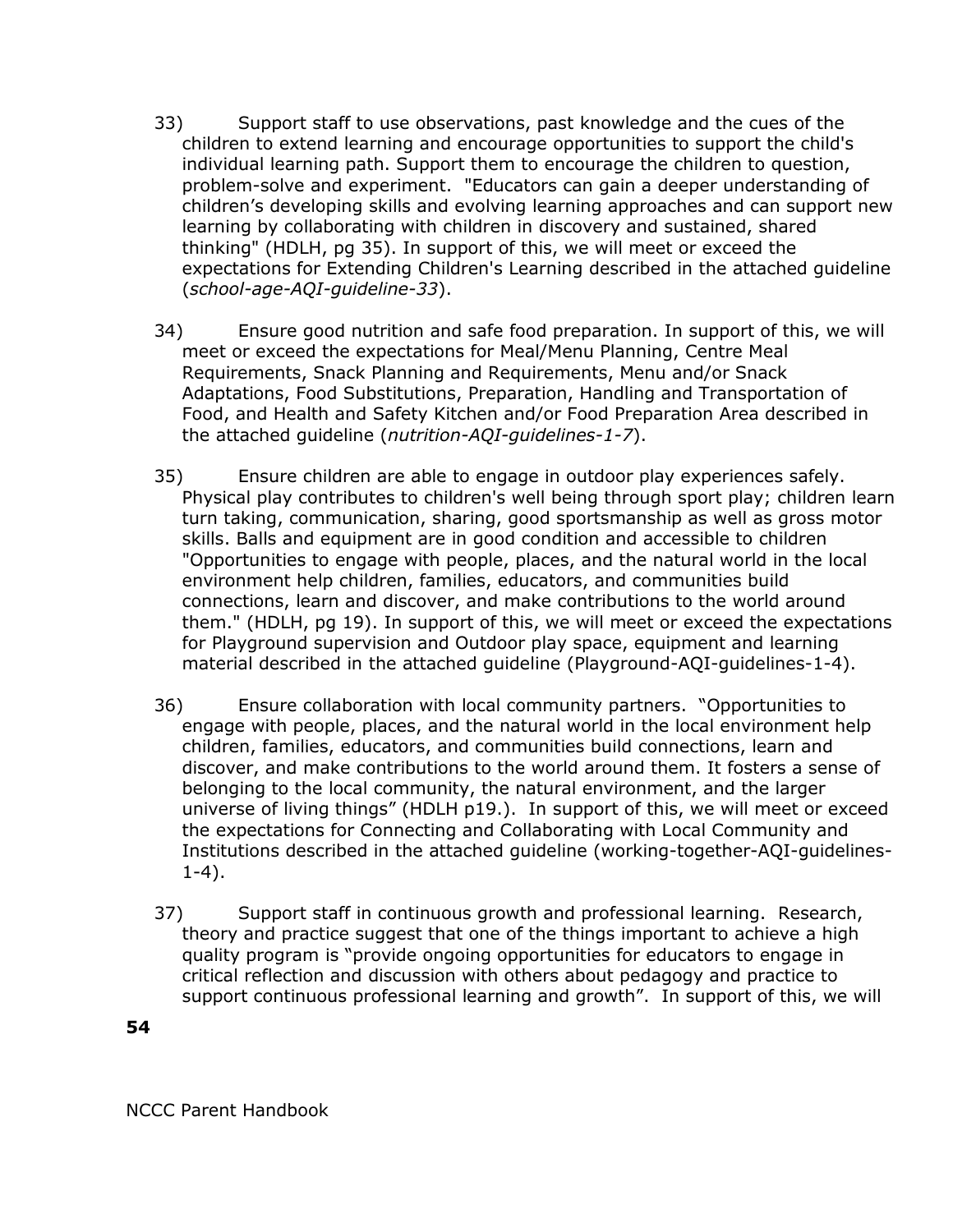capture as evidence, Our Practices and our efforts to **Being the best we can** (which follow).

#### **Our Practice**

The following practices implement, monitor, and evaluate action plans and continually improve our performance.

As we believe capturing and documenting our practice is a form of reinforcement of the learning process for educators, family and children, evidence of our practice will be captured in our documentation.

As educators who deliver high-quality early years programs, we know that we are never done. Our commitment to continuous improvement will be achieved by management policies and practices that embrace the program statement.

- 1. All new staff on hiring, and all existing staff (annually) will acknowledge and review:
	- a. This program statement document
	- b. All relevant and attached guidelines.
- 2. Parent survey will be conducted annually to assess performance against the 11 key requirements.
- 3. Internal Rating (AQI) for each Plan of Action will be conducted annually for each program.
- 4. Undertake monthly staff meeting. Always include agenda item to discuss performance against the program statement and plan for improvement for next month.
- 5. Undertake quarterly management/board meetings. Always include agenda item to discuss performance against the program statement and plan for improvement for next period.
- 6. Gather together with staff annually to review and reflect on our performance and capture outcomes and set goals for the next period.
- 7. Share "performance outcomes and goals review with Board/Management and document and incorporate their feedback.
- 8. Each monthly staff meeting will, on a rotation basis, include on the agenda, one of the 11 key strategies to create the conditions promoted by the HDLH document. Staff will discuss and reflect on current practices against this strategy, and any opportunities for improvement will be captured.
- 9. Budget a professional development investment for each staff and align the professional development with the program statement needs.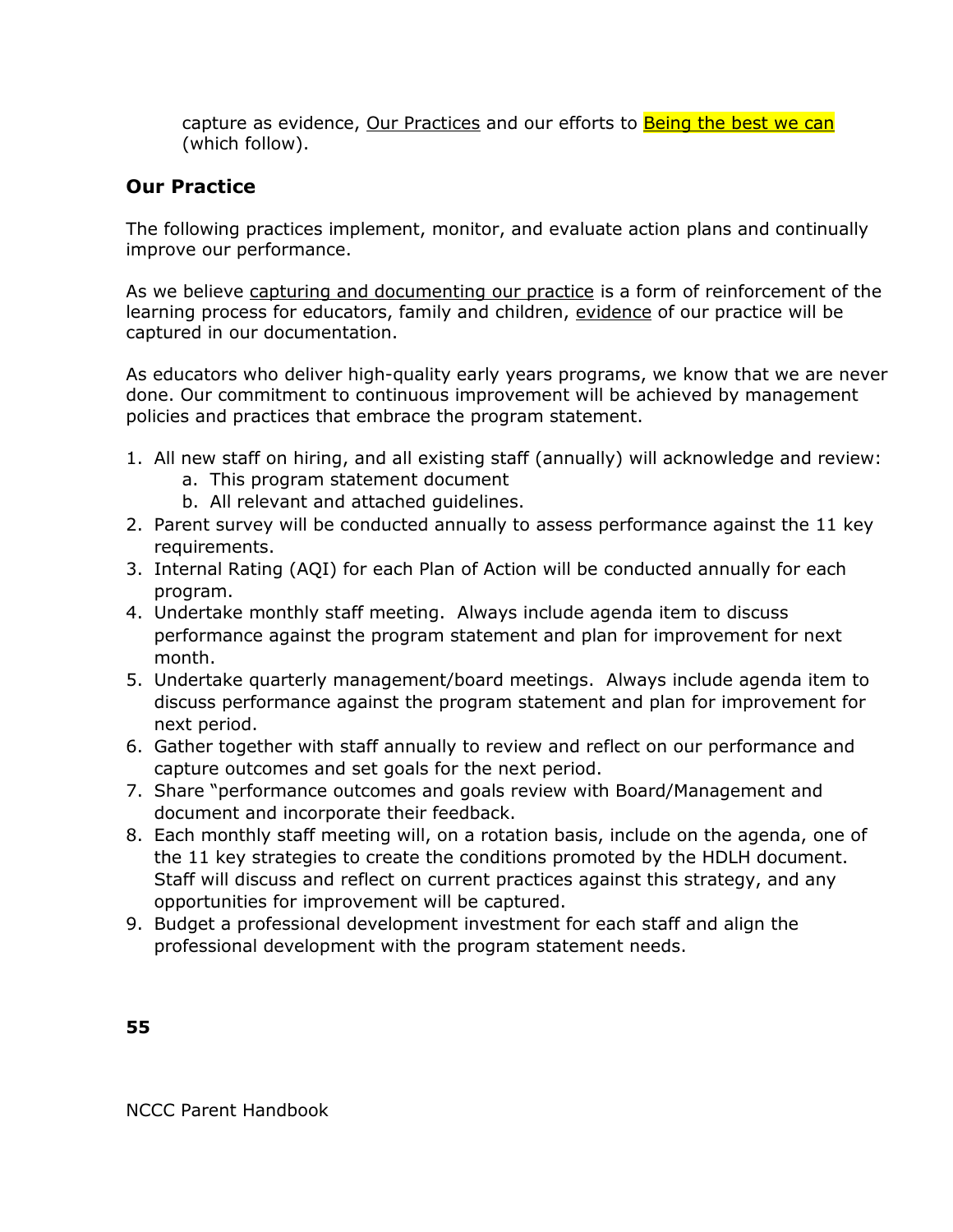10.The annual employee performance review will include a self-assessment of the 11 key strategies to create the conditions promoted by the HDLH document. Staff will annotate the self-assessment with an example of each and identify goals for improvement for the next year.

### **NCCC Prohibited Practices**

- Corporal punishment of the child
- Physical restraint of the child, such as confining the child to a chair or other device for the purpose of discipline or in lieu of supervision, unless the physical restraint is for the purpose of preventing a child from hurting himself, herself, or someone else, and is used as only the last resort and only until a risk of injury is no longer imminent
- Locking the exits of the child care Centre for the purpose of confining the child, or confining the child in an area or room without adult supervision
- Use of harsh or degrading measures or threats or use of derogatory language directed at/or used directed at or used in the presence of a child that would humiliate, shame or frighten the child or under mind his/her self-respect, dignity or self-worth
- Depriving the child of basic needs including food, drink, shelter, sleep, toilet use, clothing, or bedding
- Inflicting any bodily harm on children including making children eat or drink against their will